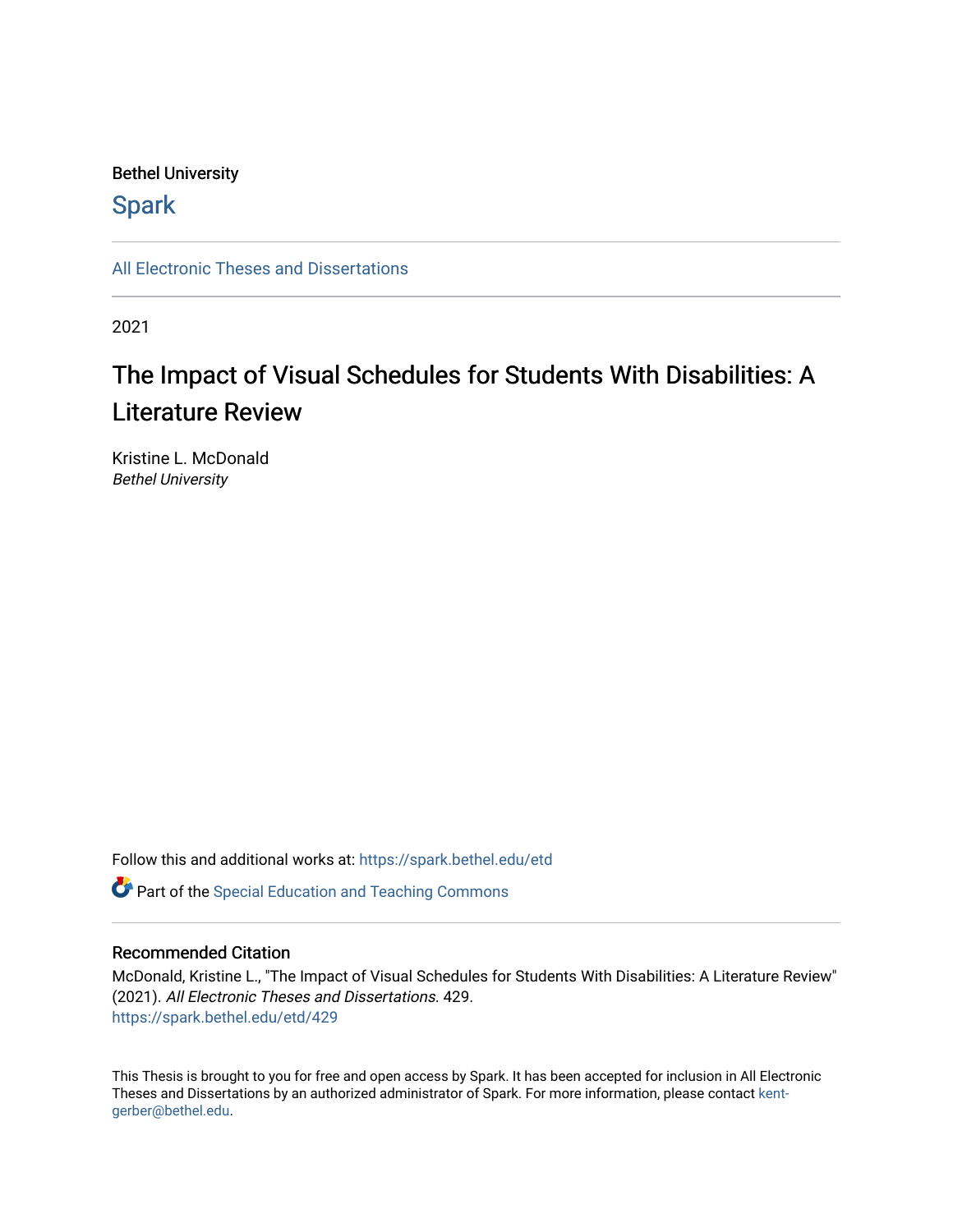THE IMPACT OF VISUAL SCHEDULES FOR STUDENTS WITH DISABILITIES: A LITERATURE REVIEW

A MASTER'S THESIS

## SUBMITTED TO THE FACULTY

OF BETHEL UNIVERSITY

BY

KRISITNE L. MCDONALD

IN PARTIAL FULFILLMENT OF THE REQUIREMENTS

FOR THE DEGREE OF

MASTER OF ARTS

APRIL 2021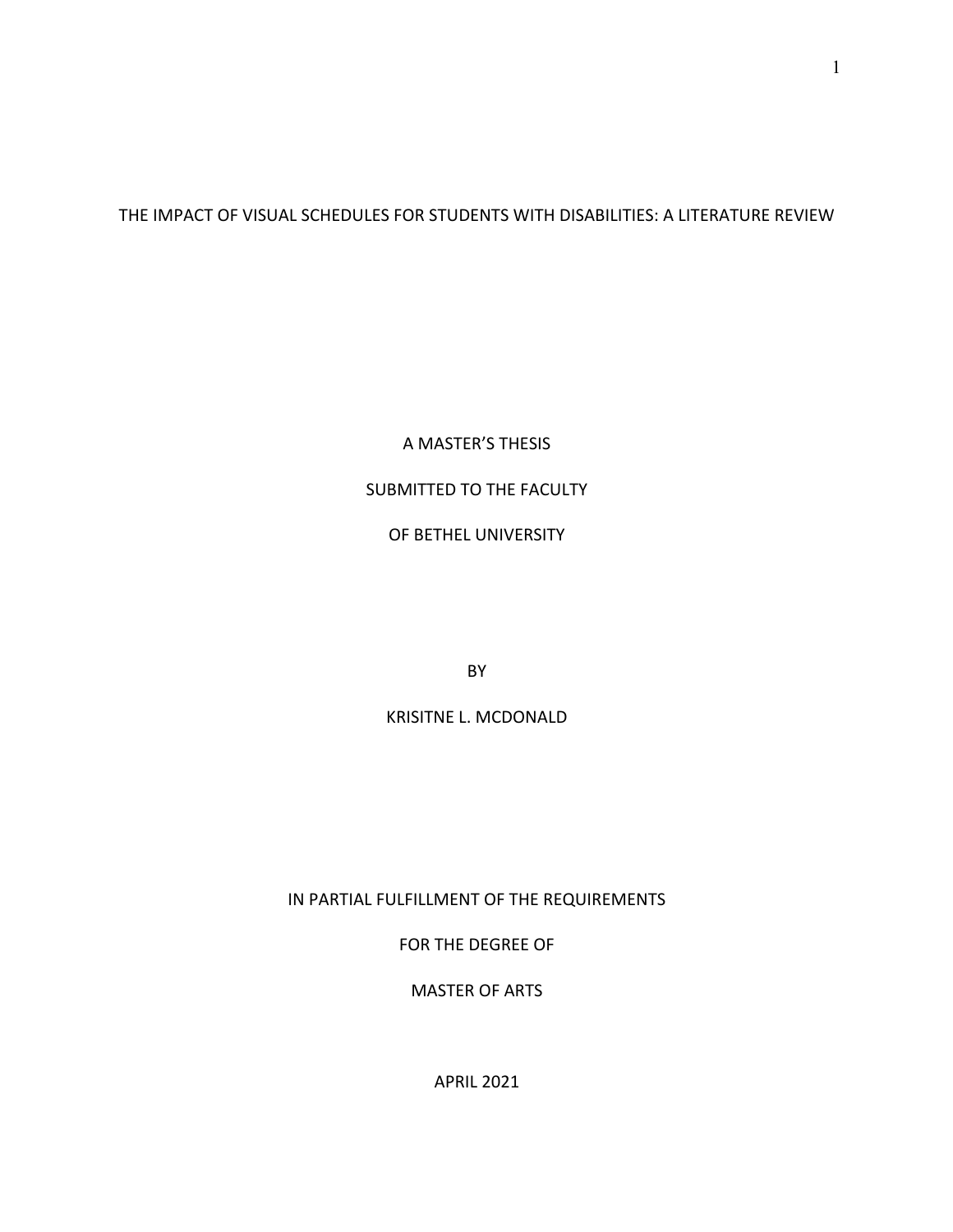#### BETHEL UNIVERSITY

### A REVIEW OF VISUAL SCHEDULES AND ITS EFFECTS ON STUDENTS WITH DISABILITIES

Kristine L. McDonald

APRIL 2021

Advisor's Name: Susan Larson, MAC, MS CCC-SLP

Program Director: Katie Bonawitz, Ed. D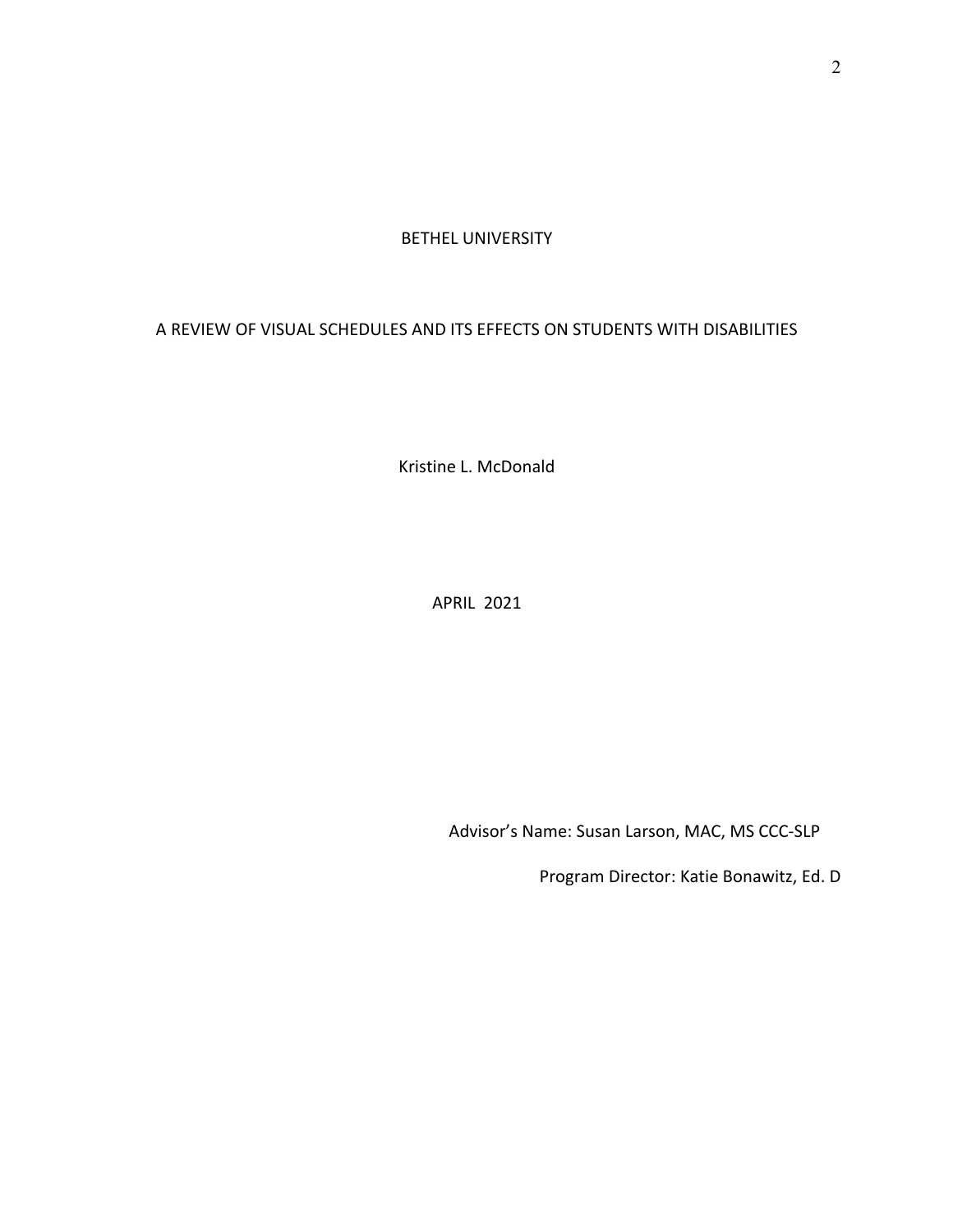#### **Acknowledgements**

I would like to first thank the Principal at St. Michael Middle School East for taking a chance and hiring me for a paraprofessional position working with students with autism. Secondly, I would like to thank Emily Hary who was the teacher I worked under for my one year at St. Michael Middle School East. The wealth of knowledge, encouragement, and belief she had in me on becoming a special education teacher; I am forever grateful. Next, the Principal at Big Lake High School who took a chance and hired a me as a first-time special education teacher, to teach students with autism. The door was opened for me, it allowed me to pursue what I am truly passionate about and love. Lastly, I would like to thank my husband and my two children who believed in me and pushed me to make a life changing decision. The love and support you gave during some of the toughest moments helped make me the best teacher I can be and is allowing me to fulfill a lifetime dream.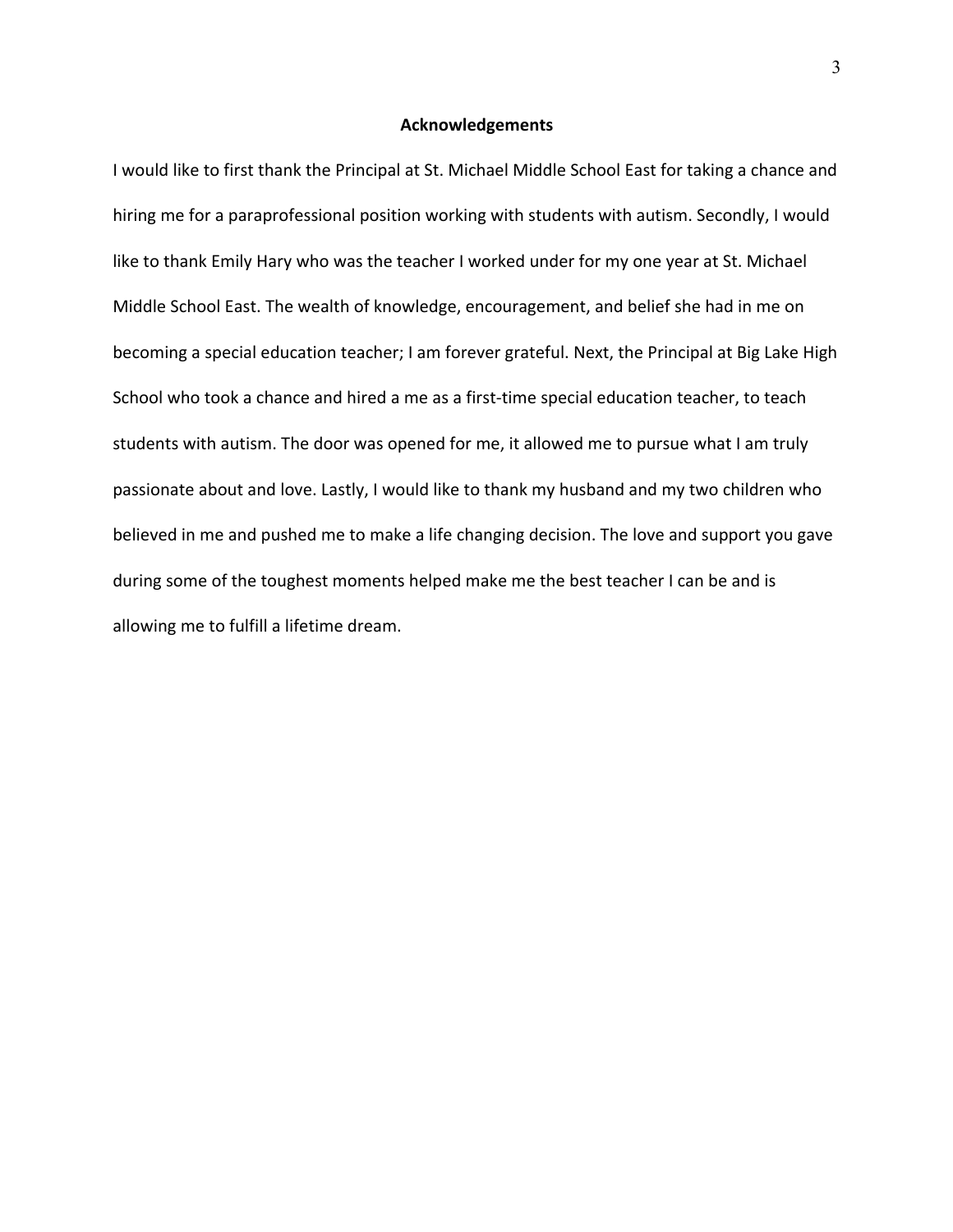#### **Abstract**

The purpose of this empirical research literature with application emphasis was conducted so I could better understand the effects of visual schedules and video modeling. Visual schedules and video modeling showed an increase of independence with transitions between classroom settings and daily routines had on students with autism. These studies reviewed students from elementary aged to young adults. The majority of students who participated in the reviewed research had no previous exposure to visual schedules. 20 peer reviewed publications were studied and analyzed on these simple interventions and the impacts and success students encountered. The documented success of a simple intervention proved to be effective for students who struggle with change and the uncertainty of what is next.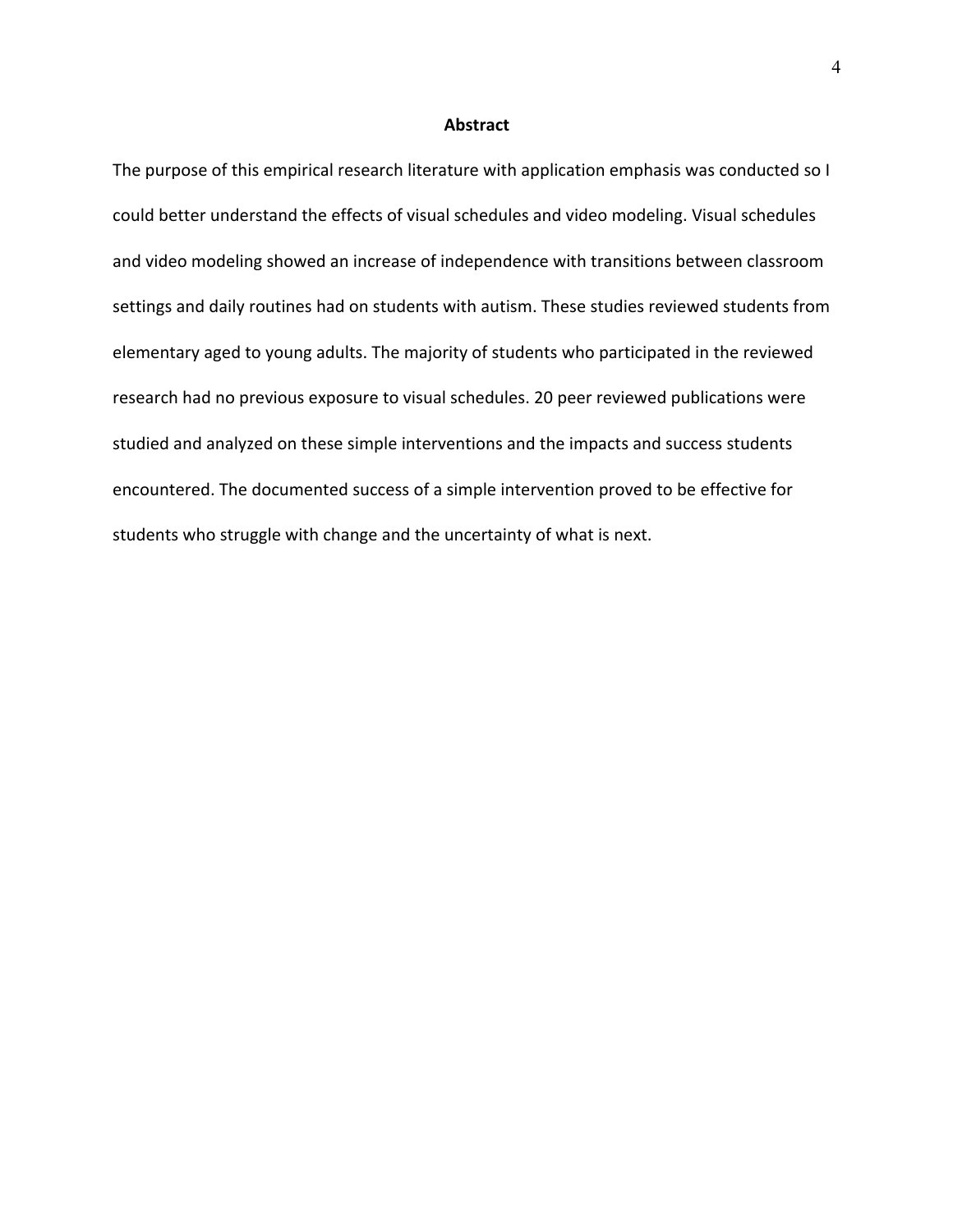## **Table of Contents**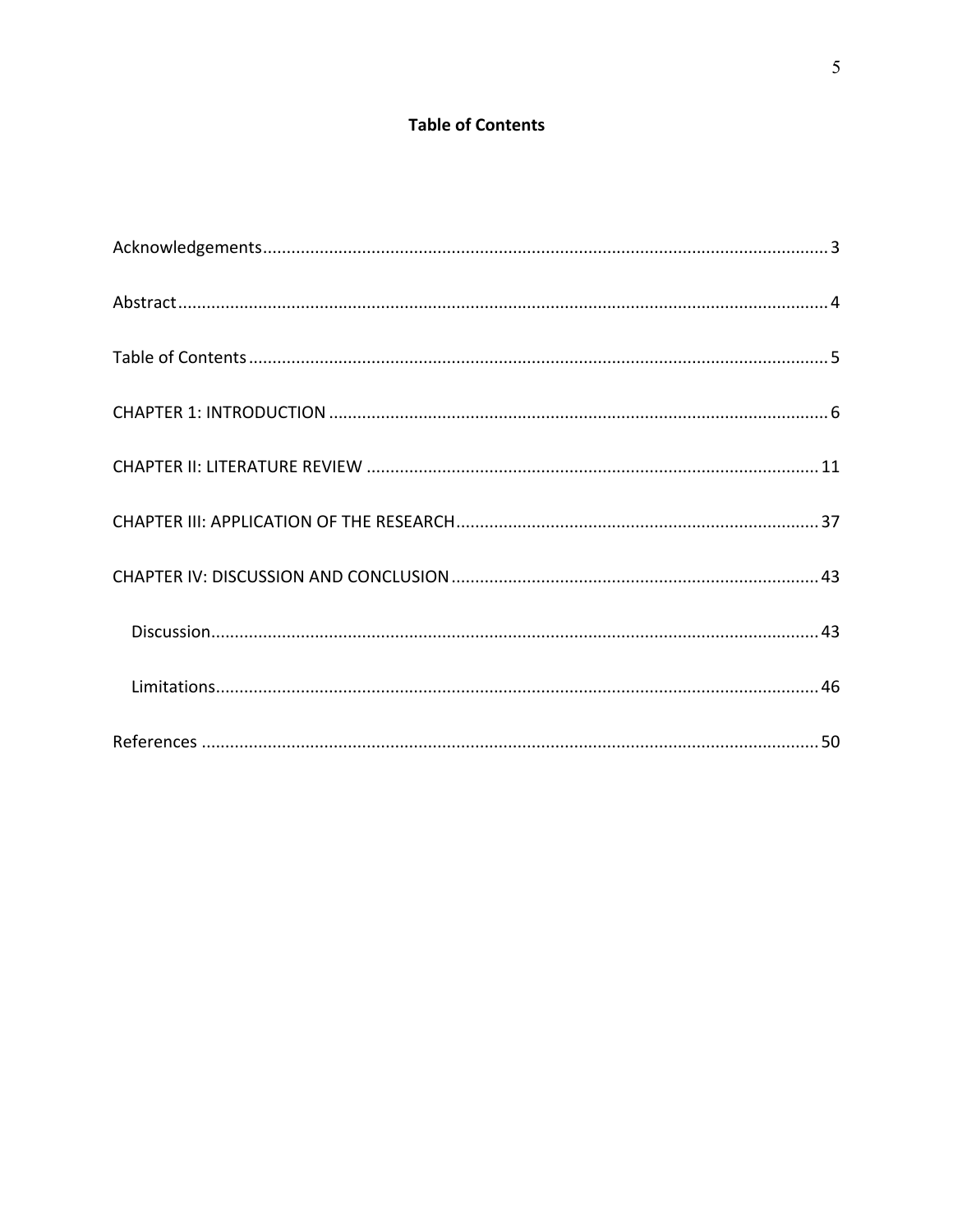#### **CHAPTER 1: INTRODUCTION**

Autism is referred to as a spectrum disorder that includes challenges in social interaction, social communication, and repetitive behaviors. Children with autism can struggle making direct eye contact and playing in groups with other children. Sensory systems can be overloaded from noise, sounds, or clothing textures. Some children are rigid with daily schedules while others have food aversions. Signs of autism can be seen in children as young as 18 months. Research discusses several common comorbid conditions such as gastrointestinal disorders, seizures, sleep disorders, and mental health challenges like anxiety, depression, and attention issues (Autism Speaks, 2021). When referring to the "spectrum" of disorders researchers talk about the varying subtypes within autism. According to Autism Speaks, a website dedicated to autism, is influenced by an amalgamation of genetic and environmental factors (Autism Speaks, 2021).

Moore, C. (2008) gathered information about autism and the associated label. In 1994 researchers deemed that one in 1000 children were labeled autistic. In 2008, the number had increased dramatically to one in 100 children. Moore stated that prior to the vast resources available to us now, children in the 1950s and 1960s who displayed atypical characteristics were labeled with schizophrenia. More recent data estimates that 1 in 54 children in the United States and 1 in 42 in Minnesota are diagnosed with autism or autism spectrum disorder (Autism Speaks, 2021).

Many myths have been generated to describe children with autism. To gain a clearer understanding of this neurological disorder, let us debunk some of those myths commonly believed by parents and educators.

6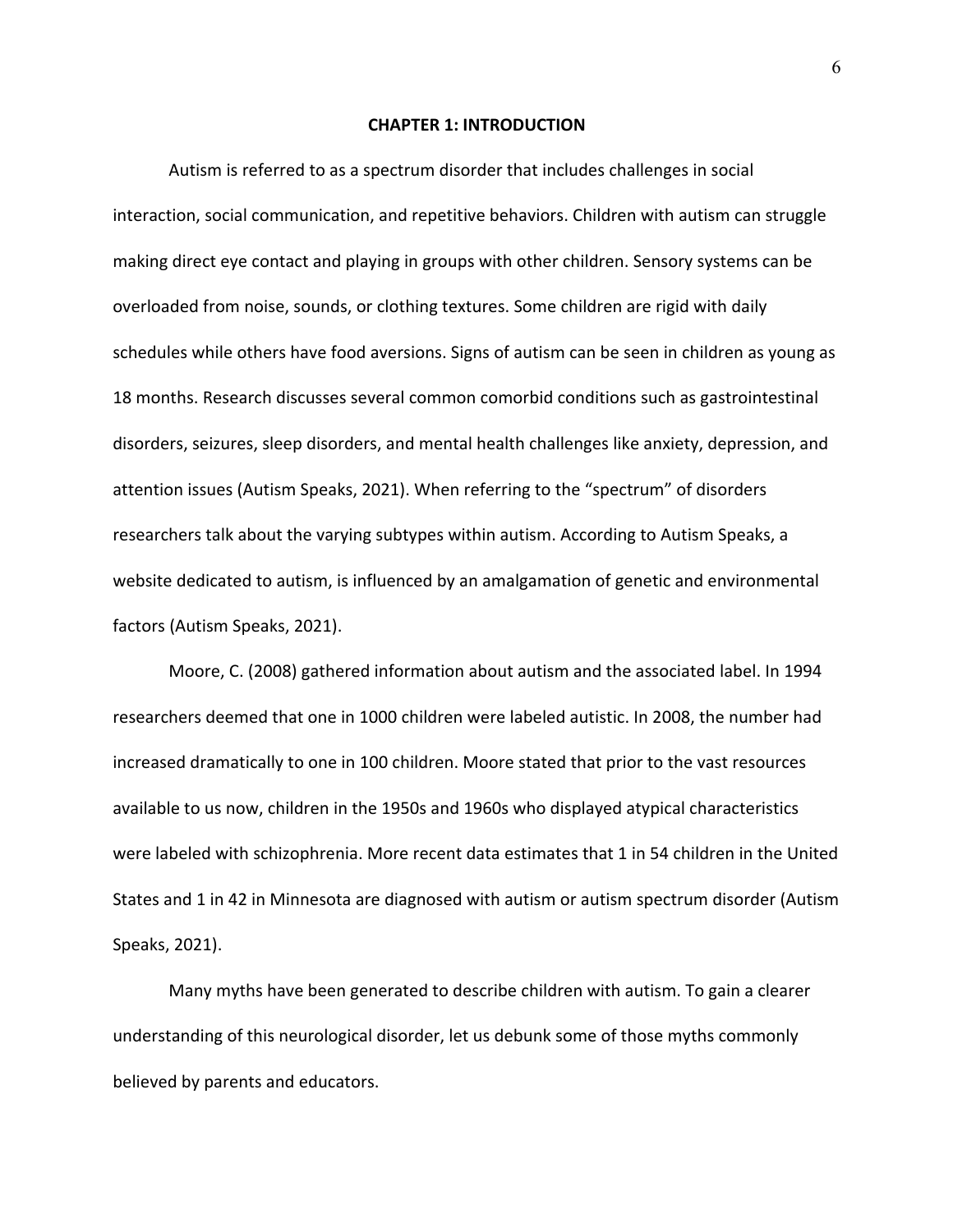Myth: People with autism are intellectually disabled.

Truth: Autism brings an equal number of exceptional abilities and challenges. Some people with autism have higher than normal IQ's and can excel in math, music, or other pursuits.

Myth: Autism is only a brain disorder.

Truth: People with autism can have co-occurring conditions like epilepsy, gastrointestinal disorders, food sensitives, and many allergies.

Myth: Autism is related to intelligence and cognitive skills.

Truth: Autism is defined by repetitive and ritualistic behaviors and deficits in social communication. The CDC notes that 50% of individuals with ASD also have intellectual disability.

Myth: Autism only occurs in boys.

Truth: Autism is more commonly diagnosed in males. Girls tend to slip through the cracks as they learn to mask their symptoms, known as camouflaging. The ratio of boys to girls is 4:1. The ratio may change due to current research focused on girls (Regan, T., July, 2019).

Myth: Autism is caused by vaccines.

Truth: A 1998 study completed by Andrew Wakefield published in the British Medical Journal, the Lancet, was retracted in 2010 after it as discovered that Wakefield fraudulently linked ASD with MMR vaccines. This information caused a decline in childhood vaccines leading to outbreaks of diseases in the US such as whooping cough.

A predictable schedule and daily routine presented through a visual schedule is a key factor for ASD students to achieve classroom success. Students with autism can display rigidity and many desire the need for structure. How do teachers meet those particular needs within a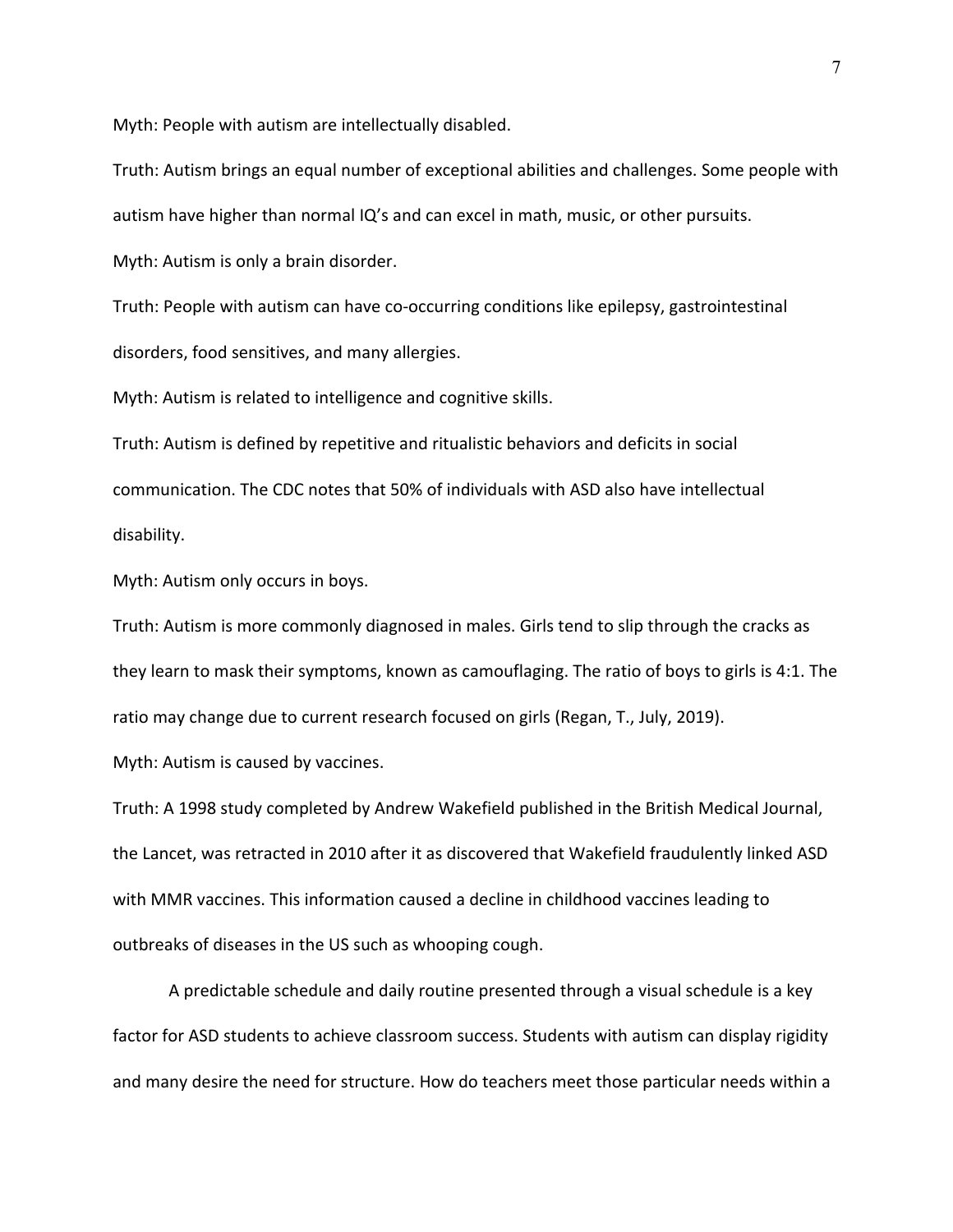classroom setting? One solution is to provide explicit expectations and a schedule of activities. A visual schedule with clear and concise expectations for students can alleviate anxiety which leads to dysregulation and behaviors that can include self-injury, shutting down, and work refusal. Dysregulated behaviors include self-harm in the form of head banging, skin picking or pinching; harm to materials: throwing items, tipping over furniture; harm to others: biting, hitting, yelling, crying, and verbal aggression.

Children with autism have challenges processing verbal information but seem to excel when presented with written or pictorial information. The students' age and ability level should be considered to determine if the presented information should be provided via simple written format or presented with pictures. A teacher unfamiliar with students with autism may consider their behaviors as non-compliant. Students may run around, hand-flap, pace in circles, rock, sway, yell, and elope to help process information that has been presented verbally. Depending on the students' cognitive level and ability to process information, it may take a few seconds or minutes to understand and act on the information. If teachers recognize the verbal input is impaired and a student can read, a whiteboard can be used to communicate directions which is considered a visual option. The written form of communication allows the individual to read and process at their own pace.

A schedule provided either through a digital format on an iPad, Chromebook, or in a printed format, helps guide individuals throughout the day, it gives a clear timeline of what is next, and provides a to-do list. In the  $21<sup>st</sup>$  Century, people rely heavily on personal electronics to navigate. Millions of dollars are spent on devices such as phones, tablets, and computers for schedules, communication, daily reminders, photos, referencing data, and social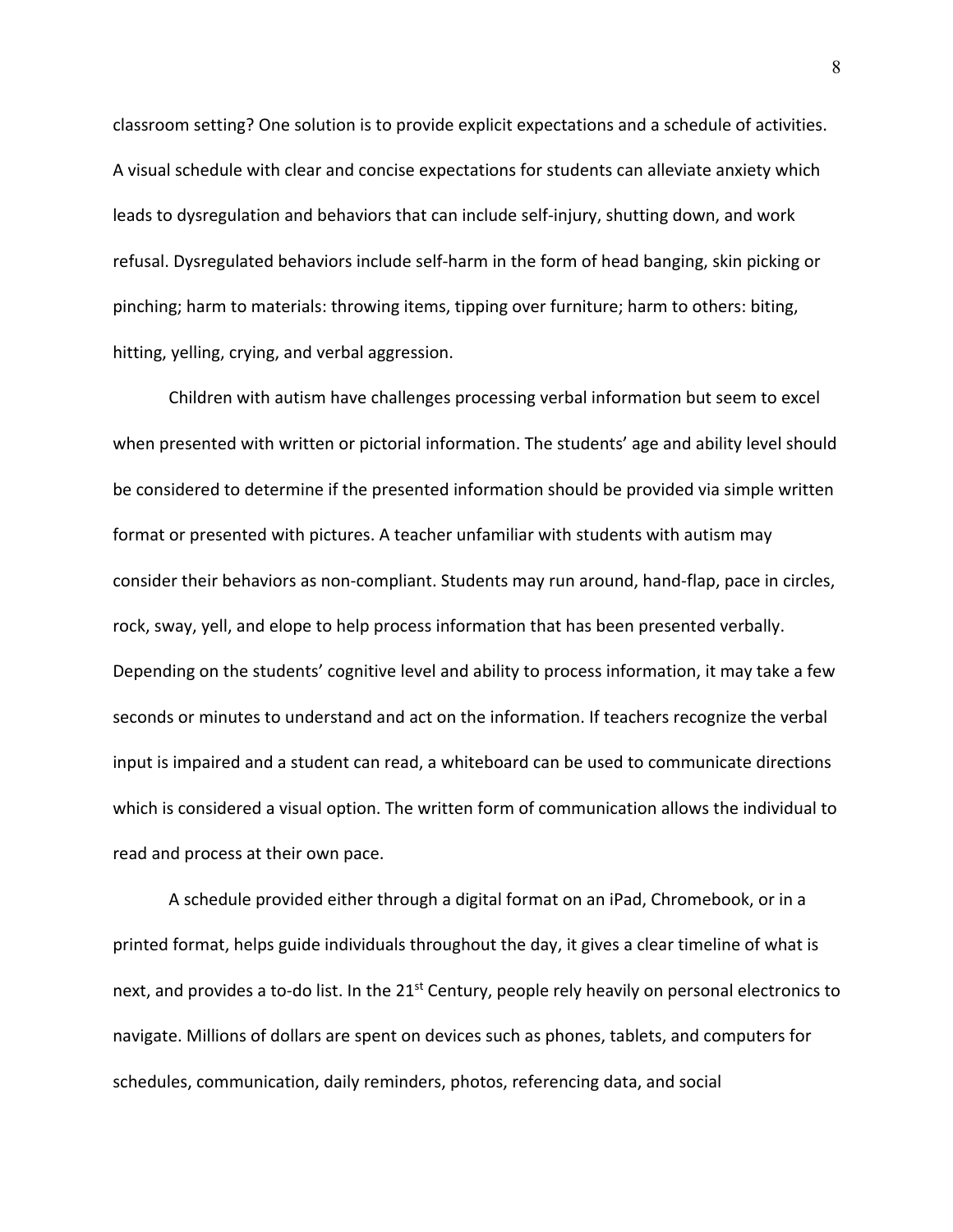communication. Students diagnosed with Autism Spectrum Disorder (ASD) have challenges receiving, processing, and interpretating verbal input. These challenges can significantly impact the ability to function throughout the day, especially during the school day. Increases in unexpected behaviors such as yelling, hitting, swearing, throwing items, or task avoidance are primarily due to information processing differences (Dettmer, Simpson, Brenda & Ganz, 2000).

Teachers want to know how to help students with autism manage daily transitions independently and with minimal interfering behaviors. By the nature of this disorder students with autism interpret information literally and thrive in structured environments. Can students with ASD become more independent and exhibit fewer interfering behaviors if they are provided with visual schedules (paper or electronic) to help them understand what is next especially during transitions between activities? This thesis will specifically review research that considers the impact of visual schedules provided to students compared to students who are not provided guidance via visual supports.

I chose the topic: using visual schedules as a tool to increase independence and reduce behavior dysregulation in students with ASD. As a classroom teacher, the majority of my students at the high school level receive special education services in a resource setting separated from their general education peers as a result of behaviors they exhibited that interfered with their learning or the learning of others. My goal is to promote student independence by reducing the need for constant verbal explanations about what to do next or what to expect. Though many students began their education relying on visual supports, the use of visuals fades by the time students reach high school. A visual schedule is beneficial for students who struggle with transitions because schedules prepare students for what happens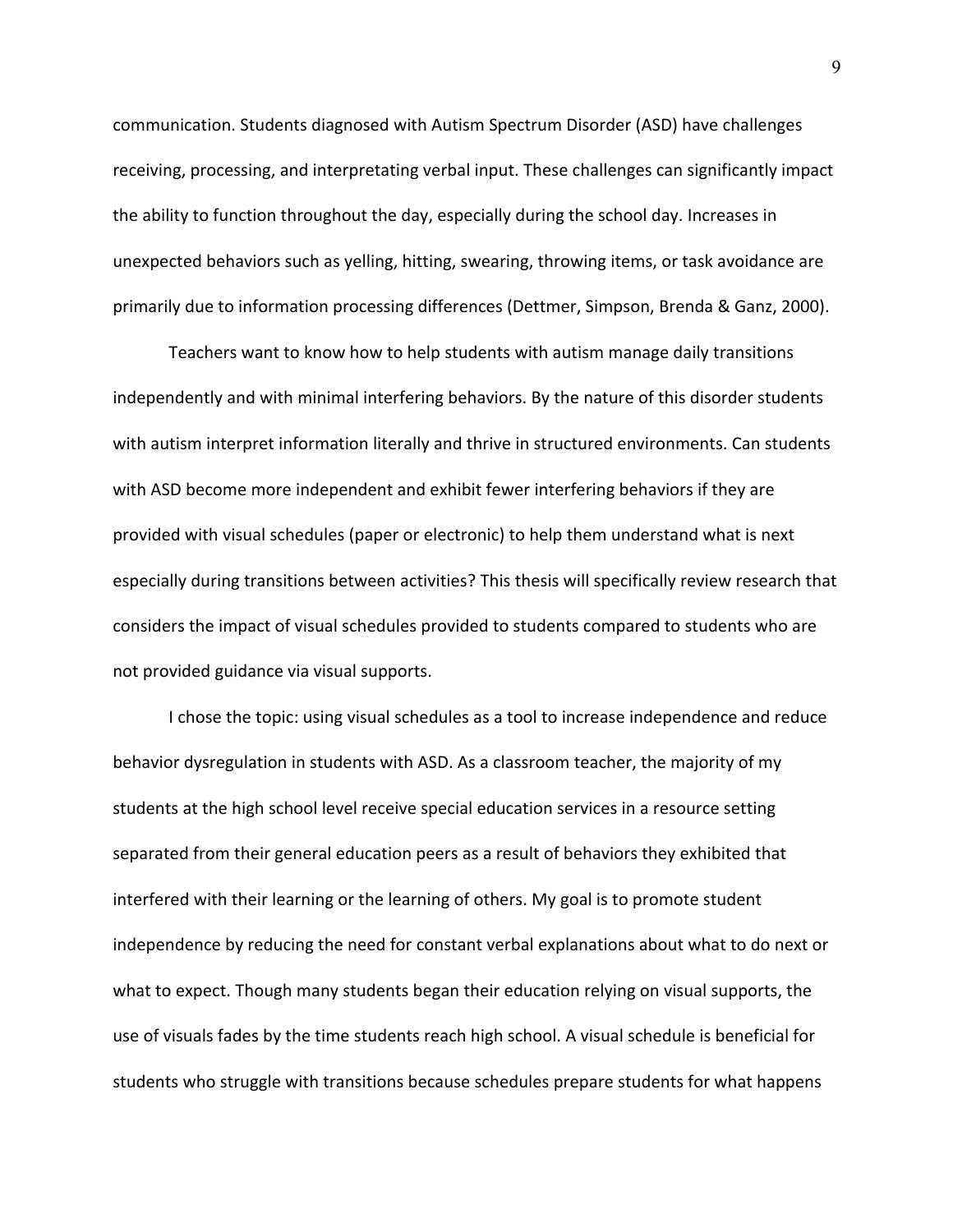next providing them with the extra processing time needed to mentally prepare for the transition. Visual schedules will help reduce dysregulation due to unexpected and confusing transitions.

Students who are on the autism spectrum are easily influenced both positively and negatively by events that happen throughout the day. Benign events, such as substitute teachers or a change in the lunch menu might, seem minor to the majority, but can be insurmountable for students with ASD resulting in situations where students are noncompliant, hysterical, or unable to move past their current "stuck" position (MacDonald, L. et al., 2018).

Simon Baron-Cohen, (2003), challenges us to remember that "People with AS [Asperger Syndrome] are like saltwater fish who are forced to live in fresh water; We're fine if you just put us into the right environment," (Moore, C., 2003). If students are given the resources needed to be successful, they will be. As teachers, it is our responsibility to provide the right resources to make it possible. We not only help students achieve success, we also promote independence. The goal for most parents and teachers is to help the ASD students thrive independently within a world that does not fully understand Autism.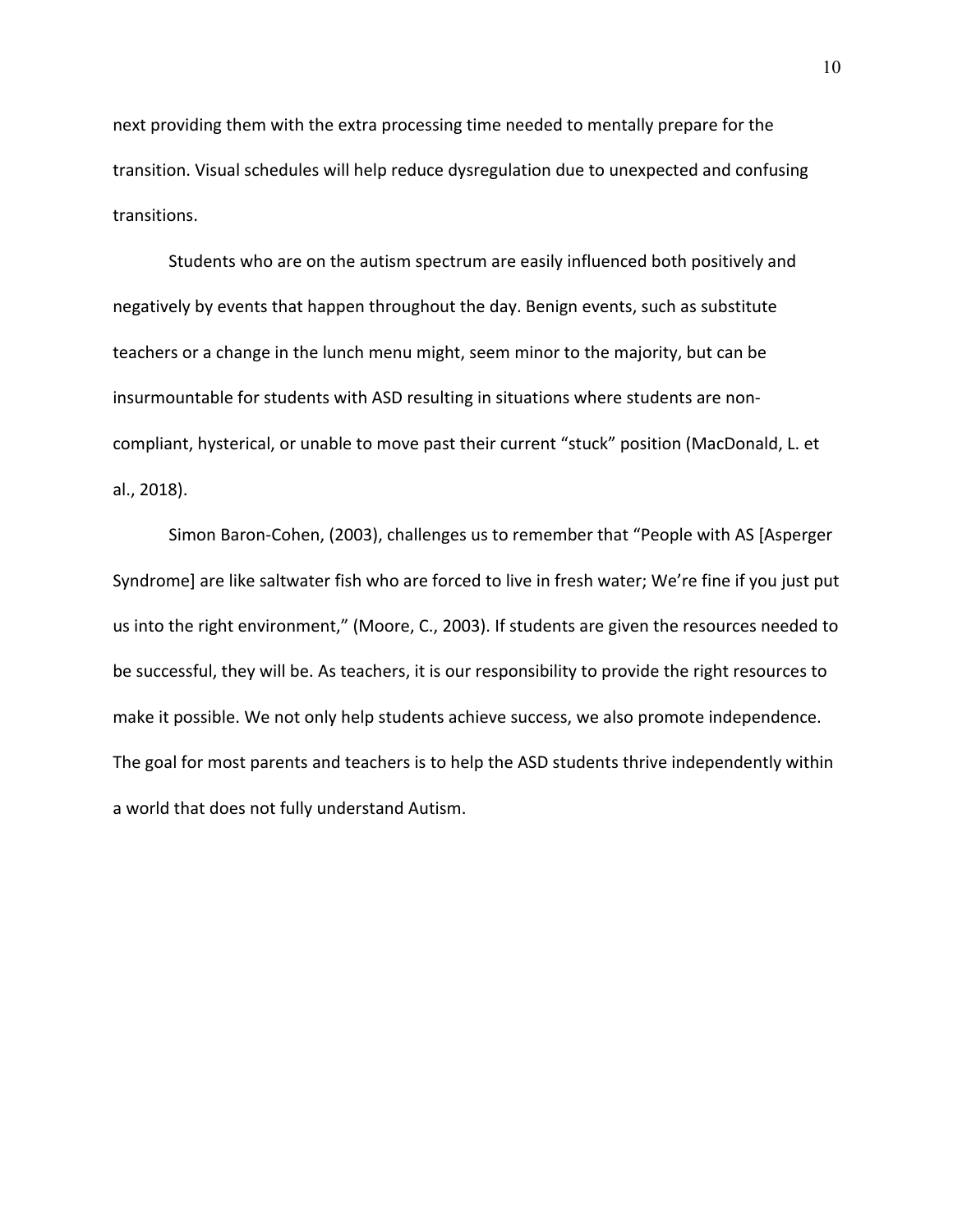#### **CHAPTER II: LITERATURE REVIEW**

To locate the literature for this thesis, searches of Educator's Reference Complete, ERIC-Education, were conducted for publications from 1995 to 2018. This list was narrowed by reviewing only published empirical studies articles from peer-reviewed journals focused on autism, visual schedules, video modeling, and picture schedules in journals that addressed the guiding questions. The key words used in the searches were "autism spectrum disorder," "autism," "autism picture visual schedule," "autism picture schedule," and "autism visual schedule." The chapter structure reviews the literature focused on visual schedules and increased independence.

MacDonald et al. (2018) analyzed the overall effectiveness of visual schedules and work systems with students on the autism spectrum to determine whether these interventions changed overall behavior patterns to increase on-task behavior and decrease off-task behavior.

MacDonald et al. (2018) used quantitative evaluation to determine if implementing visual schedules and work systems in the general education setting decreased overall anxiety, provided direct support to executive function, and resulted in positively dysregulating impacting behaviors among students with ASD.

Students who met four criteria participated in this study. All students had a verified diagnosis of autism, attended mainstream classes in the upper primary years, demonstrated the capability to complete assigned classwork, and had documented difficulty with on-and offtask behaviors and transitions between tasks (p. 256).

Two fifth-grade and one third-grade student who met selection criteria were observed during regular classroom time with their teachers, while another fifth-grade student was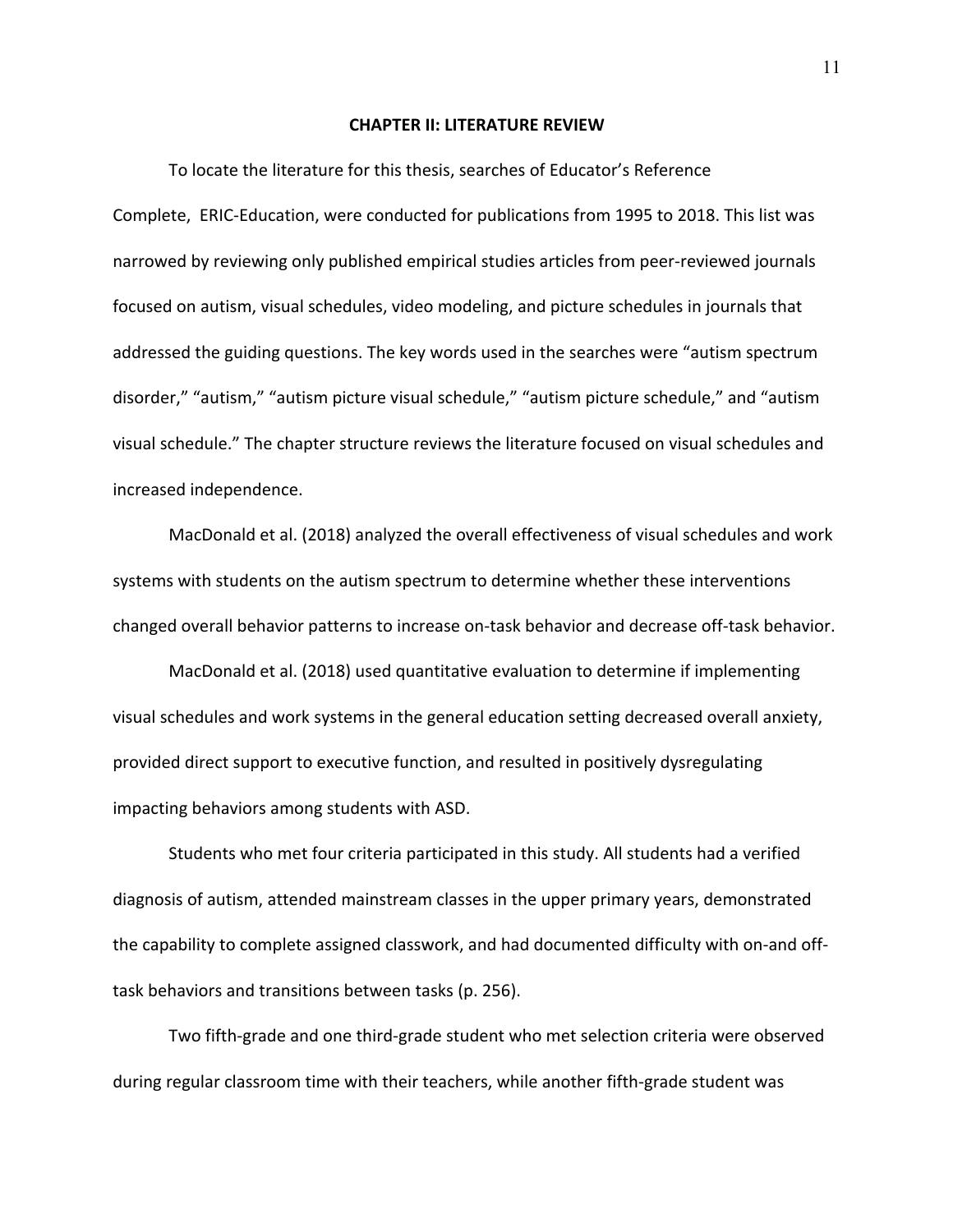observed during small group instruction in a language other than English (p. 256). The students observed during this study demonstrated difficulty with fine motor and writing tasks including continued writing, overall stamina with a writing assignment, cutting, coloring, and gluing. Baseline data was collected over a minimum of five separate occasions focused on the targeted behaviors. Ten-second interval data collection was recorded for observed behaviors (p. 256). During the intervention phase of the study, teachers were provided both paper and digital materials and a 30-minute face-to-face meeting (p. 257).

The results of the study found that the on-task behaviors significantly increased for work completion and on-task behaviors, with the most significant change noted in the 5<sup>th</sup> grade student who increased productivity from 20% to 53% on-task when visual supports were provided (p. 259). The off-task behaviors were not as clearly defined. Though the off-task behaviors were not considered significant, each student except the third grader showed a decreased overall rate of off-task behaviors. No significant change was found in levels of teacher prompting (MacDonald et al., 2018).

Cihak et al. (2011) looked at two different types of visual schedules and the correlation with student transitions and levels of independence. Research compared a traditional visual schedule in pictorial form to video-based activity schedules. Previous research showed that visual schedules provided ASD students with greater independence during transitions.

Cihak et al. (2011) sought to compare the differences between picture visual schedules and video modeling for students during various transitions. The study focused on the functional differences between static schedules and video schedules (p. 434).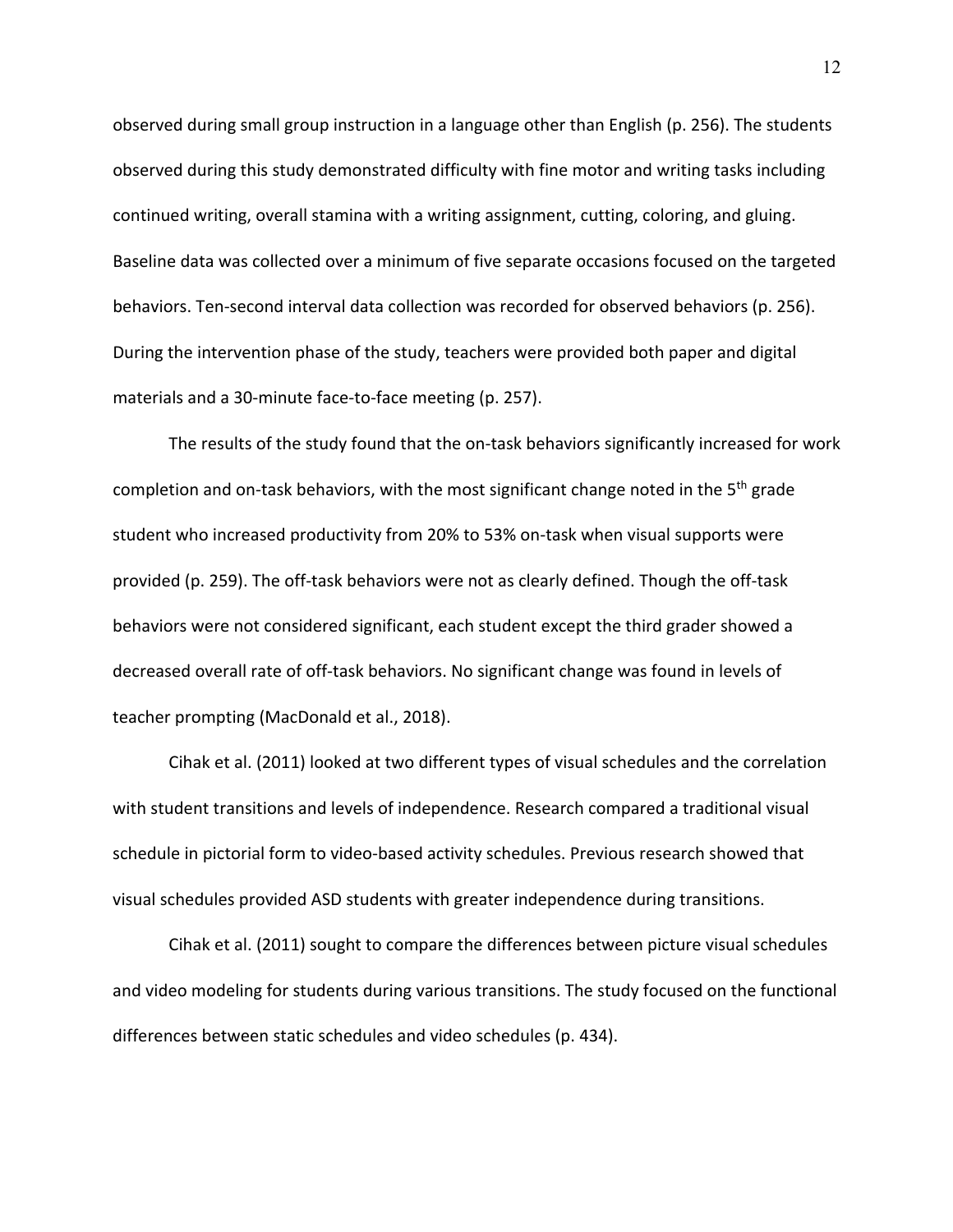The study included two special education teachers with more than five years of experience and four students who met specific criteria. Each participant qualified based on a physician's diagnosis of ASD, an IEP objective related to improving social behavioral skills, no documented visual or hearing impairments, and both student and parent agreed to participate (p. 435). The study took place within two different middle schools, with two students in each school. Static pictures that had been taken of the students engaged in five different activities were used as stimulus items. The pictures were placed in sequential order based on activity and were centrally located within the classroom. A digital version of the activities was also captured modeling independent transitions between the five different activities. Sections of the video where students engaged inappropriately, were edited from the clip as only target behaviors were included (p. 435).

Teachers prompted students using either the static pictorial schedule or the video modeling along with the phrase, "check your schedule." When the student correctly met the expectation they were rewarded with verbal praise. If the student did not start the transition within five seconds of the teachers' prompt, it was marked as an incorrect transition. (p. 437). Students on the spectrum struggled with reading non-verbal and social cues such as students packing up towards the end of class and conversations coming to an end which did not allow for the adequate amount of processing time needed for transition (p. 36).

According to Cihak et al. (2011), two students did better with a visual schedule in the form of pictures, while two students did better using the video modeled schedule. All four students demonstrated 100% independence with their transitions and continued using the schedule that was most successful for them.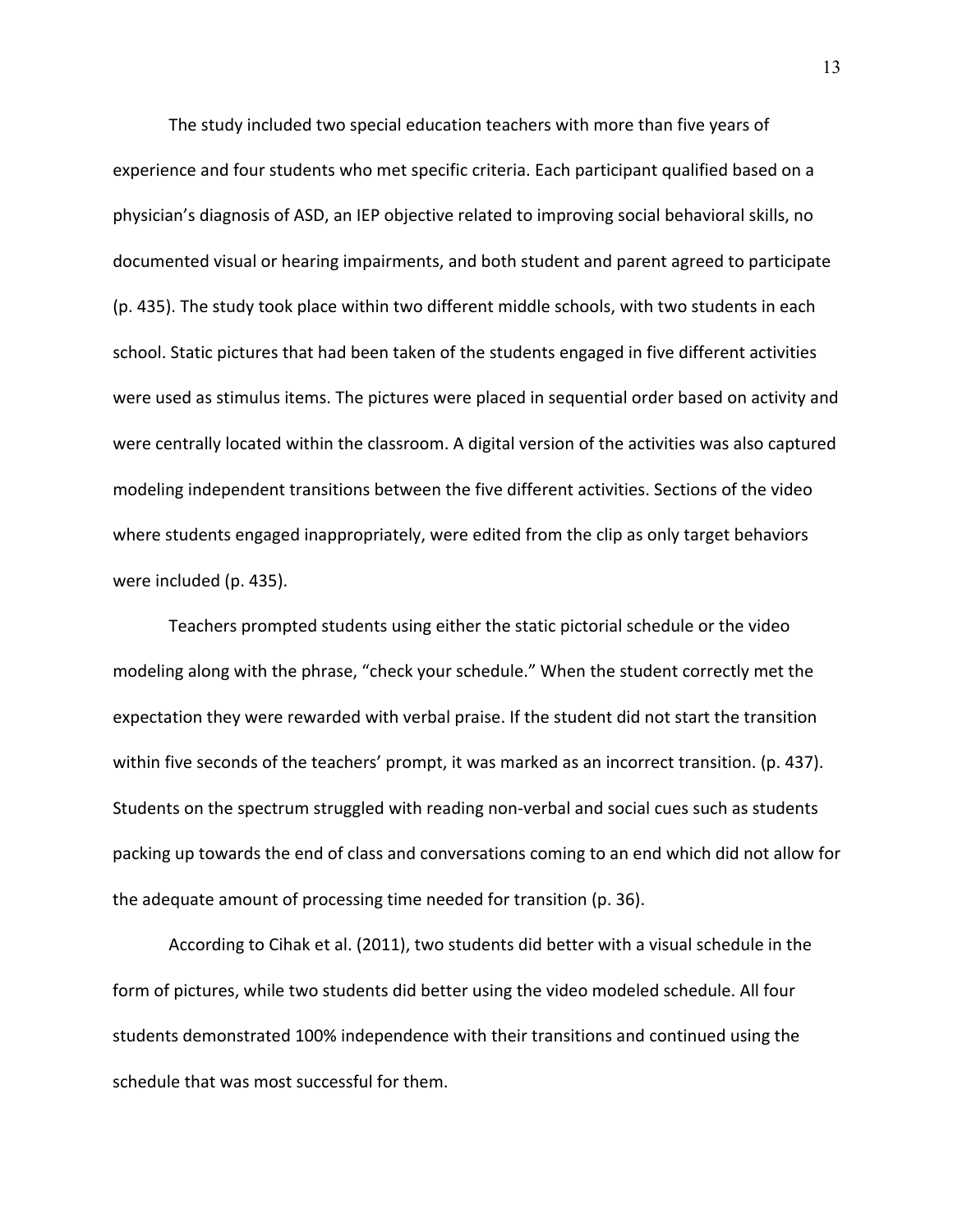Cihak et al. (2011), suggested that further research should expand this type of visual modeling in a wider range of settings such as work and leisure type activities.

Does advanced notice reduce the number of class interruptions which would provide more instruction time? Hume et al. (2014) studied whether notifying students about transitions ahead of time would increase predictability and create positive routines for students with autism.

Four students met the criteria for this study. Two co-teachers gathered data for one student who exhibited significant struggles with transitions and displayed the following behaviors: head down on the desk, crying, and being unresponsive to direct questioning (p. 36). The level of anxiety and stress overwhelmed this student and caused him to shutdown during instruction. A 5-minute warning timer was implemented signaling when the end of class was near. Along with a timer, a first/then schedule was put into place for the entire class. Within one week of implementing the new interventions (with tweaks along the way), both teachers noticed significant improvements with the student's willingness to participate in class and transition between activities in locations outside the classroom (p. 43).

Implementing transitional supports, providing upfront expectations, and creating predictability with student schedules helped alleviate anxiety and addressed the delayed processing struggles experienced by students with ASD.

Considering the number of dysregulated behaviors within a self-contained classroom Pierce, et al. (2013) believed that students with moderate autism would display increased independence with transition if a visual activity schedules were utilized.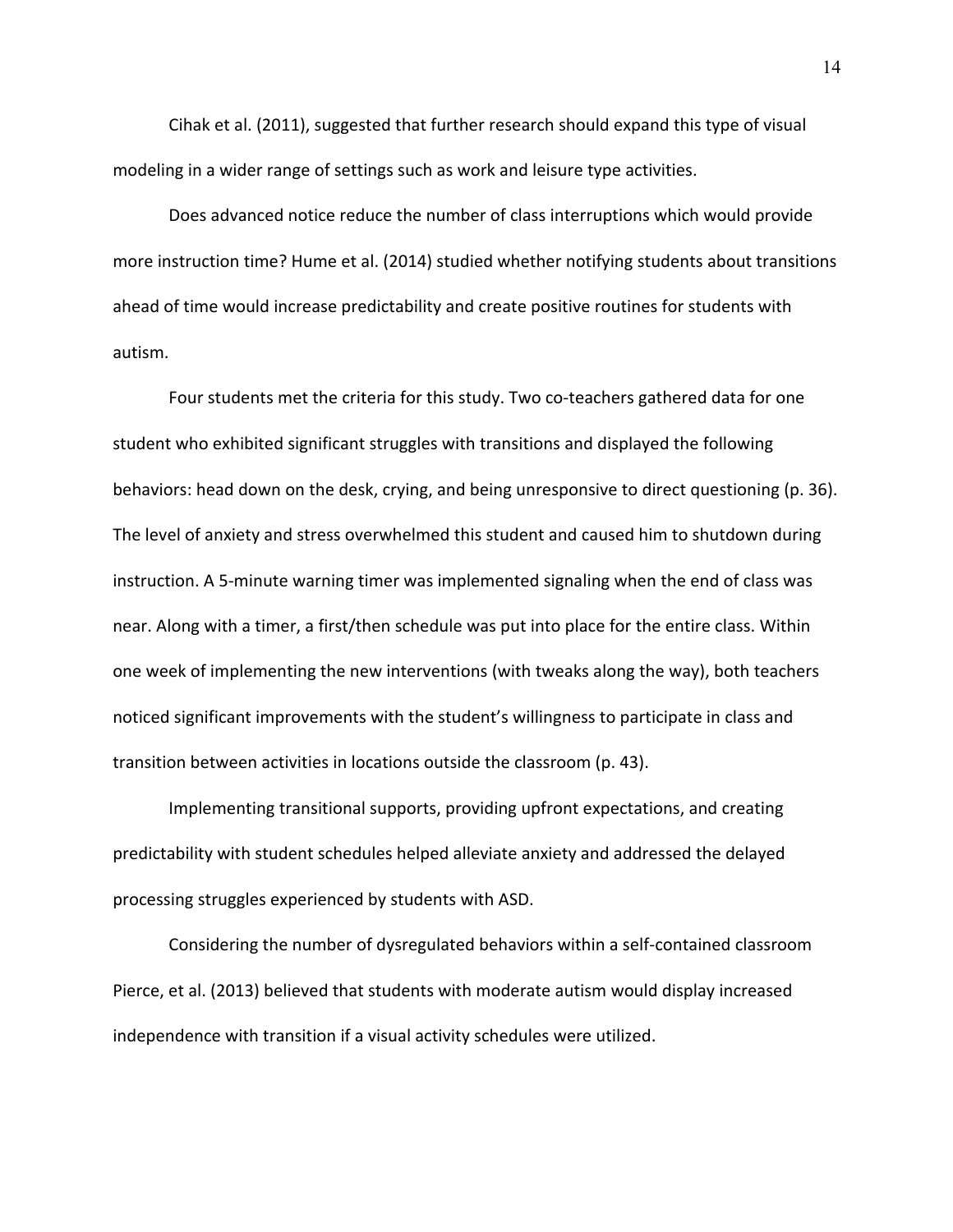Four students ranging in age from 9-11 years were chosen for this study. The students had scores above 30 on the Childhood Autism Rating Scale (CARS) and scores on the Psychoeducation Profile Revised that fell 5-8 developmental years below their chronological age (p. 255). Each student struggled with independent transitions and relied heavily on adult prompting and instruction. The students exhibited various levels of communication ability.

Pierce et al. (2013) conducted a quantitative study based on pre- and post-test data. The subjects included students in a self-contained classroom mainstreamed in the general education setting for classes such as gym, art, lunch, and recess. Transitions were noted to be very difficult for the students who required moderate levels of adult interaction and prompting to complete tasks and move about the classroom in a timely manner.

Within the self-contained classroom, staff created four centers. The centers included math, fine motor, literacy, and reading (p. 256). Each student had some type of exposure to the centers daily. Materials utilized at centers included worksheets, sorting pieces, scissors, construction paper, short story books, computers, and puzzles (p. 256).

The study design was constructed as an A-B-A-B style. The study measured the following parameters: visual schedule not present, introducing the visual schedule, removing the visual schedule, and reintroducing the visual schedule. Researchers planned to look at students' reactions to the intervention, determine the overall impact on students' ability to independently transition, and complete the tasks at each center. The study was designed to happen once a day, five days of week.

All four students significantly increased their independent transitions and completed activities when the visual schedule was introduced. When the visual scheduled was removed,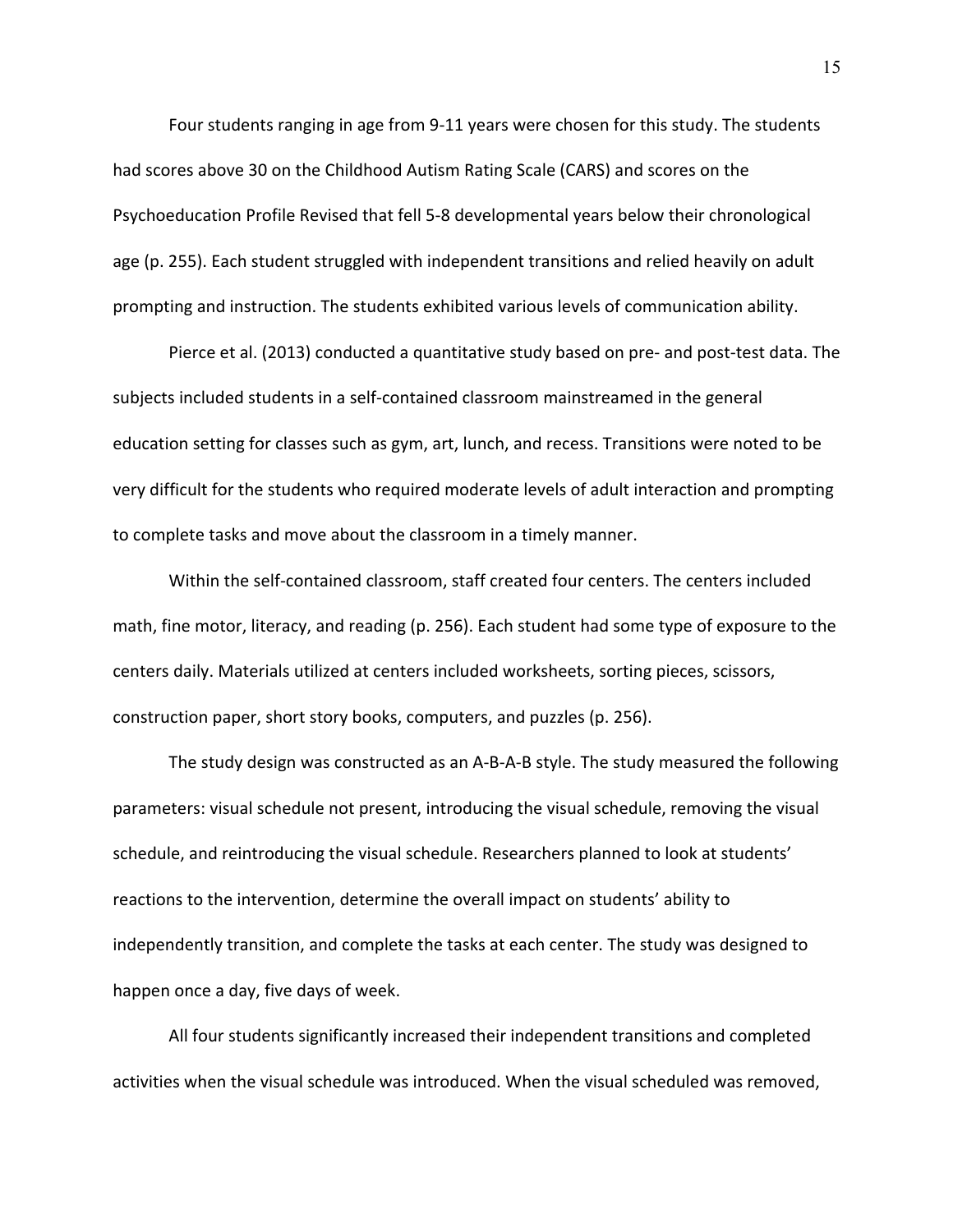all four students displayed decreased independence and an increased need for adult intervention to complete a task. Though the decreased independence was not as significant as at the beginning of the study, researchers postulated that it might be related to repetition and having an idea of what needed to be done. Independence increased again once the visual schedule was implemented (p. 266). When the visual schedule was placed back into the student's routine, students completed transitions with the visual schedule at rates of 97% to 100% (p. 265).

Schneider et al. (2010) analyzed the data linking visual schedules to improved socially appropriate behaviors within an elementary classroom. Social narratives, another form of visual support, were incorporated in situations where students struggled with dysregulation, behavior management, and off-task behaviors. Researchers used quantitative evaluation to determine whether implementing Social Stories increased students' on-task behaviors. Schneider wanted to see if Social Stories produced increased results or whether additional supports were needed to gain desired results.

Three kindergarten to fifth-grade students participated in the study. Each student was identified with autism and a speech impairment (by the IEP team). Each student demonstrated difficulties with off-task behaviors and impaired verbal and/or social communication (p. 152). At the beginning of the study all three students were taught in a self-contained classroom. Shortly after the study began, two students were placed into mainstream classes. The transition did not negatively impact the study.

As a result of baseline data, Schneider et al. (2010) designed this study so that each participant heard a Social Story immediately before a targeted transition. Participants answered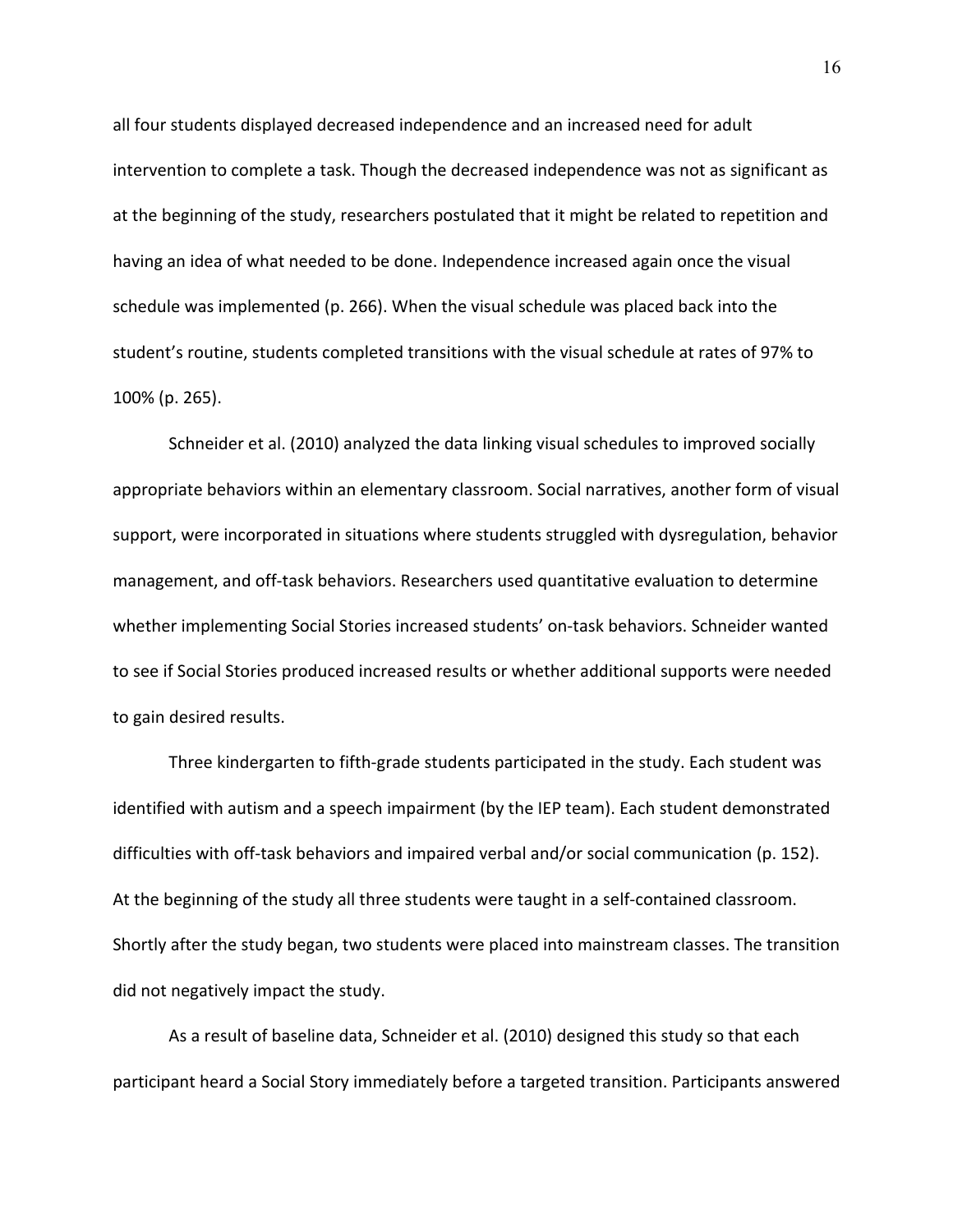comprehension questions following the story to confirm their understanding of the tasks. Correct answers were affirmed with, "That's right." When a participant answered incorrectly staff reiterated the correct response using the specific examples from the Social Story (p. 153).

The results of this study showed increased on-task behaviors for each student. One participant increased to 50% compliance of the expected task which was viewed by some as significant. When the Social Story accompanied the visual schedule the compliance increased to 72% (p. 156). Two kindergarten participants were observed as 'being aware' that an intervention was implemented. Though they did not understand the goals, they were aware of being pulled aside. Schneider et al. (2010) stated that participants knowledge of selection prevented the chance of systematically changing their behavior.

There appears to be a positive correlation between utilizing visual schedules and decreased negative behaviors during difficult transitions. Waters et al. (2009) analyzed visual schedules and a function-based intervention for dysregulated behaviors that tended to happen during students' transitions.

The participants in the study included two 6-year-old boys medically diagnosed with autism who displayed problem behaviors during transitions across multiple setting such as the special education classroom, home, and, inclusion classrooms. Both participants were not new to using visual schedules. They were previously taught how to navigate transitions and schedules based on the visuals that were provided (p. 310).

The study was completed over two to three sessions that occurred three to four days per week. This study took place in controlled environment with the two subjects. The two participants were expected to transition between a desk and a small table. The students were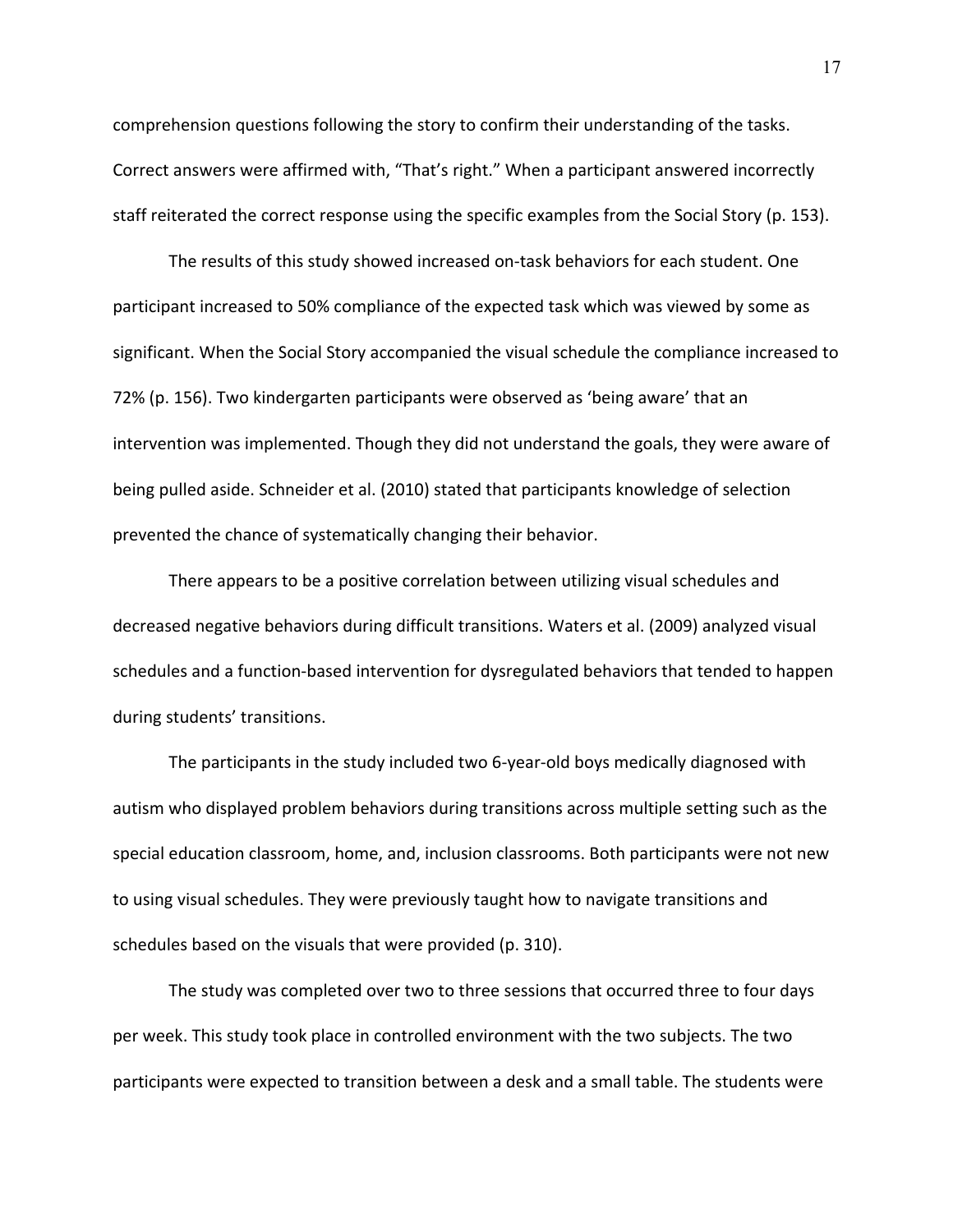provided with a visual schedule that included a picture for each expected activity (p. 301). Waters et al. (2009) studied transitions between preferred and non-preferred activities. To aide with transitions, the boys were provided with visual schedules. Food was used as an additional incentive to help curb behaviors such as throwing objects, pushing over furniture, kicking or hitting objects, or falling to the floor (p. 310). Depending on the behavior displayed when asked to transition, participants were either allowed to continue with the preferred activity for reinforcement or the non-preferred task was terminated to avoid reinforcing negative behaviors.

Both participants displayed high levels of problem behaviors noted in baseline data. Since students were familiar with visual schedules, introducing them had no impact on the negative behaviors. Extinction and differential reinforcement of other behaviors along with visual schedules and preferred food as a reward yielded a significant decrease in the students' undesirable behaviors. Waters et al. (2009) stated that further research should be conducted that analyzes the benefits of antecedent-based interventions such as a visual schedule combined with extinction to treat problem behaviors during transitional times.

When reviewing research on visual schedules, more research was found for young children with little research found for adults with autism. Tustin et al. (1995) analyzed the data from a 28-year-old autistic male who worked in a manufacturing plant; packing boxes. When he was prompted to change from one task to another without an advanced warning, he displayed stereotypical autism behaviors that included hand flapping and body rocking.

The workplace environment was set up so that the employee worked on a given task for 30-minutes. At the end of 30-minutes, the supervisor asked in a friendly tone if the employee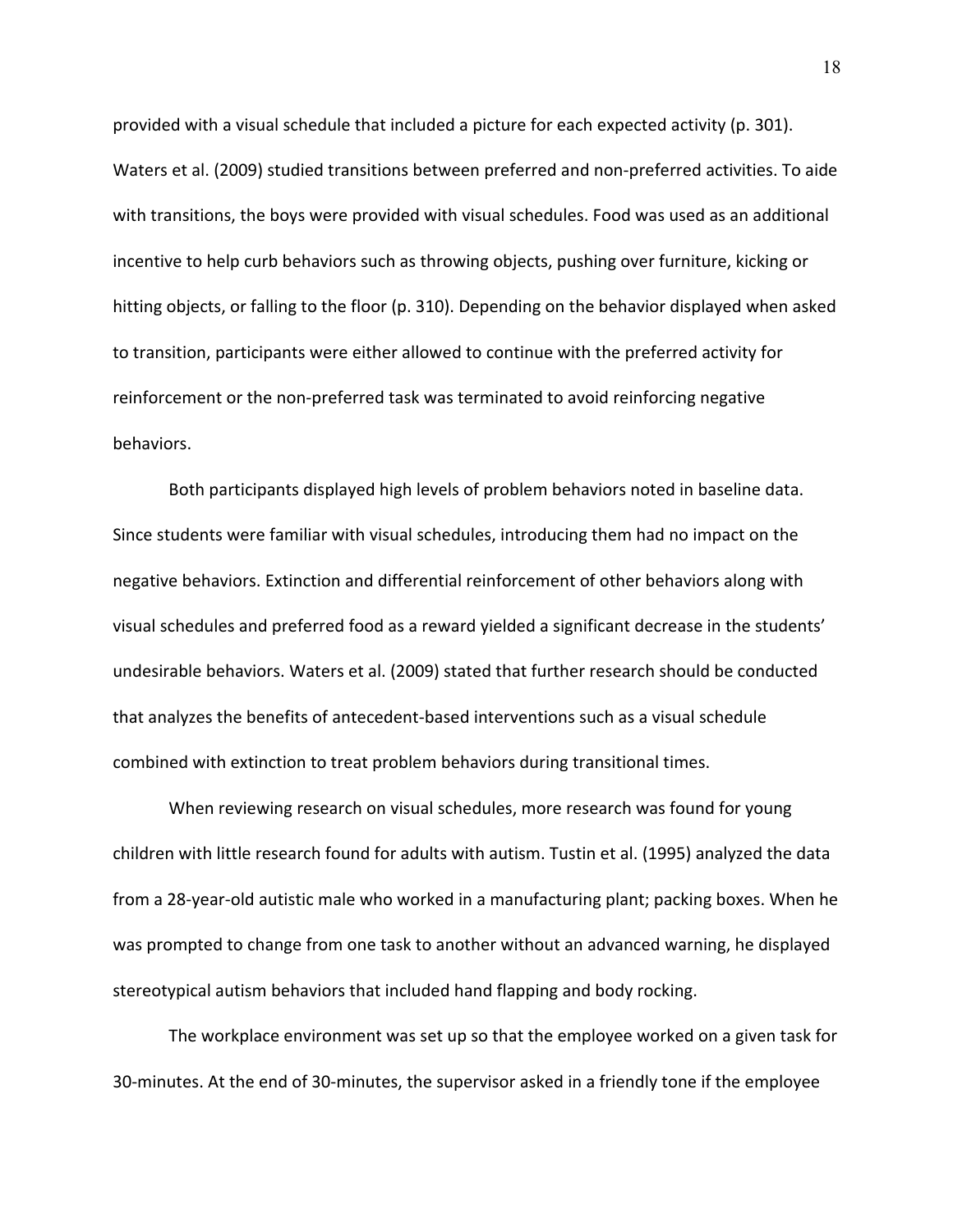was ready to transition to the new task. The supervisor placed the new task in front of him, removed the current task, and walked away. With no advanced warning of the upcoming change, the stereotypical tantrums presented when the supervisor removed the work. Researchers wanted to know if adding an advanced warning, would decrease the negative behaviors. The supervisor gave advanced notice of the change by approaching the participant, setting the new materials near, asking the participant if he was ready to make a change, and waiting for two minutes. If the participant did not start the new task within two minutes, the supervisor approached again, removed the current task and walked away. The study took place over five different activity changes and each condition was present for five sessions (p. 91).

The results of this study showed that when the participant was given advanced notice of a change he independently began the new task within the 2-minute requirement 90% of the time. When the advanced warning was not present, the participant followed the change request 60% of the time (p. 92). Tustin et al. (1995), stated that providing the participant a choice of when he wanted to transition to the next task could have been critical to the success of the advanced notice that a change imminent. People with autism struggle with not finishing a task before transitioning onto a new task. The study could have further clarified whether the supervisor allowed participants an opportunity to finish the task before removing the task with an expectation to start a new task.

Video modeling (VM) is being tested and tried more often than in the past as teachers routinely utilize visual schedules for students with disabilities. McCoy et al. (2010) considered whether pairing video modeling with visual schedules would reduce the transition time between classes would provide increased instruction time.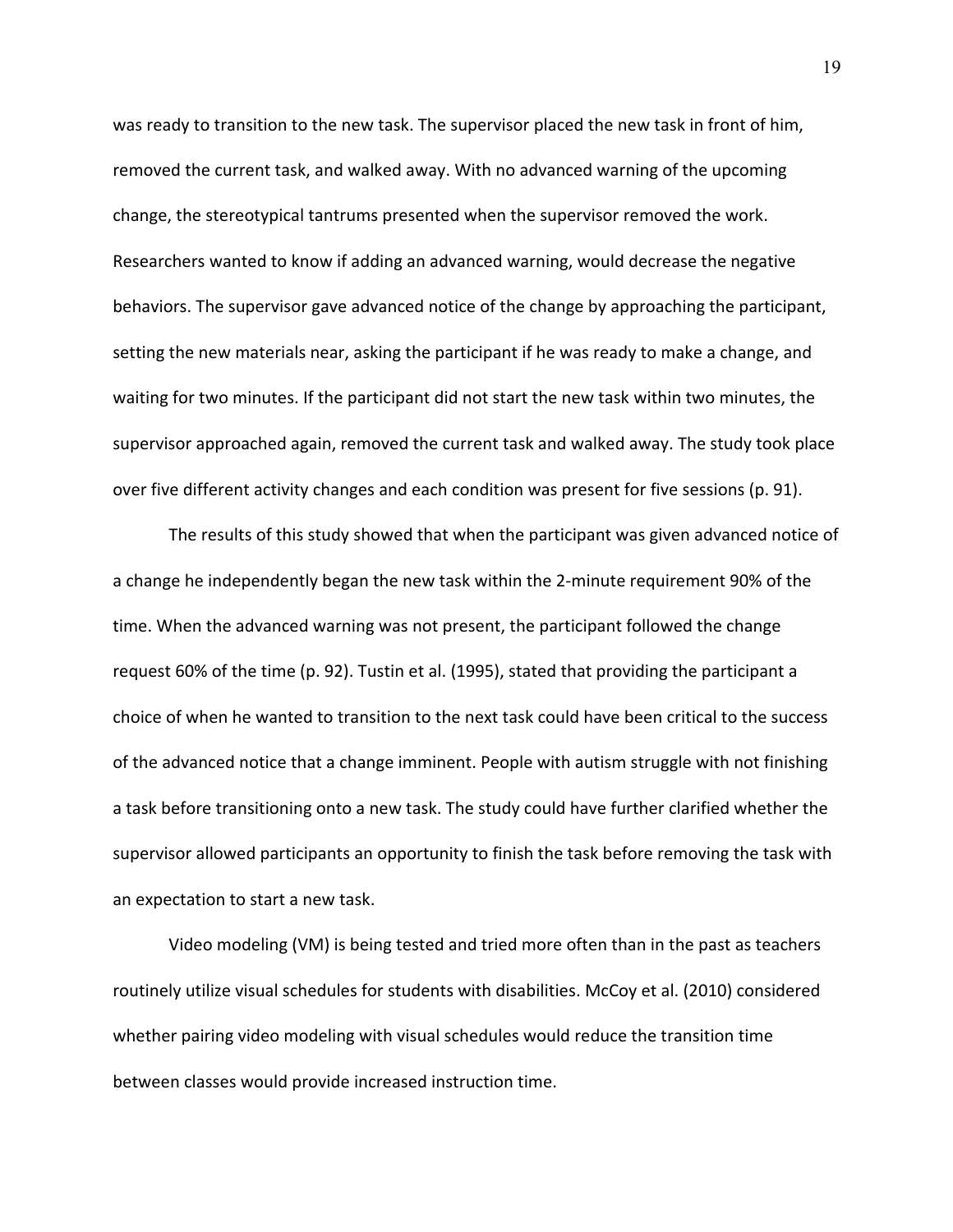McCoy et al. (2010) chose a special education teacher who had challenging time when her students transitioned from a general education class into the resource room. Students took an average of 10-minutes to settle into the new environment and begin their work. Even when they started their work, they demonstrated difficulties staying on task to complete the assignments. Six students took part in this study; four had a learning disability (LD), one had an emotional disability (ED), and one had another health impairment (OHI). Each student previously worked with a visual schedule. A typical visual used had a picture accompanied with words which explained a sequence of events that students were required to complete. Compared to same-aged non-disabled peers, the students with disabilities had a difficult time reading social cues and embedded transitions expectations which made it difficult for them to transition from one thing to the next in a timely manner (McCoy et al., 2010).

Video modeling (VM) is a technique used to display a desired outcome. In this study the teacher asked two 5<sup>th</sup> grade students to model the resource room teacher's transition expectations at the beginning of class. Students were shown the video on Mondays and Wednesdays and provided a cue card which illustrated the steps needed to begin their work. On Tuesday, Thursday, and Friday students were given only the cue card with the steps listed. The teacher implemented the VM technique paired with the cue cards with two students at a time. Two of the six students were exposed to the visual rotation for six weeks, two of the six students were exposed for four weeks, and two of the six students only two weeks. The study ended prematurely due to the absence of a consistent schedule because of pre-planned yearend activities.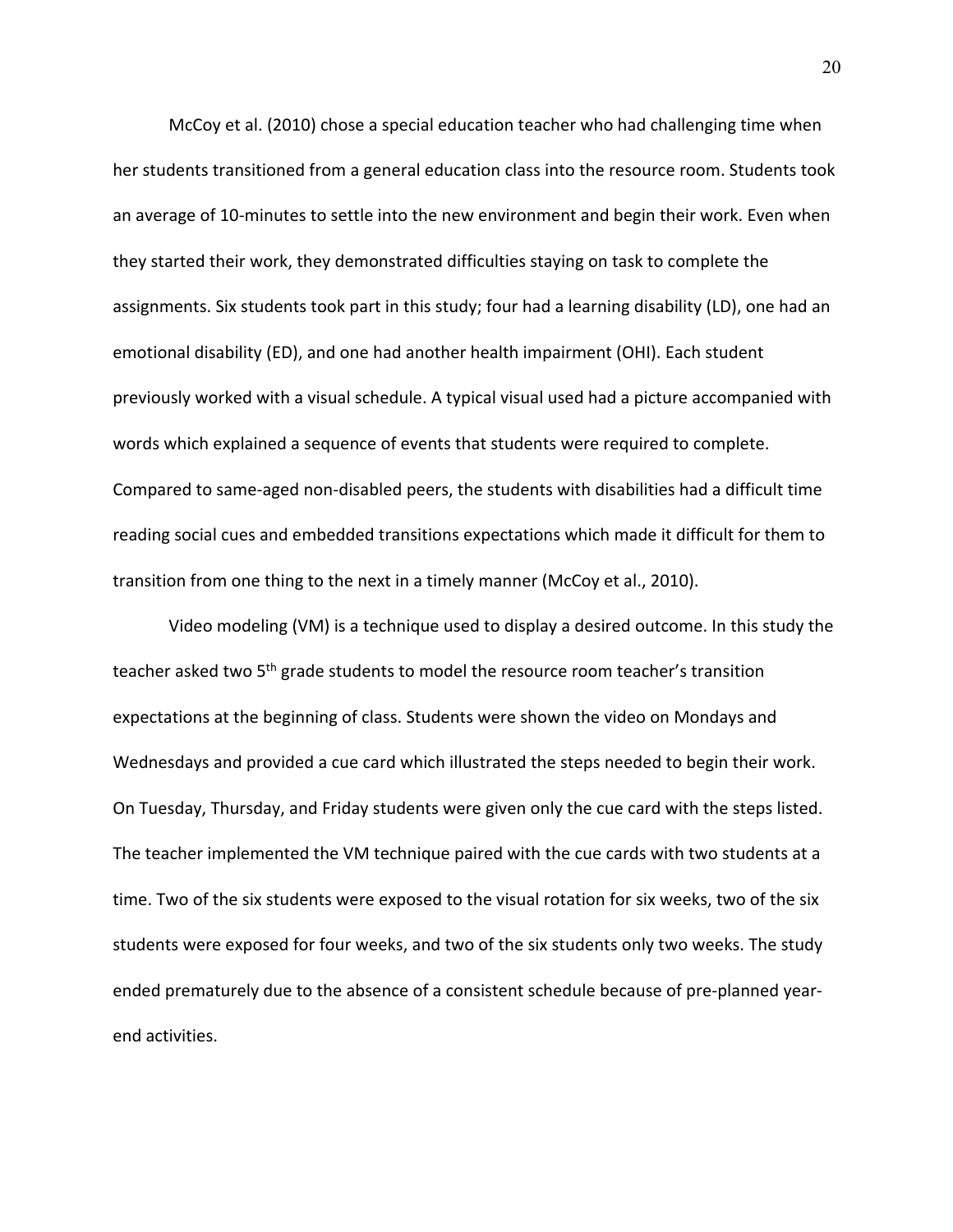The two students who demonstrated the biggest improvement with classroom transitions were the students who completed six weeks of interventions that included both the video modeling and the cue cards. The students who completed four weeks of interventions also improved from baseline data. The remaining students, who only had two weeks of interventions, did not improve from baseline when the VM was used. The study suggested that the students were not given enough time to assimilate the practice.

Giving visual cue cards to students with disabilities appeared to help with transitions that were easier for the non-disabled peers. The results of this study indicated that video modeling did not need to be presented daily but could be used as an additional technique to visually display expectations and appropriate preferred behavior.

Grenier, M., and Yeaton, P., (2011) completed a single case study using David, a third grader with autism, who struggled with transitioning into the general education physical education classroom. Students with autism struggle with verbal processing. When instructions are presented verbally, students tend to disengage.

David entered the general education class when the teacher prompted the students to begin warm-ups. If other students passed David while he was jogging or if he had to share equipment with classmates, he became frustrated and laid on the gym floor curled in a ball and cried.

Ms. Easton had been David's gym teacher for the last four years and had experience working with students with autism. She also had experience writing Social Stories for activities and delineating the orders of operation that occurred within her class. Due to the significant dysregulated behaviors David presented the gym teacher created two different Social Stories: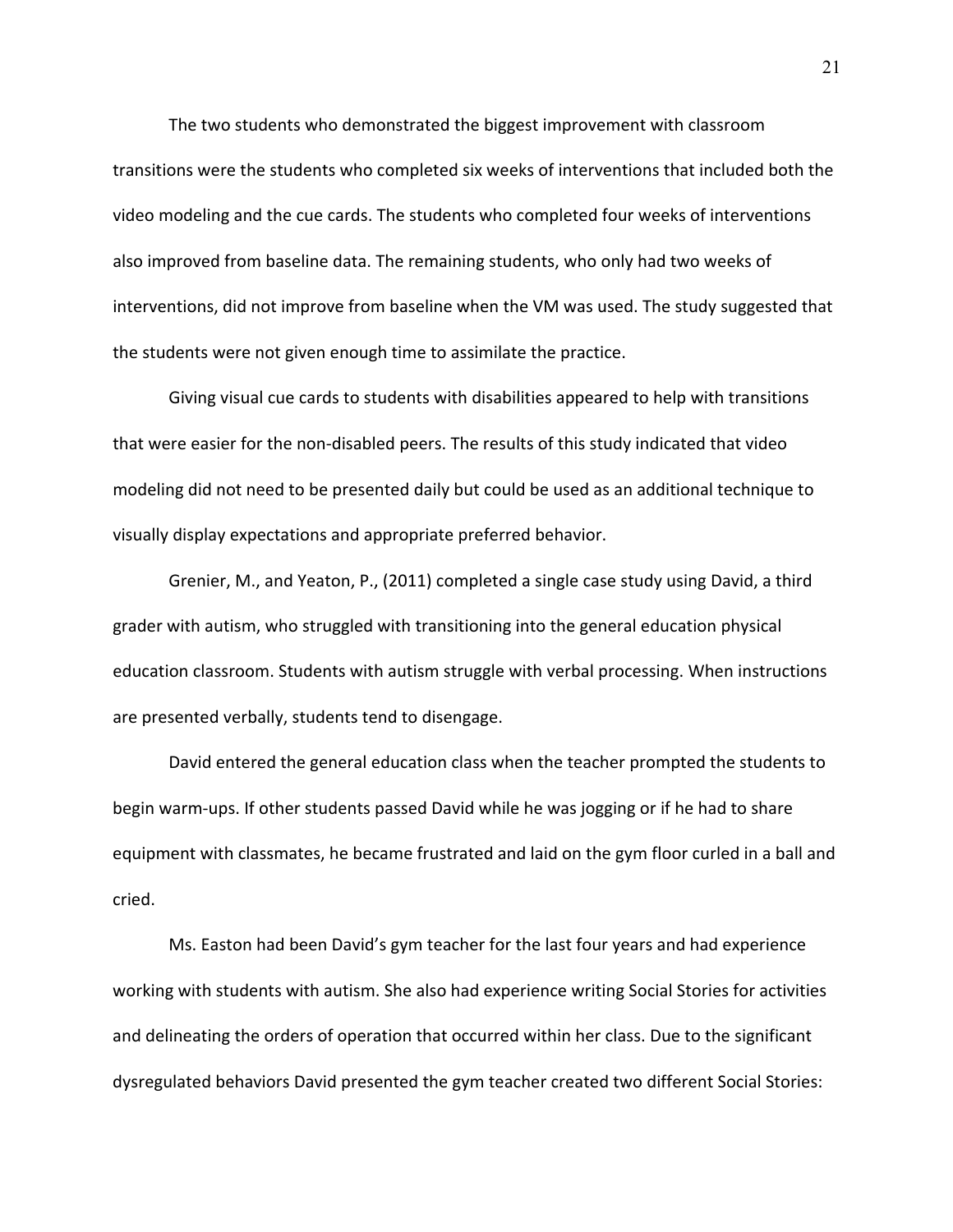what to expect when he came to class; and it was ok for other students to pass him while he was jogging. Initially, when the stories were present to David a slight decrease in dysregulated behaviors was noted during gym class. Ms. Easton knew she needed to do more for David so she collaborated with his teacher and they designed a plan where the gym teacher attended class during morning meeting and gave a preview of what would be happening in gym class. Not only did this arrangement provide David with a preview of what to expect, it also allowed other students to mentally prepare for class. The PE teacher discovered that the extra five minutes during the regular education class morning meeting decreased the time during gym that students needed redirection or explanation of the daily lesson.

Once the new routine was established students, including David, previewed the information and expectations before heading to class. David arrived to class relaxed and ready to participate in all the activities. Not only did the new routine help David, but his peers were also more willing to help him because he was not on the floor curled up crying (Grenier, M., and Yeaton, P., 2011).

Watson, K., and DiCarlo, C., (2015) analyzed the use of picture activity schedules and their effect on classroom routines. Past studies have shown that routines displayed in a picture format reduced the students' levels of adult dependence. An established routine accompanied by a visual provides forewarning. The term 'picture schedule' is typically associated with special education students, especially to aid with transitions or when students with autism are dysregulated.

Watson, K., and DiCarlo, C., (2015) looked at a black male kindergarten student named Alexander who did not receive targeted special education services. The study was conducted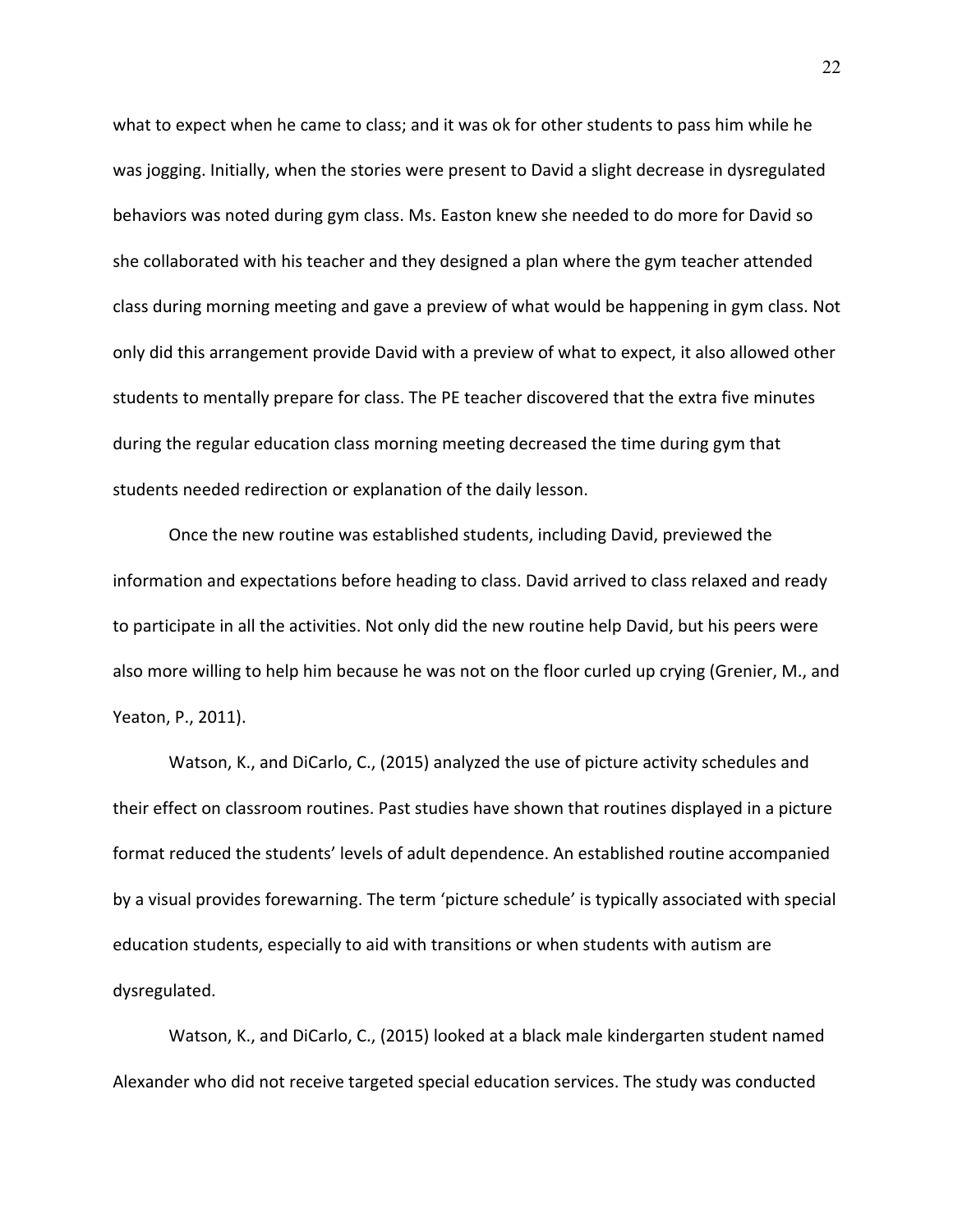over five days. The classroom teacher was also the researcher for this study. Alexander struggled to follow multi-step directions during his daily routine. The study criteria indicated that the student must function within the expectations of a typical kindergarten class and struggle to follow multi-step directions. The study took place seven months into the school year. The daily routine had been taught from the beginning of the year and remained consistent throughout. Alexander continued to struggle following the typical expectations and classroom routines. What his peers completed in 2.5 minutes Alexander took five minutes to complete.

The three transitions areas observed were morning routine, mealtime routine, and afternoon dismissal. Data was collected over a three-week period, occurring once a day for each activity. Alexander was observed over a five-minute period that documented how many tasks he independently completed. After the five-minute observation period, the teacher recorded how many additional prompts Alexander needed to complete the task.

Following baseline data collection, a picture schedule intervention was put into place that consisted of three labeled picture activities for each routine laid out in a story strip format. When the intervention started data collection mirrored the baseline recording. The subject was observed for five-minutes and teacher prompts were tallied. When Alexander followed the picture activity story strip researchers noted a significant level of independence and reduced amount of teacher prompts during each activity. Mealtime was the most successful routine. The subject completed this routine independently (Watson, K., and DiCarlo, C., 2015).

Watson, K., and DiCarlo, C., (2015) stated that further research is needed to see if this type of layout would apply across all routines within typical school day.

23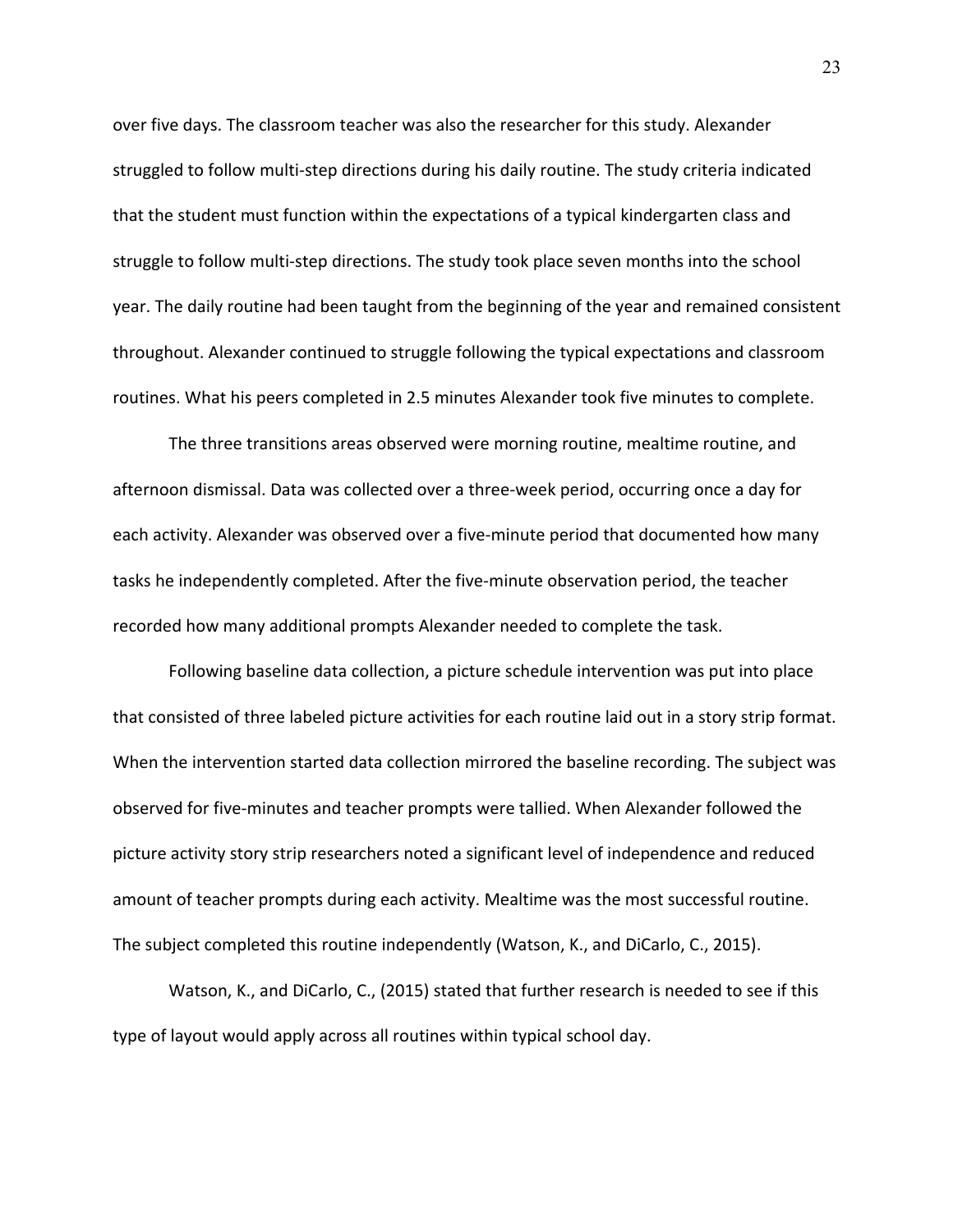Dettmer, R. et al. (2000) analyzed two different visual schedules for two boys diagnosed with an autism spectrum disorder (ASD). One schedule had three distinct parts and the other was a story strip visual. The younger boy, Josh, was seen in a school setting and struggled with transitioning from a preferred activity to a work task. The other student, Jeff, had difficulty with transitioning within a community setting. Both boys had minimal experience with visual schedules.

The experimental design approach used an A-B-A-B style to evaluate the effectiveness of the visual supports to determine the time spent transitioning and the level of adult prompting needed between activities. While the baseline data was collected, previously implemented interventions continued such as verbal prompts, physical prompts, and proximity control. A one-minute transition time was allowed between activities. If transition was not started within one-minute, a verbal prompt was provided. After another minute, the researcher gave a verbal prompt paired with a visual of the expected activity. If students did not transition within ten-minutes, the adult physically guided the participants to the desired activity (Dettmer, R. et al., 2000).

Jeff was estimated to be functioning at 32 months intellectually while his actual age was seven-years-old. Jeff struggled transitioning within his community and often displayed tantrums when he was asked to transition. Jeff struggled with expressive communication presenting with immediate echolalia (repeating things said to him). Two different schedules were created for Jeff. One was a car schedule and the other was a portable schedule. The car schedule was designed with pictures of Jeff's daily schedule, in order. The portable schedule was created with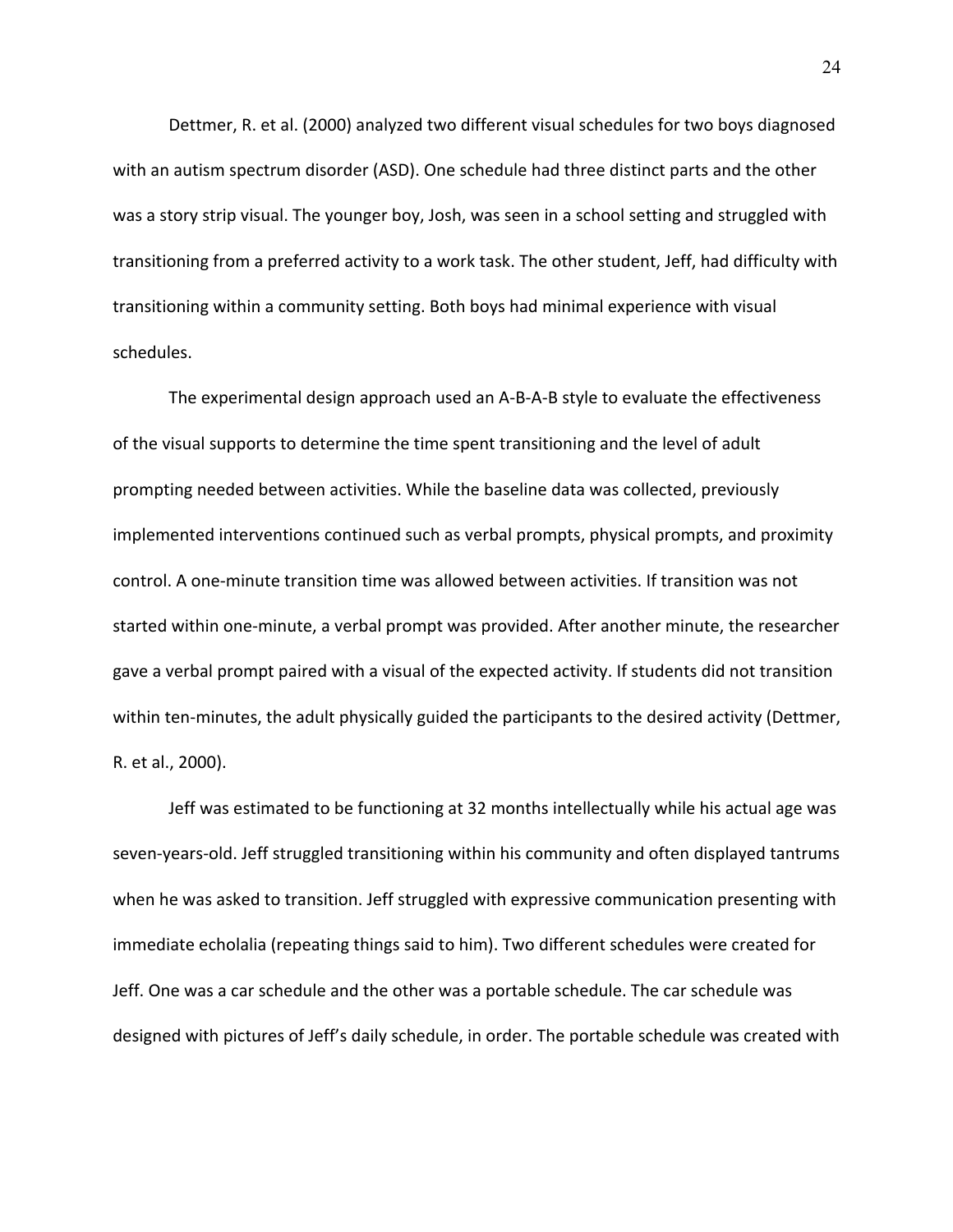a photo album using the same pictures. The theory behind the portable schedule was that it could be taken to various locations to show Jeff what would happen next.

Josh, a five-year-old by date of birth, functioned at a 4.2 year level. Speech was limited to three to five words sentences. He was observed within a classroom setting and struggled transitioning from a preferred task to a work task.

Dettmer, R. et al. (2000), studied the use of three different types of visual schedules: a visual schedule which consisted of a strip of pictures, a sub-schedule/finished box, and a Time Timer. Josh was given a notecard with a task to complete. When he was finished he put the card into the sub-schedule/finished box to show completion. Following work completion Josh was allowed choice-time for 10-minutes. He preferred computer time. A Time Timer was visually located within Josh's sight and set for 10-minutes. He was told that when the red color was gone his time was up and it was time to work again.

Baseline data was gathered and the interventions were started. The boys reverted to baseline work and then changed to interventions. In both situations the boys showed improvement with expectations with the interventions. When the interventions were removed and baseline observations re-occurred, both Jeff and Josh requested the schedules asking or pointing to the schedules they used during the intervention. Jeff, who displayed echolalia, was not speaking in full sentences. He demanded the picture book so he could see what was next and his level of public tantrums became non-existent. Even though Josh's speech was limited to a few words, he knew where his visual schedule was, located up high on a shelf. Josh led the adults by the hand and pointed towards the shelf where his schedule was located indicating that he wanted to use the visual schedule.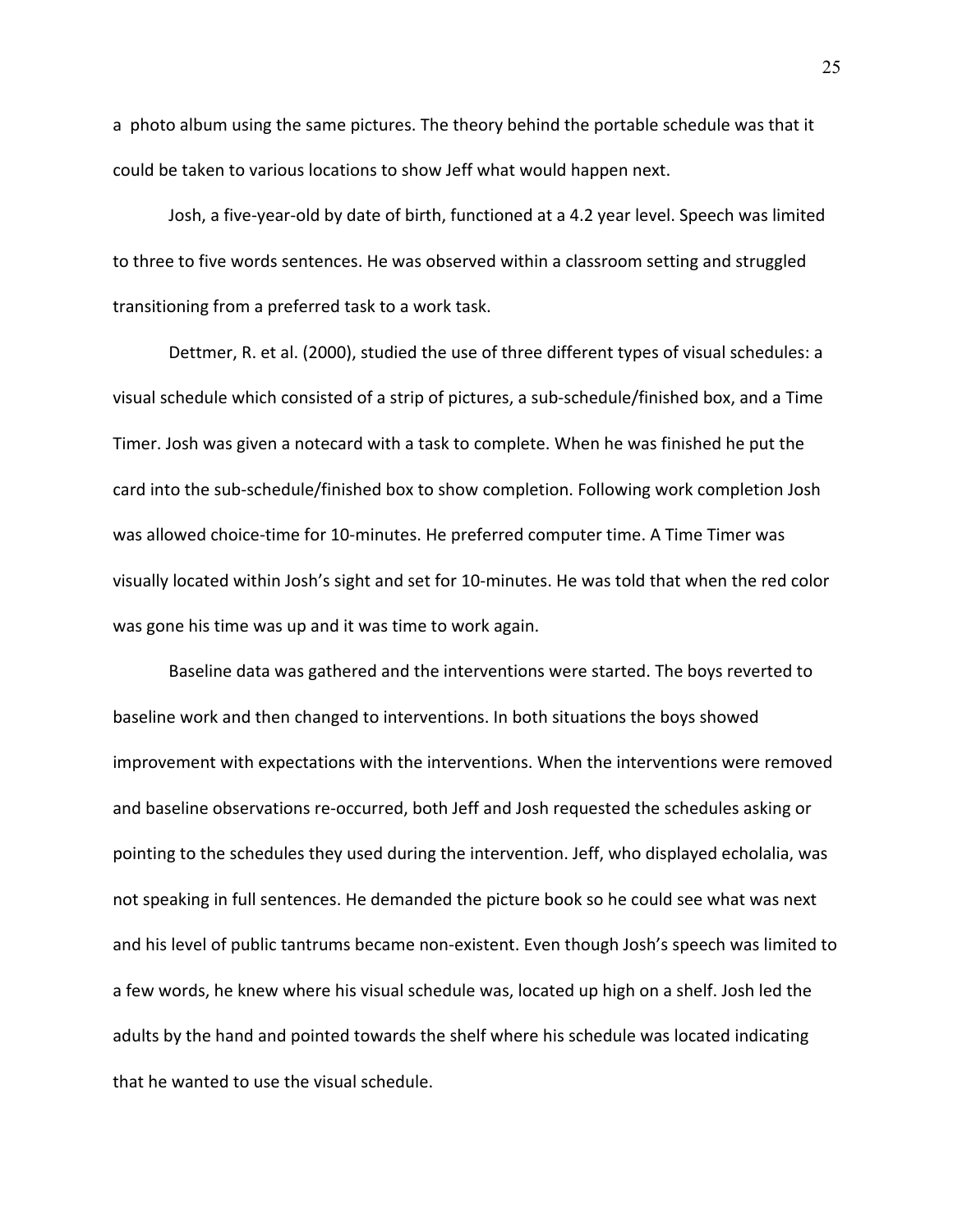Dettmer, R. et al. (2000) suggested that continued research should assess the effectiveness of visual schedules across multiple settings, caregivers, children, and adults. It has been documented with a degree of certainty that using visual schedules with students and children with autism help reduce stereotypical behaviors when the uncertainty of what happens next is looming.

Mortada, A. M. A. J. (2017), analyzed the Picture Exchange Communication System (PECS) to consider the impact of increased communication vocabulary for students with autism. Struggles with communication, speaking, understanding, and responding appropriately are hallmark characteristics of autism spectrum disorders (ASD). Some people with ASD use echolalia, the immediate or delayed repetition of another's words or phases.

Mortada, A. M. A. J. (2017), studied whether using PECS increased the communication of 10 seven-year-old children. To participate in the study, children provided parental permission and evidence of an ASD diagnosis. The study was conducted over a period of 15 trials which took place two to five times per week.

The PECS program consists of six phases, learning to give a picture to a communication partner, distance and persistence, picture discrimination, sentence structure, responding, and commenting. Each phase builds on the earlier stage with the goal to increase communication from one-word to full sentences. Autistic individuals tend to respond better to visual cues than verbal communication.

When the pictorial system was used, the participants showed increased communication. When given the opportunity to use a visual picture to request what they wanted versus speaking, the participants began to construct full sentences using the PECS system. The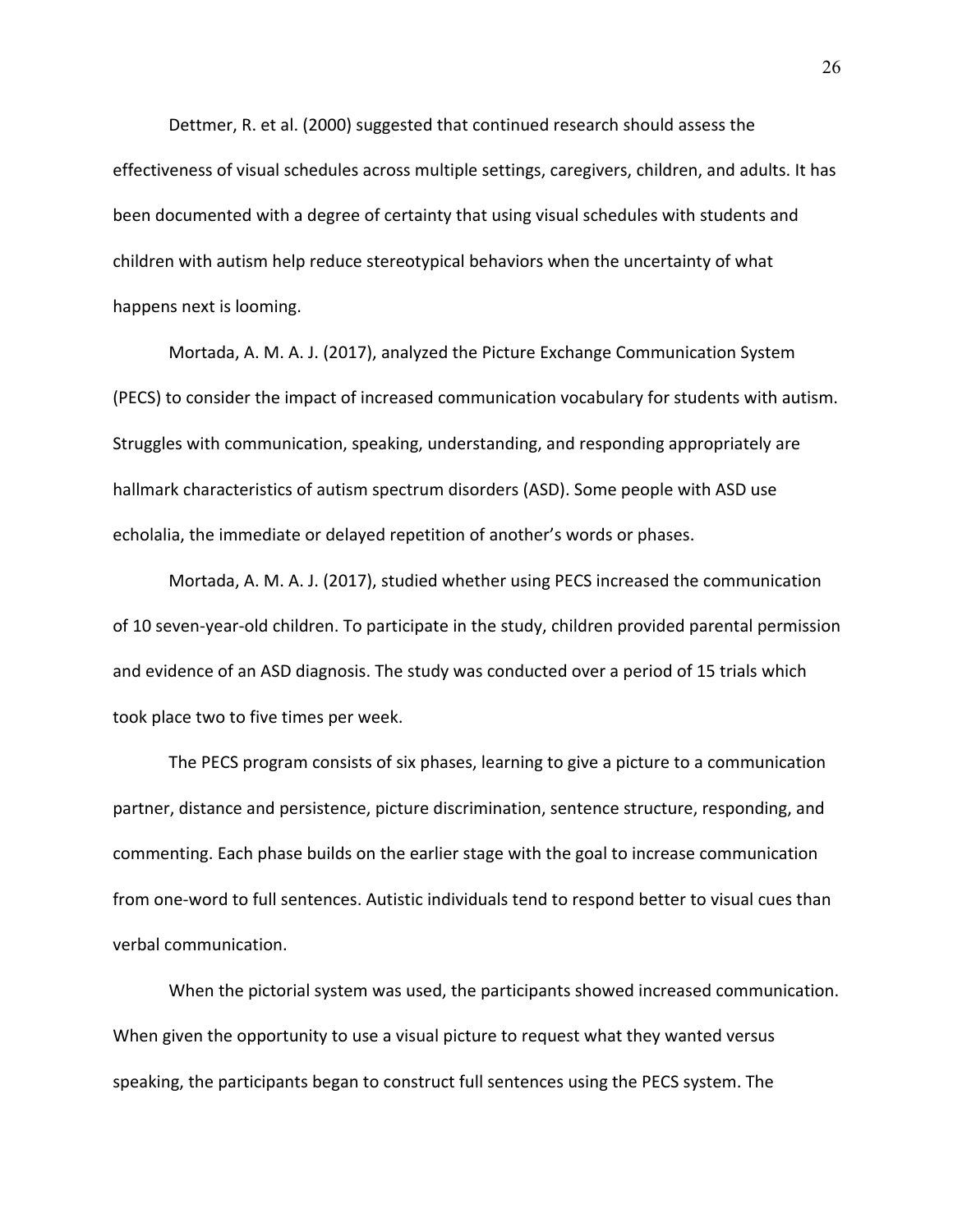expressive language of the individuals grew more robust after using the PECS system (Mortada, A. M. A. J., 2017).

Hume, K., Plavnick, J., Odom, S. (2012) analyzed three first-grade students programmed in both resource and general education settings who required a significant amount of adult prompting to accurately complete a task. This study was designed to create work systems that visually supplied step-by-step instructions to complete specific tasks.

Multiple studies show that students with autism are likely to be in a special education classroom due to their lack of communication, social interaction with others, and the presence of repetitive behaviors. The goal of special education is to provide services in least restrictive environment (LRE) to promote time learning with same-aged non-disabled peers. Students with autism face challenges that restricts their participation in the least restrictive environment. Stereotypical behaviors include: difficulty following verbal directions, becoming overwhelmed due to sensory overload, and dysregulation. Providing visual models for the steps needed to complete tasks gives students opportunities to participate and complete work alongside with their non-disabled peers (Hume, K., Plavnick, J., Odom, S., 2012).

Individuals reliance on adult prompting to engage creates a significant level of prompt dependency which contributes to learned helplessness. Learned helplessness occurs when students become paralyzed at becoming independent. Students appear to lack understanding and appear passive. They rarely initiate or complete tasks (Hume, et al., 2012).

This study used organized work systems, individualized spaces where students completed tasks that included: visuals depicting four steps to follow: (the expected task to complete, information showing the length of the tasks, information that showed students when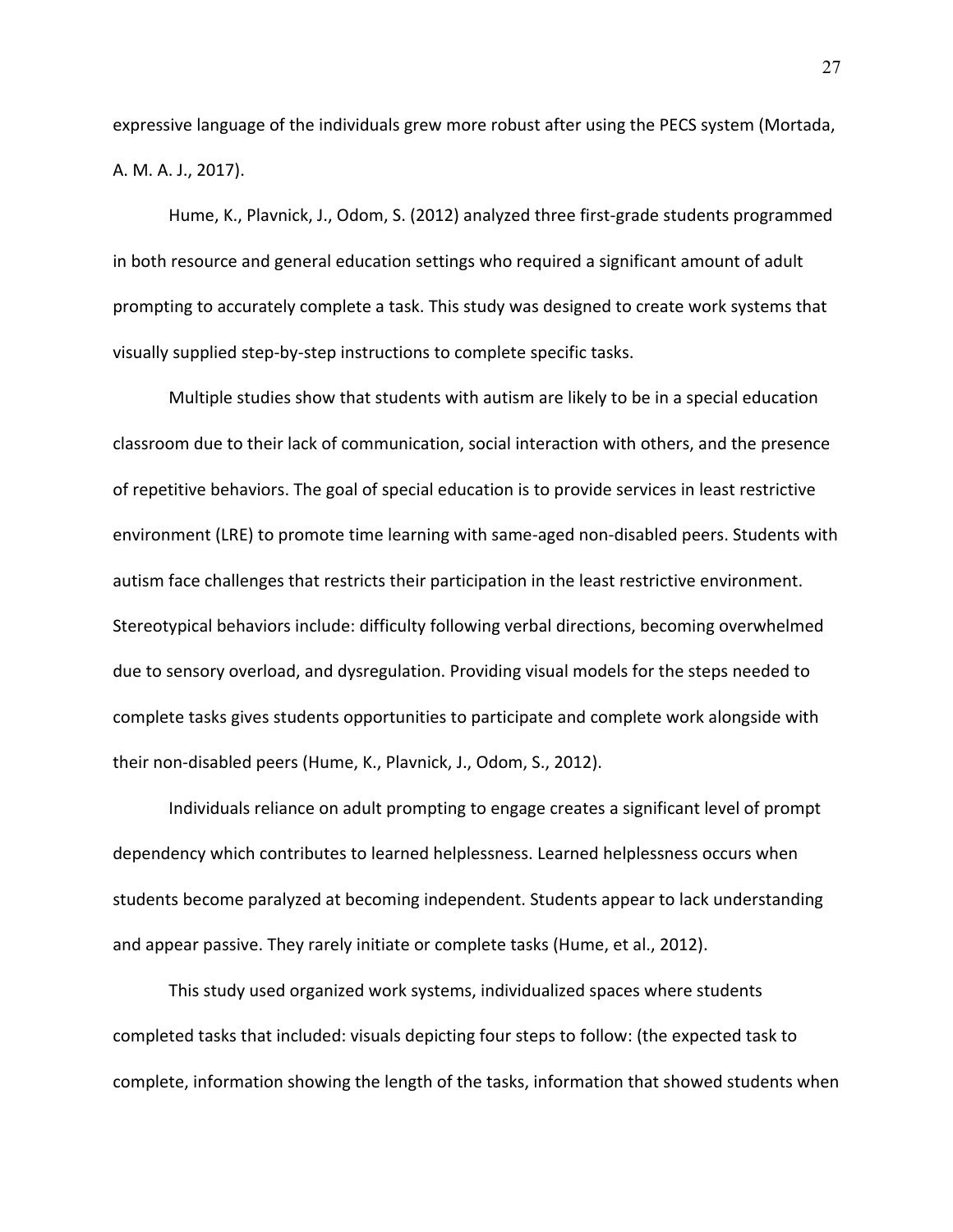the task was complete, and instructions for what to do next). The purpose of the individual work system was to visually outline a structured set of steps for students to follow to complete their work independently.

All three students practiced with visuals in the classroom throughout the year. The special education classrooms incorporated the visual pictures which helped the students navigate independently. Visual representations were not present when Casey, Matthew, and Seth participated in the general education classroom (Hume, et al., 2012).

Hume, et al. (2012), asked teachers to identify the most important IEP goal to address. The study created a work flow system that had a table for the student with the target activity placed to the left with a box for finished working to the right. Students were given a four-step process which outlined each step. When the task was completed and placed in the finished box, the participant was provided a visual cue for the next activity.

Students levels of independence for task completion more than doubled from the baseline data. When students transitioned into the maintenance phase, two of the three students continued to demonstrate increased independent task completion. Prior to the interventions all students needed adult prompting from 72%-92% of the time. Prompt dependence decreased to an average of 18% to 48% with the work systems (Hume, et al., 2012).

Hall, L., McClannahan, L. E., & Krantz, P. J., (1995) analyzed dependence on teacher's aides for students with disabilities. The research studied three students, Mike, Sam, and Larry along with three aides. The goal of the study was to introduce a picture schedule into the students routine to allow for decreased verbal or physical prompting from the adults who were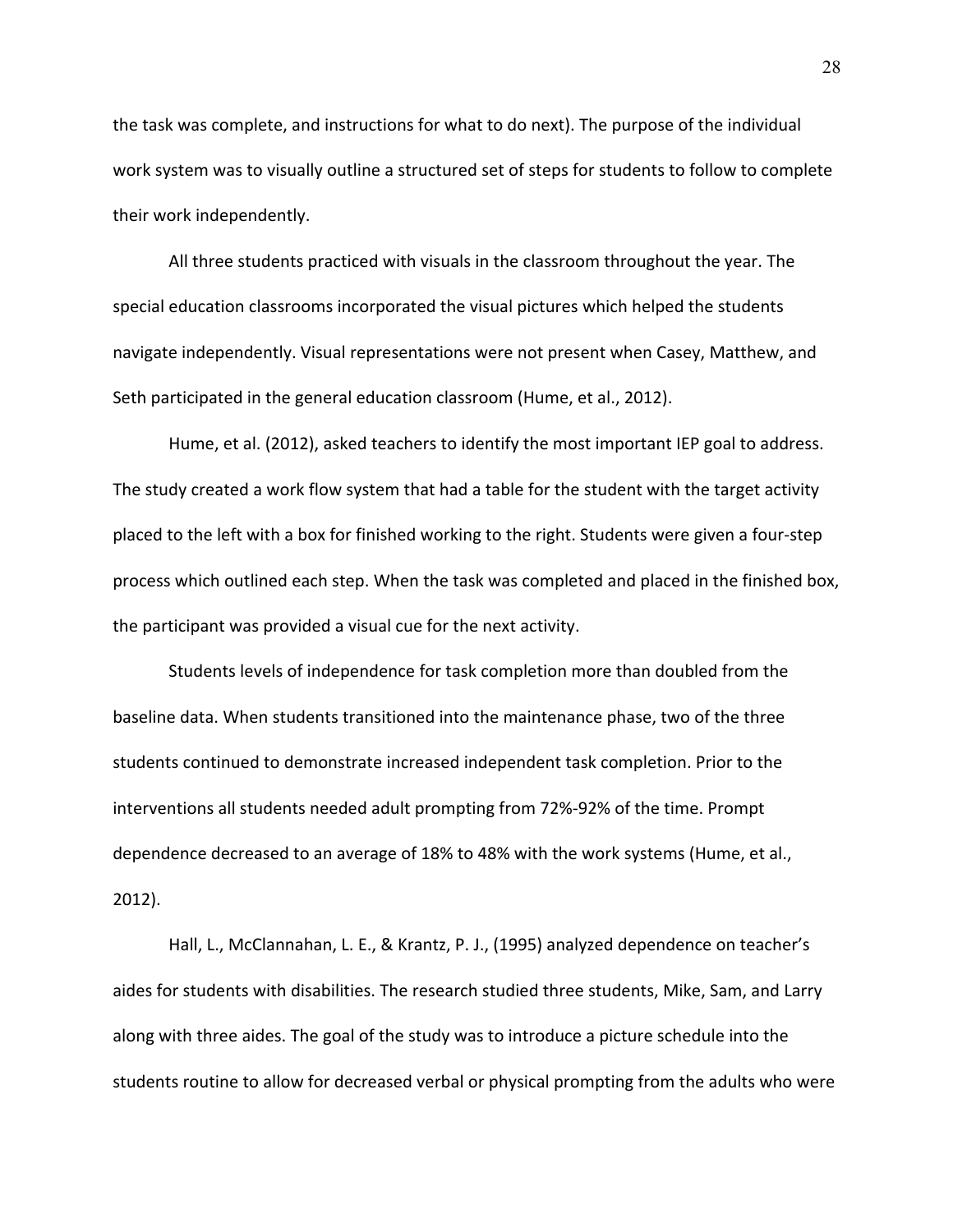present each day. Each aide picked one area they identified as prompt dependent. The tasks varied from bathroom needs to completing work after morning meeting. Each aide agreed that they gave a significant number of student prompts during assigned tasks.

Prior to the study each aide watched a video about ways to work with students with disabilities followed by an hour-long meeting. They were asked to decrease the number of prompts (both physical and verbal) given to students while they were working. Students were given the same activities they had done in the past with the addition of a picture book that showed step-by-step directions.

During baseline collection each aide was observed giving verbal, physical, and gestural prompts. As the intervention phase was implemented, all aides decreased the number of prompts given. At the end of the study, two of the three students reached 90%-100% independent engagement while the third student who consistently showed 0% during baseline showed 75% independence during the intervention (Hall, L., et al., 1995).

Once the study was completed, each participating aide was surveyed about their overall opinion of the study. All aides agreed the introduction of photo sequences or picture prompt cues was the main reason that students demonstrated success with independently completing the assigned tasks.

The acronym TEACCH (Treatment and Education of Autistic and Communication related handicapped Children) is associated with students who have autism, as the science behind the method provides structured step-by-step direction for activities or schedules. Taylor, K., & Preece, D. (2010), used the same framework with students who had multiple disabilities and visual impairments. Reducing signs of severe dysregulation in the attempt to reach each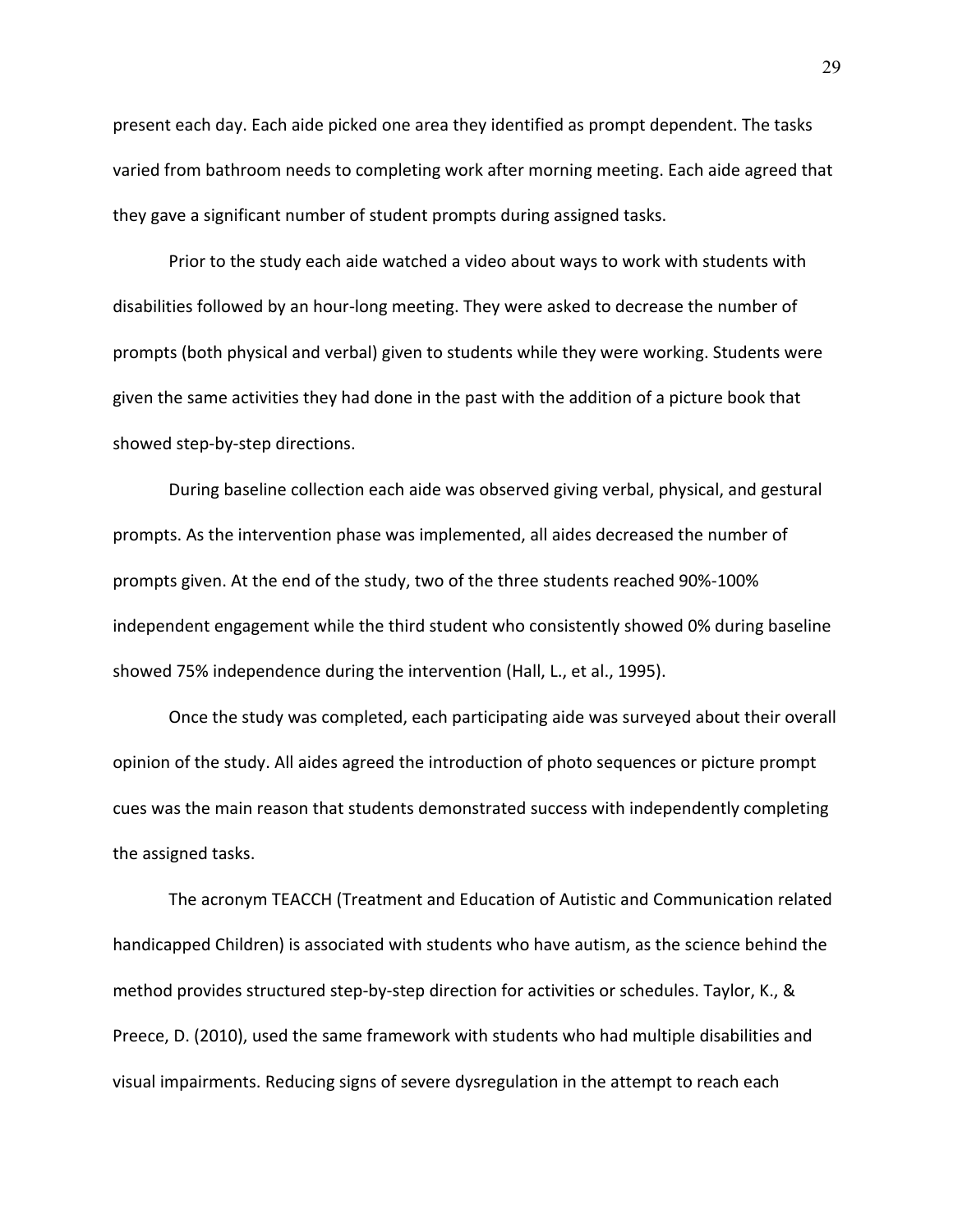student in their own unique way to create school success with task completion led to this study. The lack of structure and predictability for these students caused dysregulated behaviors.

Three individuals in this study ranged from 13-17 years old, did not have an autism diagnosis but had visual and physical disabilities, and displayed behaviors with similar patterns as those with autism. The program provided the struggling students with predictable structure and routine and addressed sensory sensitives. The overall design of TEACCH was altered to meet the unique needs of the three students. One student had a visual impairment so the visual part of TEACCH was replaced with tactical objects to simulate the same outcome.

The data was favorable for using the TEACCH method with students who have disabilities other than autism. The end goal of the TEACCH method was not independent work completion but to follow a sequence of steps. Due to the students' unique disabilities independence was not an option. The TEACCH program has limitations as it is not universally designed for cross-categorial disabilities. Limitations of the TEACCH method included the amount of training needed for staff, the time it takes to create the schedules, and the space required to provide the work.

Hume, K. & Odom, S., (2007) examined the effectiveness of individual work systems for three individuals with autism who demonstrated lack of task completion and independence. The students relied on significant levels of adult prompting which gravely affected their independent functioning both in and out of the classroom. To increase independence, work systems were created that provided step-by-step guidance for task completion and engagement.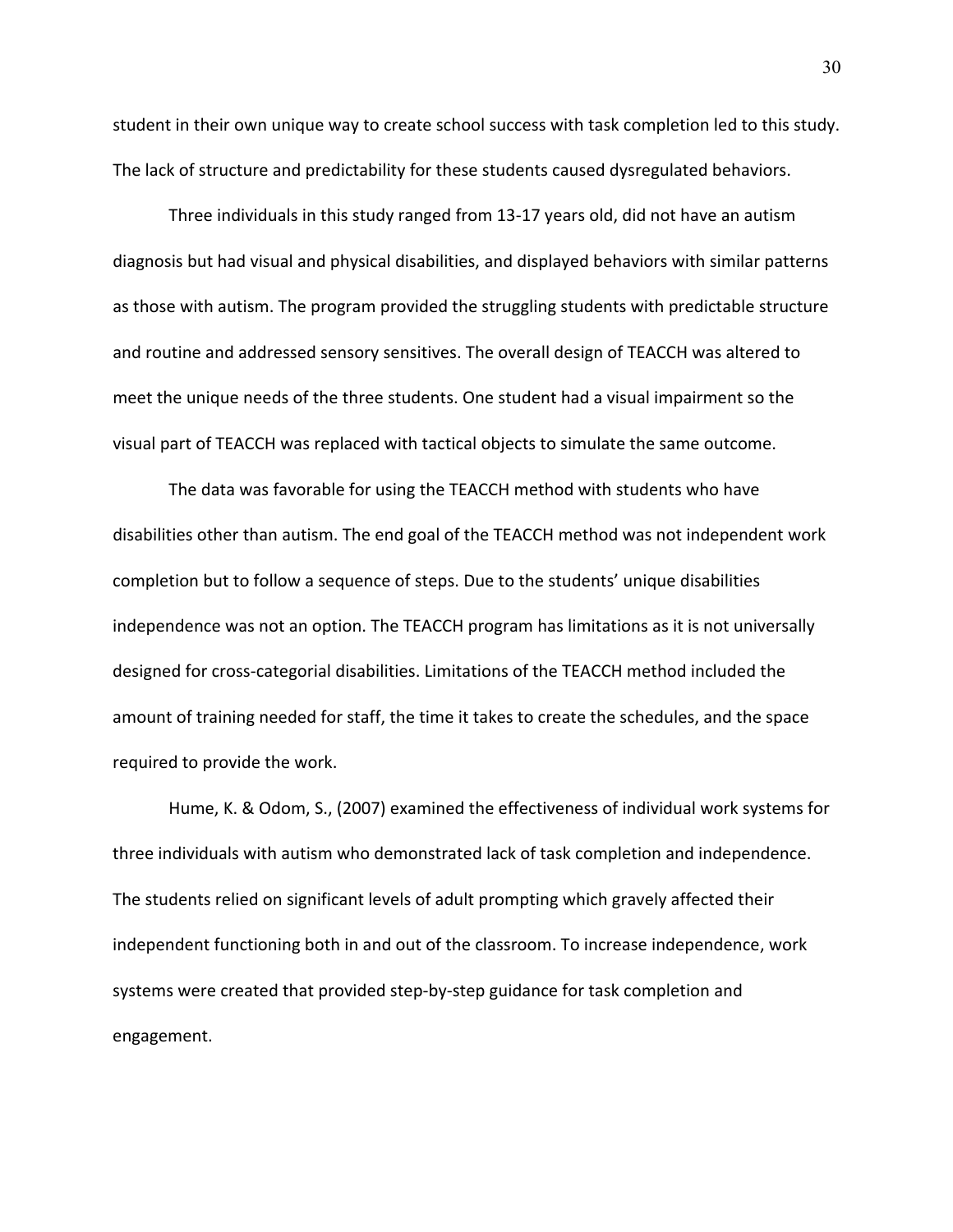Two elementary-aged students participated in the study. The task was observed during students' free choice time. The third participant was a 20-year-old male who was part of a transition program and had a job with a local library. The study required participants to have an autism diagnosis, demonstrate difficulty in completing tasks independently, and familiarity with visual schedules.

Mark's job was to scan library books and pages. He relied heavily on adult prompting to stay on-task to compete the work. Mark was a non-verbal individual who used a Dynavox to communicate.

An A-B-A-B design tracked the results of the study. Baseline information was gathered with no changes to either the work schedule or the classroom schedule, and no changes in level of adult prompting. Intervention included the individual work system consisting of four separate parts; the task, the amount of work to be completed, a sign that the work was completed, and directions for the next task (Hume, K. & Odom, S., 2007).

Three individuals showed significant improvements all with task completion, and a significant decrease in need for adult prompting with the intervention. All three participants reverted back to the original baseline data when the intervention of the work systems was removed. When the interventions were reintroduced for the second interaction all three subjects increased work levels greater than the initial trial. After a month of implementing the interventions Mark no longer required adult supervision to complete his work (Hume, K. & Odom, S., 2007).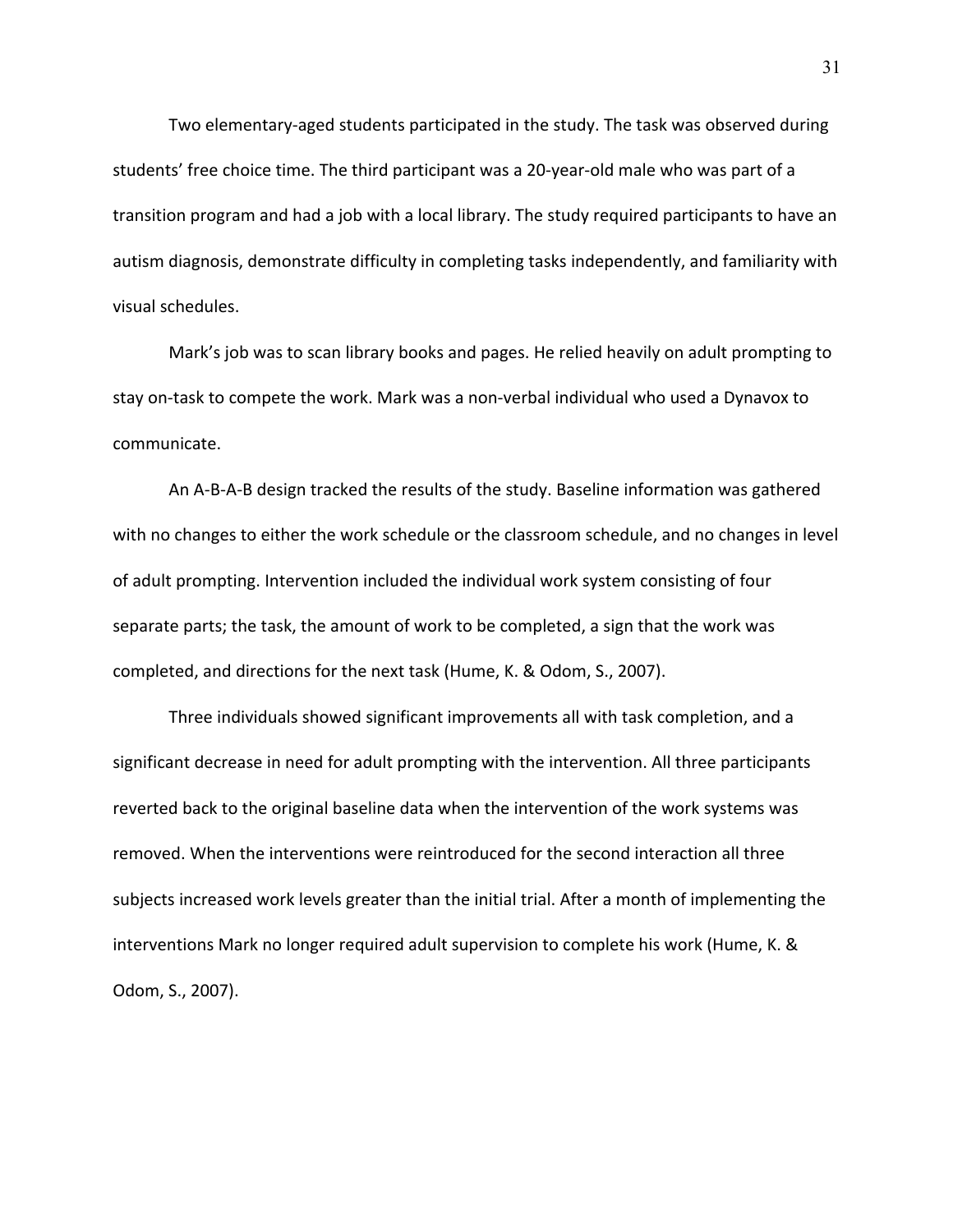Considering the future research for work systems to increase independent work completion, studies should include larger sample sizes and incorporate a variety of competencies such as: self-care, academics, job, and leisure skills.

Bryan, L. C. & Gast, D. L., (2000) analyzed whether a picture-activity schedule increased engaged on-task and on-schedule behaviors. The four participants in this study had a diagnosis of autism and functioned at grade level or one level below. The four students were selected due to the need for extra adult support to stay on task and follow the same schedule as their classmates.

The study took place during the 45-minute language arts time block. A single picture of the expected activity was placed at the top of the student's table before class. Data was collected five days per week within the 45-minute class period. Observations occurred during an A-B-A-B withdrawal design. The difference compared to other studies was that no verbal prompting was allowed if a task was not initiated within a 10 second period. Adults provided a physical prompt: tap on the shoulder to reinforce no verbal interactions. Students were expected to complete an activity from start to finish including putting their supplies away before they transitioned to the next activity. If a student finished the work prior to the end of the 45-minute observation, they were given a "finished work" activity until the class period was over (Bryan, L. C. & Gast, D. L., 2000).

Baseline data showed that students correctly completed tasks from 3.25% to 21% of the time. Intervention data with the picture activity book for all four students showed 90% to 100% on-task, on-schedule behavior. When the picture book was removed, all the students reverted to near baseline data. When schedules were reintroduced all students significantly increased to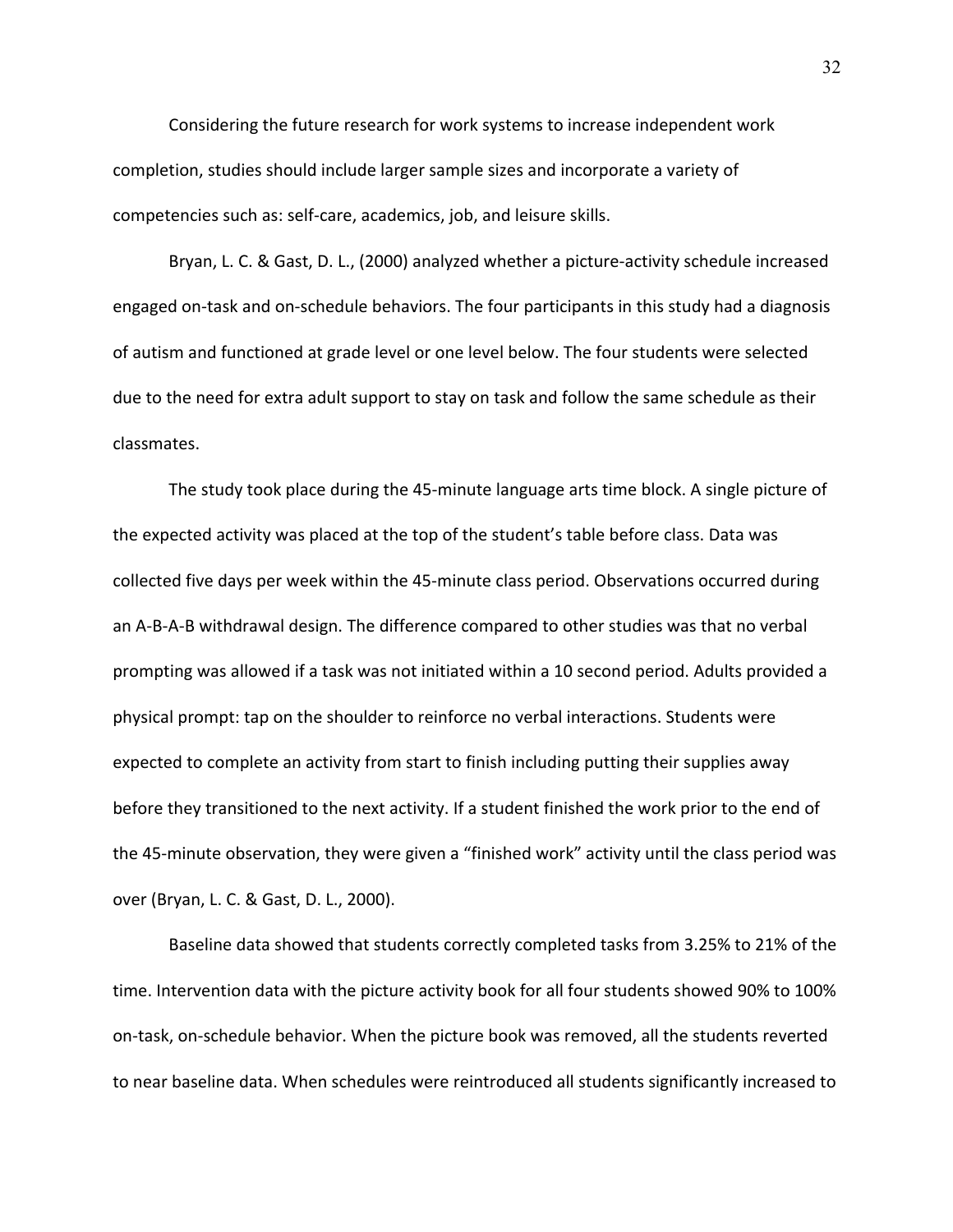previous or higher levels than the initial picture book intervention. Two students independently prompted a classmate who was off task to follow the picture schedule. The student responded, "oh yeah."

Students showed large gains in completing on-task, on-schedule behaviors when verbal communication about schedule expectations was removed and replaced with visual representations.

Mechling, L. C., & Gast, D. L. (1997), analyzed the use of a self-operated, combination audio and picture prompting system. The system measured whether individuals with disabilities completed tasks without the presence of an adult. During the study, researchers evaluated four areas: sorting groceries, making a peanut butter and jelly sandwich, loading the dishwasher, and making microwave popcorn.

A Digivox was used to provide audio and visual prompts. A Digivox is speech generating device that includes pictures lined in rows. It is constructed using right sequencing with the sequence beginning in the upper left-hand corner. The student finds the visual pushes the picture with a pre-recorded audio instruction and completes the step.

Four students (two males and two females) took part in this study. All four individuals had Down-syndrome, and demonstrated difficulty completing tasks independently, and had a need for daily living and vocation skills development. Prior to this study, none of the four students had prior experience using a self-prompting device. Each student received training on how to use the device from the Director of Education. The study format used an A-B-A-B withdrawal setup. Baseline data consisted of the teacher giving a verbal prompt to begin work and complete the task. None of participants were successful with only the verbal prompt.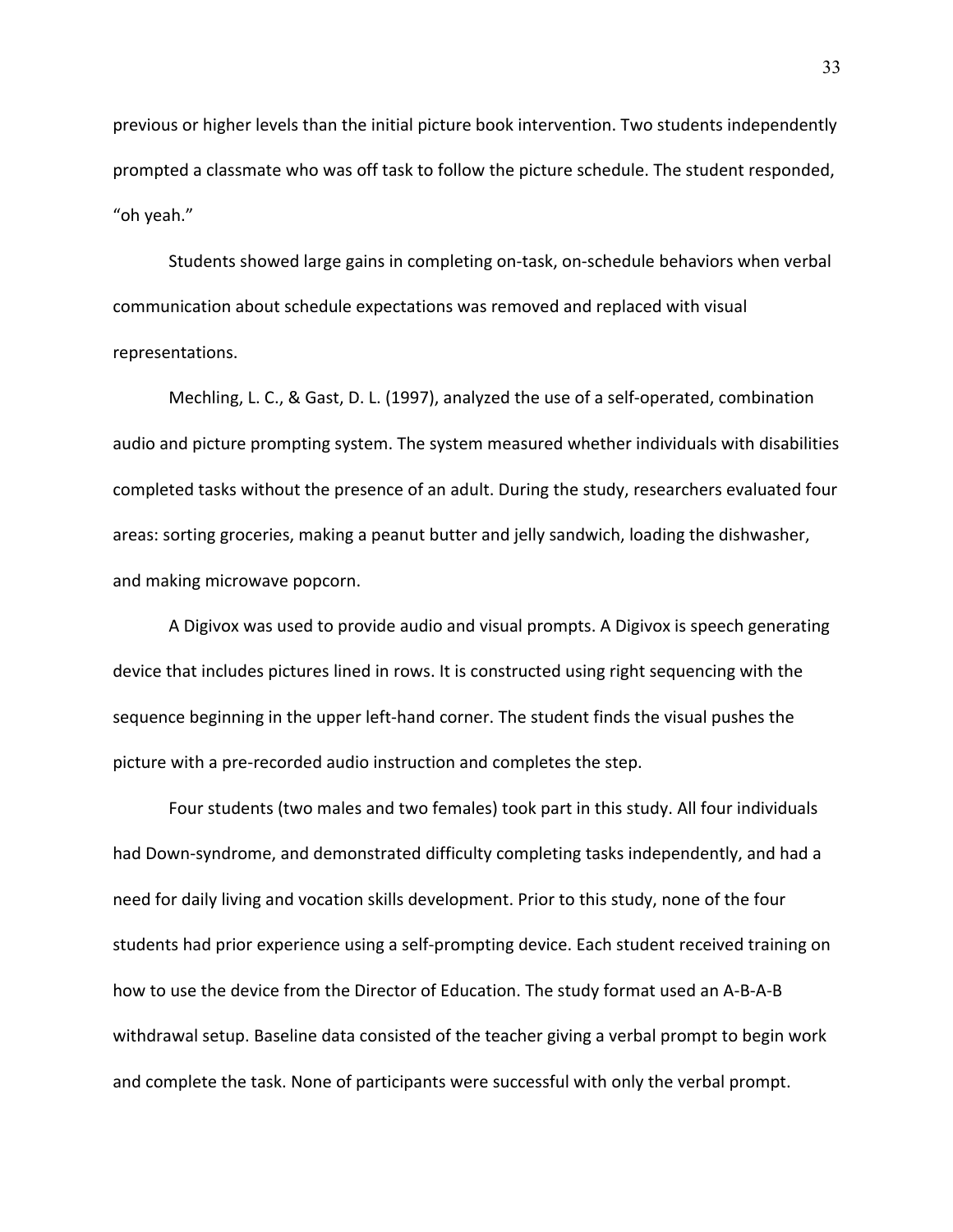During baseline data collection, all four-students completed 0-2 steps out of 12. When the prompt device was placed, each student followed the picture sequence, pushed for the verbal prompt, and followed the directions. Students immediately showed gains in correct task completion when the device was present. Data showed that when the device was removed students performed back at baseline levels; all returned to 90%-100% accuracy when the Digivox was presented again.

Zimmerman, K. N., Ledford, J. R., & Barton, E. E., (2017) analyzed the use of visual activity schedule for students who had challenging behaviors such as screaming, throwing of objects, elopement, biting, and work refusal. Three preschool students chosen by their teacher met the requirements for: challenging behaviors that interfered with classroom tasks, low levels of engagement, consistent school attendance, and could match 2-D pictures. Students not diagnosed with autism were selected for this study.

The study was conducted in a preschool setting where observations took place over a 10-minute period during morning free-play centers. The three students had not had prior exposure to visual schedules. The study outline was an A-B-A-B withdrawal design. The targeted students were not isolated from other classmates during data collection. During the baseline data collection, morning free play continued as normal with typical interaction between teachers and students. If an observer was asked to play, they responded, "I am working for the teacher." No verbal or physical prompts were given to any of the students (during morning free play started). Baseline data was collected with no visual activity schedule present. All three students displayed little to no engagement in the activity and showed significant levels of challenging behavior. When the visual schedules were used, immediate changes in engagement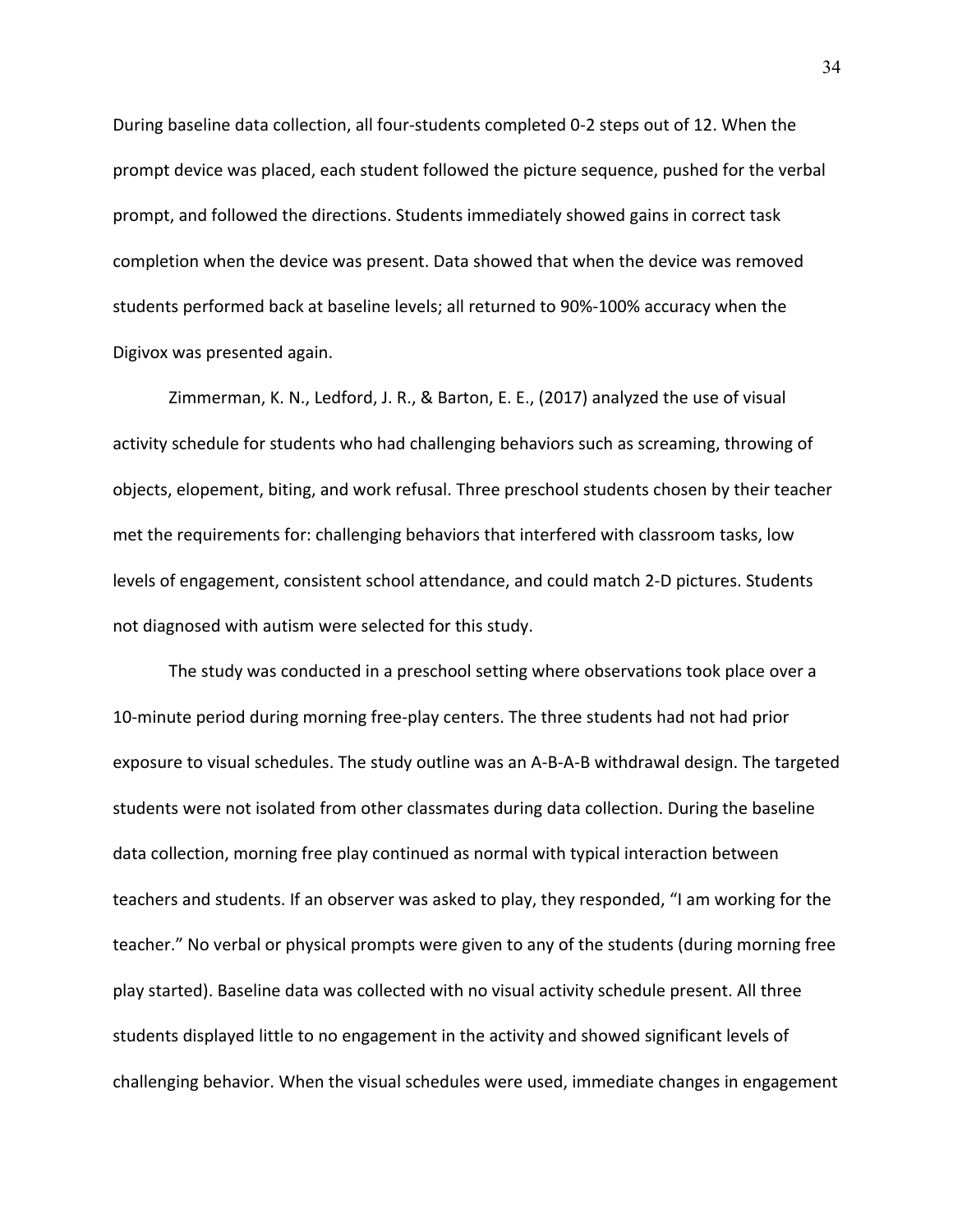and the absence of challenging behaviors occurred for all three students. The visual schedules consisted of four pictures attached with Velcro to laminated card stock. When the visual schedule was removed all three subjects returned almost to baseline data. Students quickly improved skills once the schedule was returned (Zimmerman, K. M., et al., 2017).

Future research should consider the presence of providing a preferred activity after the non-preferred task is complete. Would students be more willing to engage in an activity if there was a preferred choice next or was the success in completing a non-preferred task due to the presence of a visual schedule (Zimmerman, K. M., et al., 2017)?

Duttlinger, C., et al. (2013), analyzed whether using picture-based supports improved completion of multi-step directions. Four 11-15 years-old students took part in the study. Each student had a cognitive level in the mild-moderate range and had the ability to complete tasks without adult supervision. All four students had experience using picture schedules to follow the daily schedule.

The teacher created a picture schedule that included five to eight pictures on the left side of a laminated sheet under the title *tasks* with a row of Velcro dots on the right side labeled *to-do*. The images used to create the picture schedule were gathered from the Boardmaker program. The student tasks fell in the categories of hygiene, independent living skills, and general tasks within a classroom. The layout of the study was an A-B-A-B withdrawal design. All four students showed low percentages of correct responses when the picture activity schedule was not present. With the picture activity schedule intervention, the percentage of correct responses increased to 65%-96.25% accuracy. It was noted the students demonstrated changes when the picture activity schedule was present. It is also worth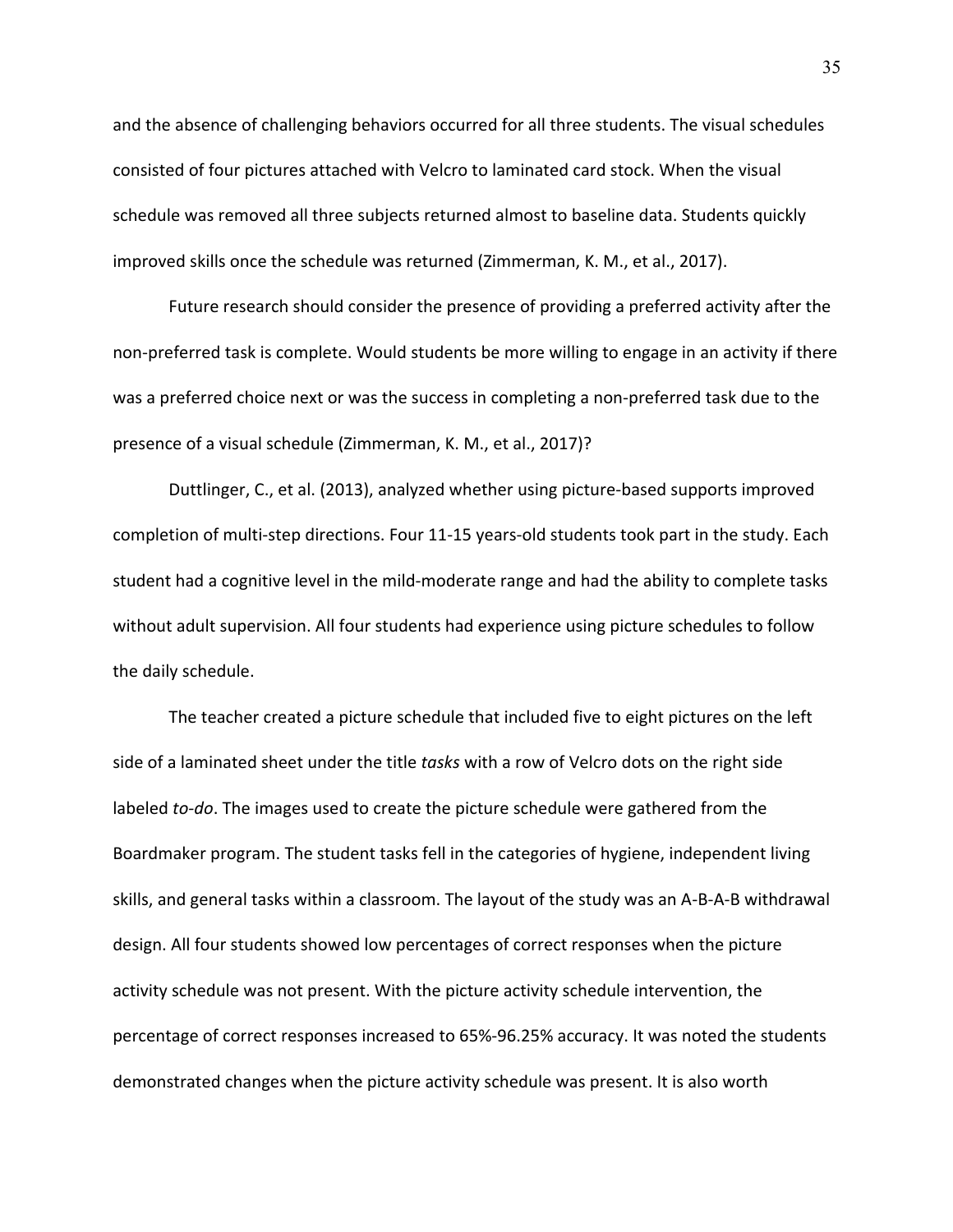mentioning that not only did the students show increased accuracy of the tasks but also accuracy in the order of task completion (Duttlinger, C., et al., 2013).

The use of a picture schedules clearly shows a significant increases in work completion with students who struggle to follow multi-step instruction; with a bonus of completing the steps in the correct order. Taking these schedules to another level and including them in vocational, community, and home settings could be further researched (Duttlinger, C., et al., 2013).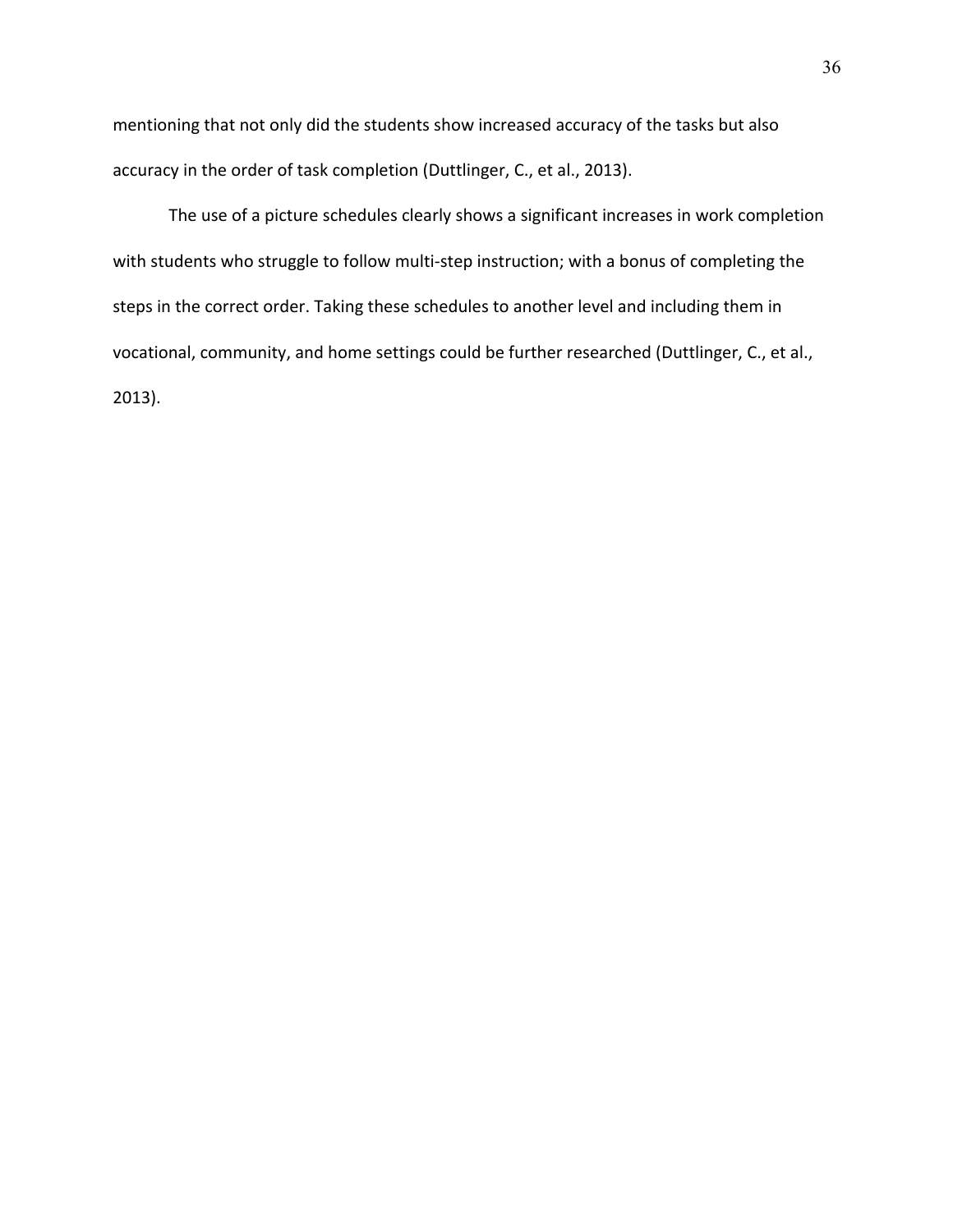#### **CHAPTER III: APPLICATION OF THE RESEARCH**

Ever since I can remember, I always wanted to be an elementary school teacher. One reason was because I wanted to decorate my classroom with cute things. Life took me down a different path and immediately out of college I worked in the insurance industry. When I received a life changing diagnosis, I reevaluated what I wanted to do with my life, and I became a special education teacher working with students who have autism.

In the few short years, I have been a teacher I have watched my students struggle within the classroom. Students exhibit various levels of anxiety due to being unprepared for changes in routine and not knowing what is expected of them within the classroom, and even what is next on their schedule. Students' anxiety levels can make the difference between having a great day or having a day with severe levels of dysregulation and difficulties.

Many of my students attend general education classes with their same-aged nondisabled peers but find themselves struggling to keep up or rely heavily on the adult support in the classroom. The ultimate goal for the students is to navigate independently, reducing the amount of dependence on others. However, this task seems almost impossible at times due to the different environments students encounter. With the overwhelming pressure teachers face related to meeting state and school guidelines, the need to verbally expel information to students is just too much for them to handle. The stress is felt cross-categorical, across all classrooms and students. Many students in our classroom process information visually, while auditory information is lost. If teachers only present information verbally, students who learn visually are left behind. Teachers are overwhelmed with making modifications and adaptations. What if this *just one more thing* could make life easier, would teachers be willing to do it?

37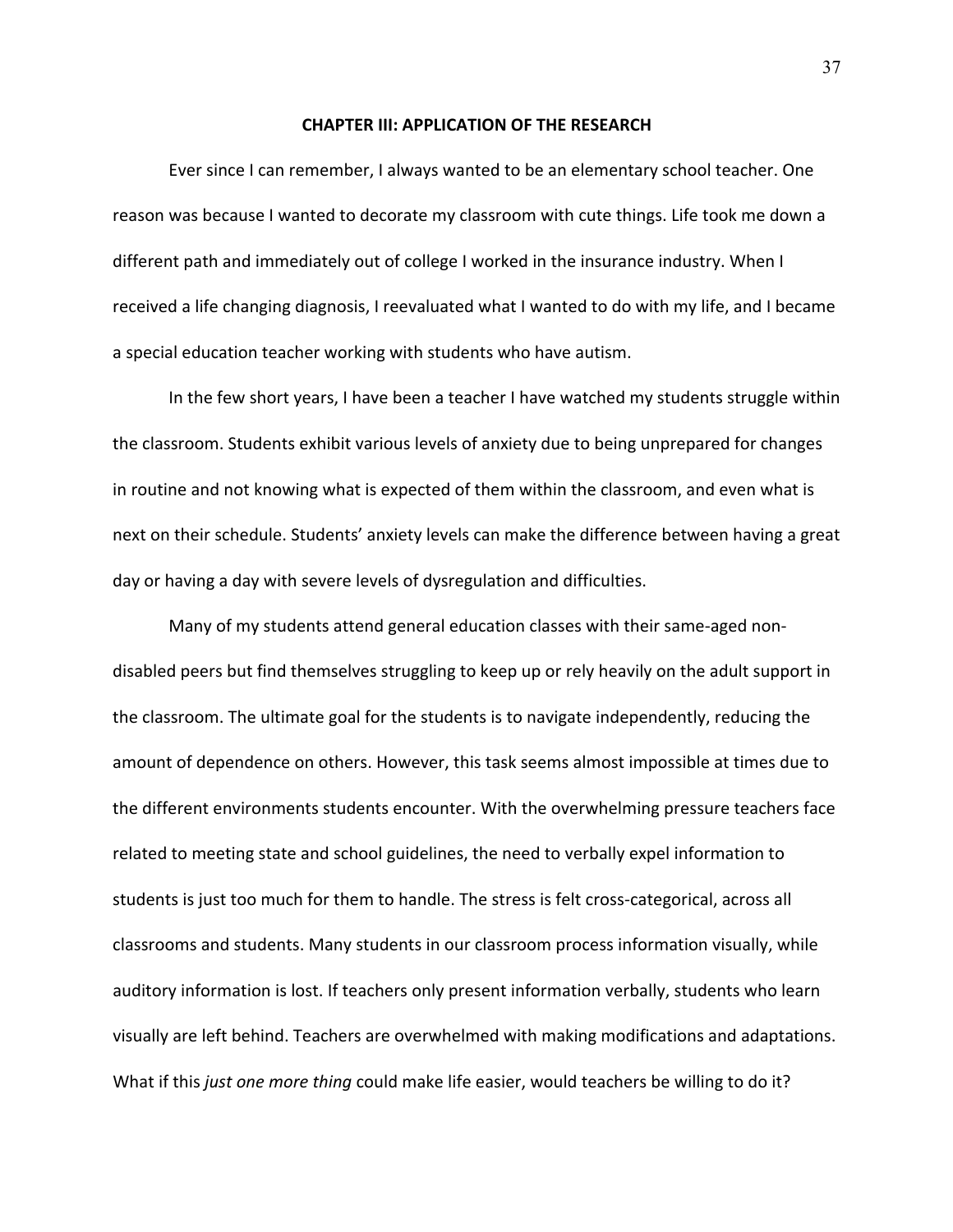This school year presented itself with a lot of challenges due to the worldwide pandemic from COVID-19 which resulted in students at home in distance learning using virtual interaction via online platforms. The pandemic provided an opportunity to apply the knowledge and research about using visual schedules not only for students in special education but for students within the general education population as well.

All students struggled with the change from attending school five days a week in a classroom with their teachers to learning virtually or in hybrid learning. Independent learning at home and understanding and following new expectations was challenging. I believe many teachers thrown into this situation suddenly had an overwhelming feeling that they needed to disseminate as much information as possible with limited resources and capabilities. Upon reflection, teachers learned that the most important thing students wanted to know was: What do I have to do and where can I find it?

I used knowledge from working with my students on a daily basis and presented to the entire staff strategies about how we can better reach not only students within the special education program, but general education students as well. It was clear that level of stress and confusion students were experiencing was making it nearly impossible for them to complete assignments. Suddenly, we saw A students become F students; teachers felt the need to teach all information as quickly as possible. Following my presentation, staff adapted the motto, "less is more." This new presentation model not only benefitted learning in a pandemic but served as a paradigm shift in how we present information to students. I provided real-life examples to clarify my points. I asked them, What happens when you receive an email that is paragraphs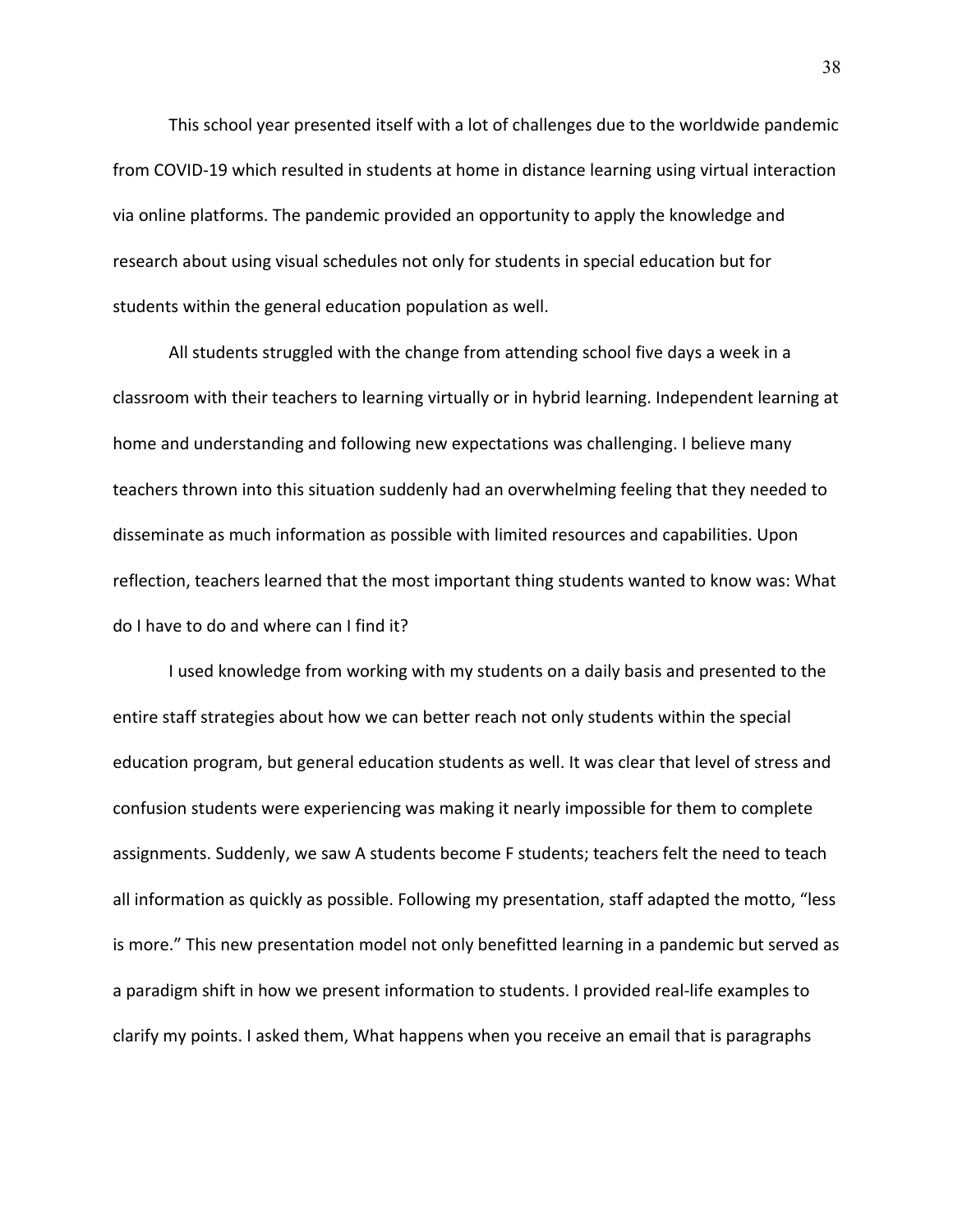long? What is the first thing you normally do? You open it to see how long it is and instantly become overwhelmed with how much information there is to process.

When creating visual schedules, it is important to consider how the schedule is presented. What are you trying to say? What can be condensed in your presentation to fewer words? Removing the extra wording helps reduce being overwhelmed about reading everything at once. Most people primarily want to know: what do I have to do and where/how do I do it?

The words visual schedule are synonymously associated with special education. However, considering every aspects of our lives, we rely on visual schedules on a daily basis. Our phones, desk or digital calendars, text messages, and email, are all examples of daily visual schedules. Figure 1 shows an example of a visual schedule that I use in my classroom. It is a layout for my students of the tasks they are to complete for class. This example schedule relies on students reading words. If I had a student who struggled with reading, I would add pictures into the schedule. Can you think of something that this generation of students sees daily? Something that has to do with digital electronics. Icons, and emoji's! If the Facebook icon was

| Wednesday, October 28 <sup>th</sup> **Assignments**                                                                                                                                       |                   |               |  |
|-------------------------------------------------------------------------------------------------------------------------------------------------------------------------------------------|-------------------|---------------|--|
| No due date<br>1. Watch CNN10<br>2. Complete CNN10 form<br>3. Budgeting for Savings<br>4. Practice writing your address<br>5. Counting bills<br>6. Grocery Shopping<br>7. Reading Recipes | 3<br>Turned<br>in | 2<br>Assigned |  |
|                                                                                                                                                                                           |                   |               |  |

flashed in front of our faces most people would instantly register it as Facebook. In the Snapchat icon was shown to us or our students, they would instantly associate that icon with Snapchat. Remember, you do not always need words when creating a

Figure 1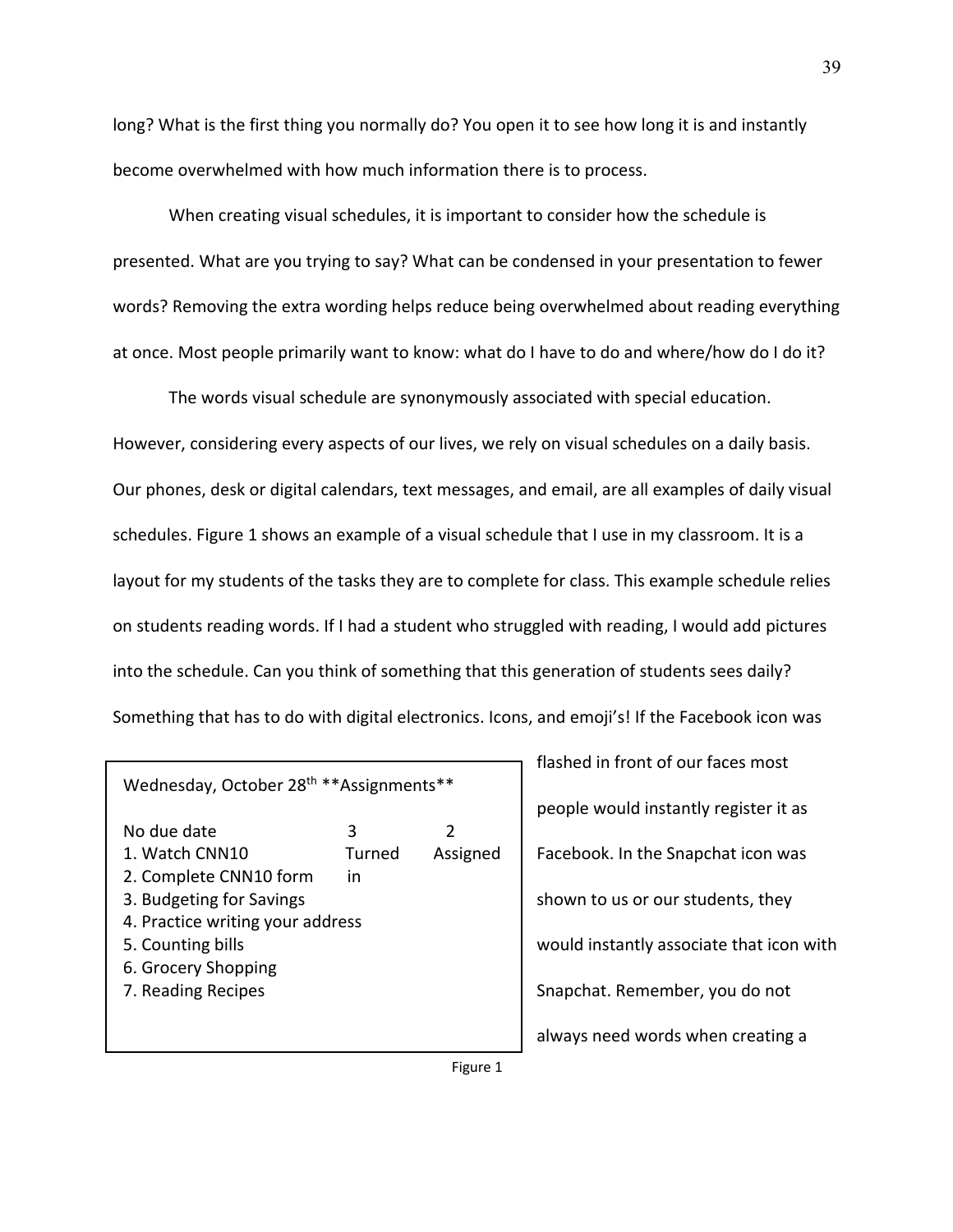| <b>Educational Toolbox</b>                              |                                |                                         |  |  |
|---------------------------------------------------------|--------------------------------|-----------------------------------------|--|--|
| Apps                                                    | <b>Resources</b>               | <b>Codes</b>                            |  |  |
|                                                         | Zoom link                      | Password:                               |  |  |
| Эtus                                                    | <b>B</b> lstudent<br>resources | School email<br>password                |  |  |
| <b>My HRW</b>                                           | Online<br>textbook             | School email<br>login info              |  |  |
| edpuzzle                                                | Edpuzzle                       | Click on your hour                      |  |  |
| <b>BECOME A</b><br><b>COMMONLIT</b><br><b>GITAL PRO</b> | commonlit                      | Click on class code                     |  |  |
| Writing is hard. We make<br>۹                           | essaypop                       | 9 <sup>th</sup> grade:<br>$10th$ grade: |  |  |
| thınglınk.                                              |                                | Join code:                              |  |  |

visual schedule. You can reduce the level of structural stress placed on students by inserting pictures and removing words.

Figure 2 is an example of a visual schedule that includes both pictures and words. This schedule is called the education toolbox. This was a one-stop for students to access their teachers digital class board. All the links they needed for each specific class are in one place. We found when students had to click on

Figure 2

multiple links, sometimes several weeks back, to find Zoom and classroom links they spent more time trying to find what they needed rather that working on what was important. In educational terms this is called structrual stress.

Sometimes students see or hear what teachers say such that their brains are filled with so much information they struggle to decipher what is important that needs to be done. As teachers, we want to alleviate the stress we put on students and guide them through the weeds to be as successful as they can. We do not want them to see scrambed information. We want them to see it clearly and to understand.

I continued to explain to our staff that their teaching was not wrong, but there was another way to look at the information they provided. Remembering again, "less is more." One of the biggest questions I asked the staff was, "Are you sick of getting emails or students raising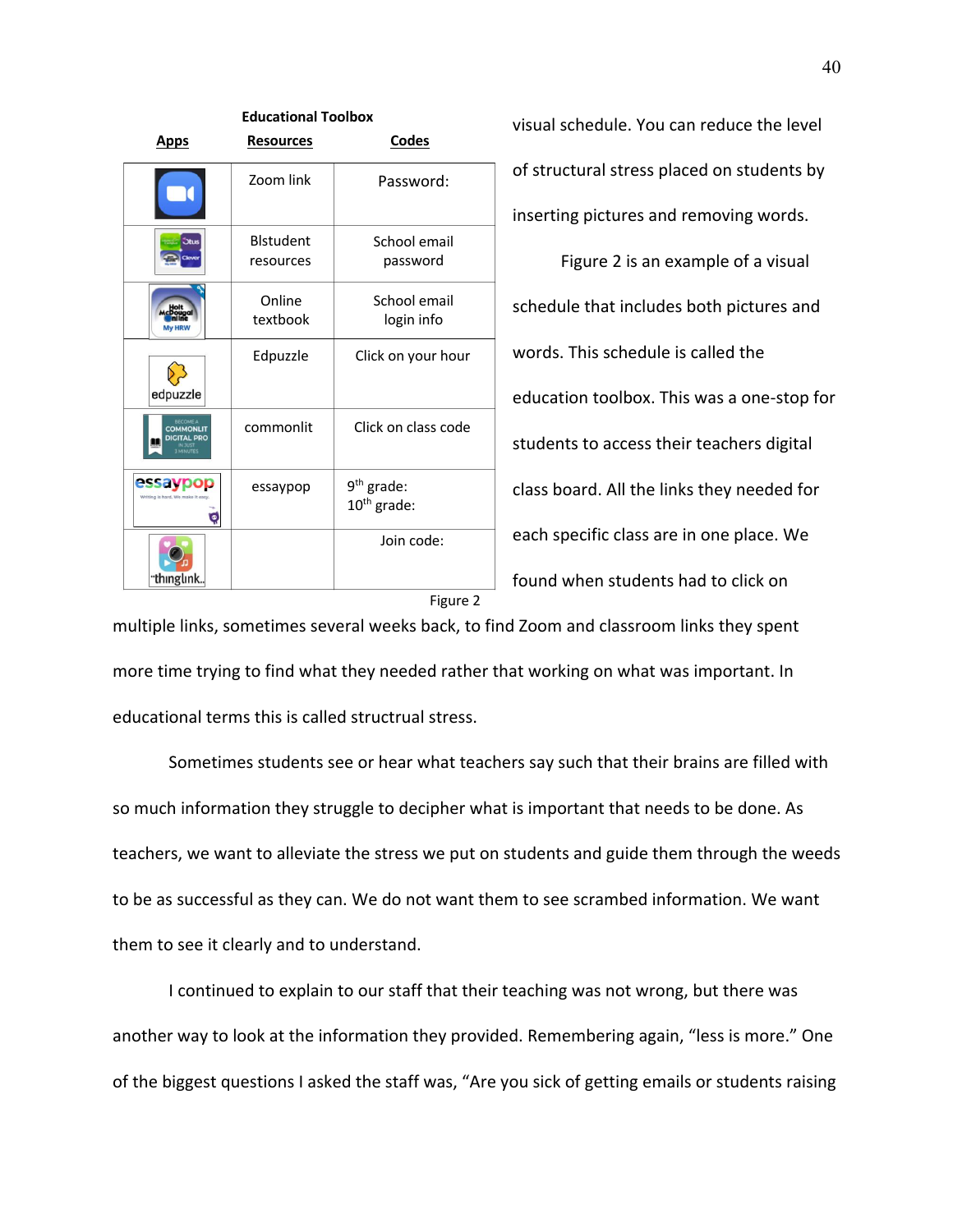their hands to ask where to find the information they are supposed to be reading?" As adults with busy schedules the last thing, we want to do is spend the extra time reading information. Adults prefer information presented in a concise, organized manner. Students do, too.

Figure 3 is a typical example of a visual schedule. Created for students using Otus. Daily required assignments are listed in one written paragraph. This was the very first thing they

would see! Students were instantly overwhelmed with the information presented in Figure 3 and in trying to determine where to begin. We organized and

| Tuesday 10/27<br>reading.    | Time to make this Tuesday grrrrreat!!!! If you are distance learning<br>(Group b), you will be required to ZOOM into class during normal hour.<br>CLICK HERE to join our Zoom session. Be ON TIME to our Zoom class<br>(1:26). NO ZOOM = NO ATTENDANCE. Agenda for today: 15 mins indep. |
|------------------------------|------------------------------------------------------------------------------------------------------------------------------------------------------------------------------------------------------------------------------------------------------------------------------------------|
| Tuesday 10/27                |                                                                                                                                                                                                                                                                                          |
| Oct. 2&: Click on Attachment |                                                                                                                                                                                                                                                                                          |
| 10/28/2020 12:54 PM          | 1                                                                                                                                                                                                                                                                                        |
|                              |                                                                                                                                                                                                                                                                                          |

Figure 3

condensed the information so the first thing they saw was *click on the attachment*.

See Figure 4. This layout provided a weekly "to the point" expectation of tasks to be

accomplished. Teachers can add interactive links for students to join Zoom meetings in one click versus searching through previous materials to find the links. Another benefit of this visual schedule is that students can print the weekly plan and check the boxes to track completed assignments. This layout not only provided visual expectaions, but a

| <b>DATE</b>       |                                                                                            |  |
|-------------------|--------------------------------------------------------------------------------------------|--|
| <b>CLASS NAME</b> |                                                                                            |  |
| Date              | Topic & To-Do's                                                                            |  |
| Mon:<br>10/26     | Zoom at 1:26 pm<br>ο<br>o<br>D<br>15 mins independent reading                              |  |
| Tues:<br>10/27    | Zoom at 1:26 pm<br>15 mins independent reading<br>$\Box$<br>۰<br>Review participle phrases |  |
| Wed:<br>10/28     | ▫<br>o<br>O                                                                                |  |
| Thurs:<br>10/29   | 0<br>0<br>0                                                                                |  |
| Fri:<br>10/30     | ❏<br>$\bar{a}$                                                                             |  |

Figure 4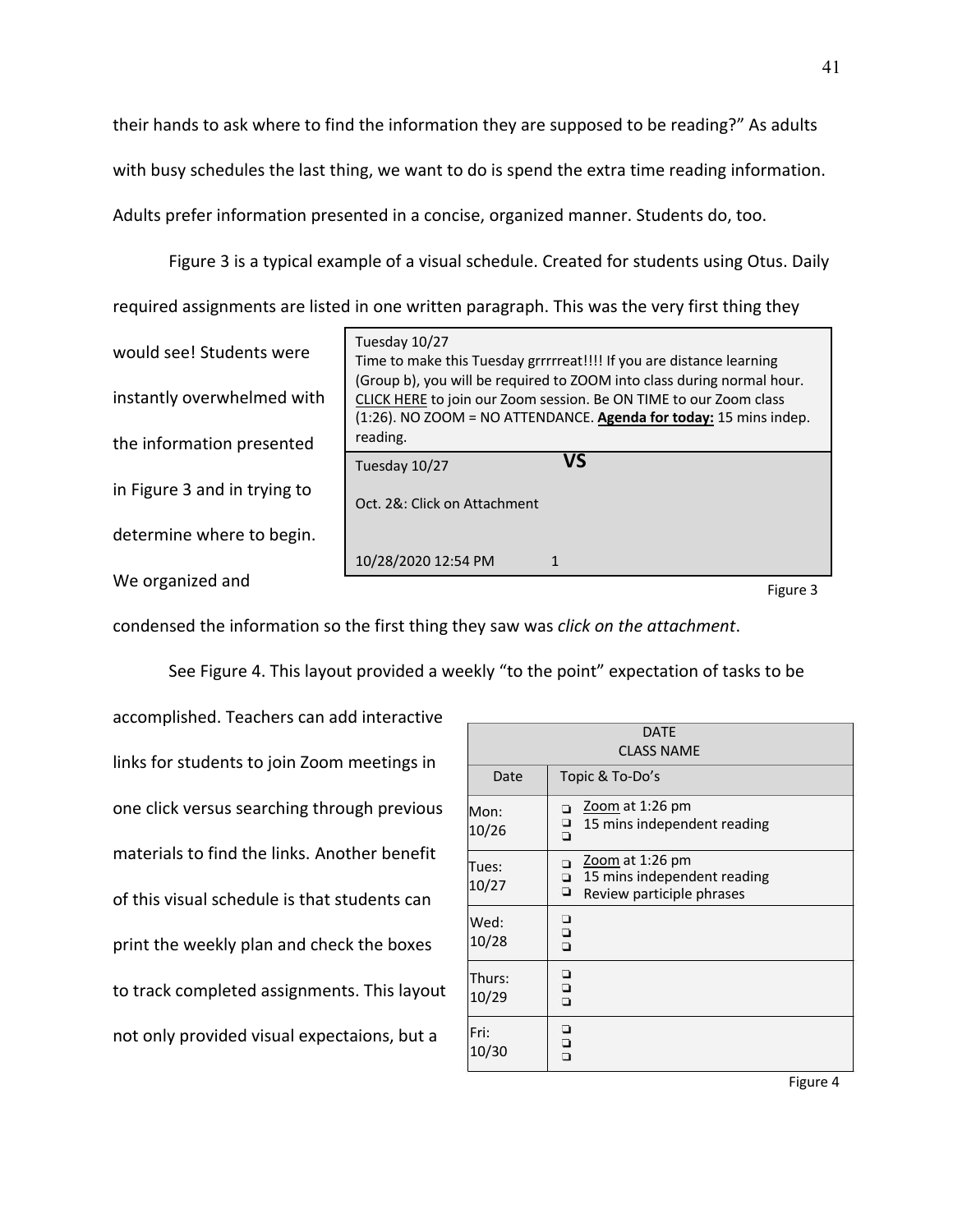visual of the work they already completed and work they still needed to complete.

The overwhelming response I received from staff was positive and encouraging. I was able to collaborate with the teachers in the school to help them build visual schedules for their classrooms. Most of the teachers never even considered the students' perspective. I explained that teachers can use this schedule example as a template to make their own. What might work for one may not work for another.

By taking a few extra seconds to write class expectations on the board, or noting the schedule or plan, teachers help increase student independence. In classroom settings schedules help students navigate a day without having to ask, what comes next?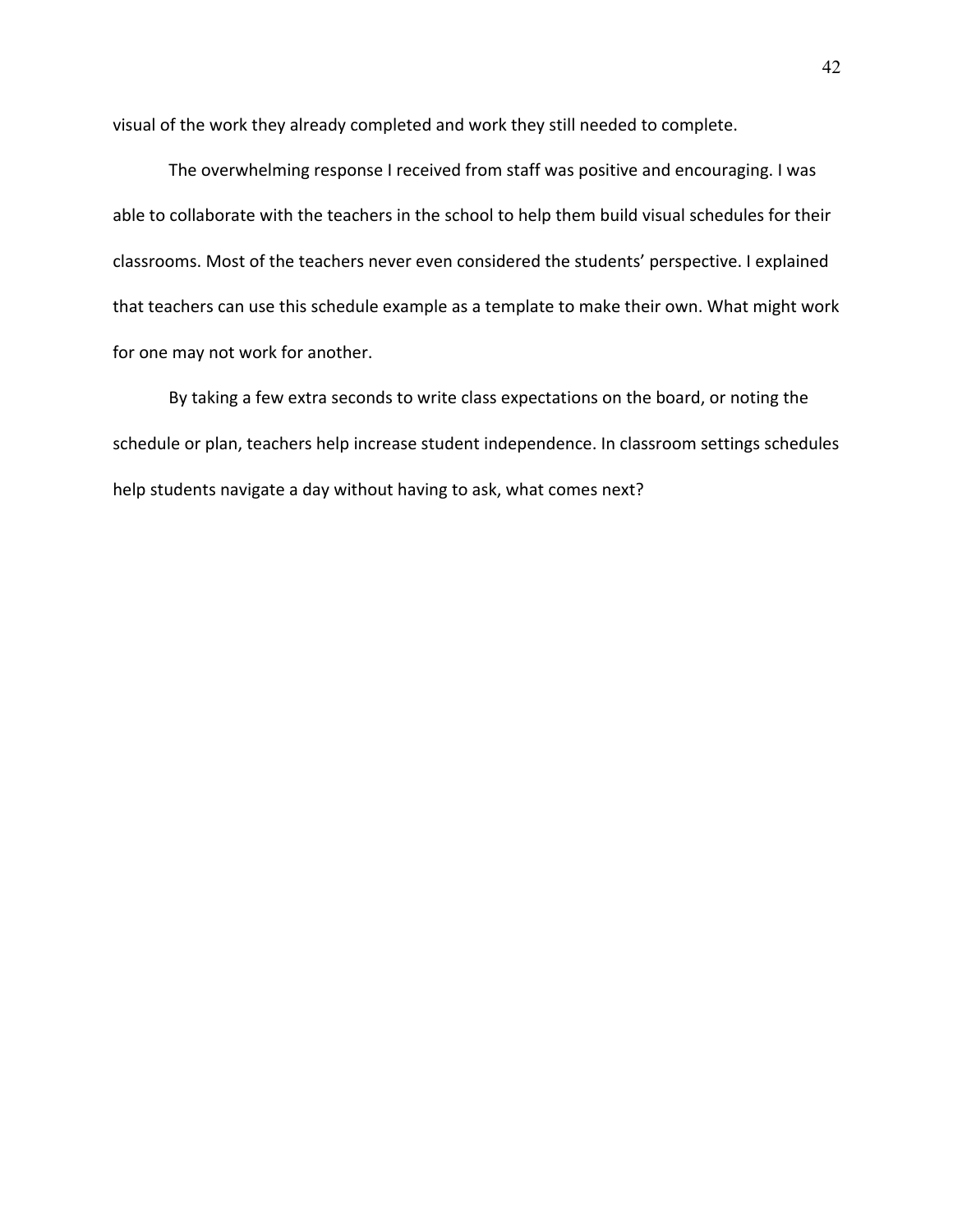#### **CHAPTER IV: DISCUSSION AND CONCLUSION**

#### **Discussion**

Implementing visual schedules and work systems that outline a predictable pattern for student on the autism spectrum are easy to create teaching modifications. The student accommodations can be implemented in the mainstream classroom to address student anxiety and off-task behaviors. MacDonald et al. (2018) determined that additional research is needed in to develop effective tools that inform and instruct mainstream classroom teachers about strategies that increase on-task behaviors (p. 264).

Recognizing each student's learning strengths and challenges, Cihak, D., (2010) discovered that some students learn better with video modeling while other students learned better with the static-picture schedules. Making sure to address individual students levels of understanding is important. Cihak discovered that students who struggled with distractions performed better from video modeling examples versus the static picture schedule. The video modeling eliminated manipulating small pictures from the task to the finished column, which reduced the number of steps that must occur to complete a task.

Though visual schedules may be the missing link for student success in transitioning from one activity to the next, visual schedules need to be consistently monitored. If a student is showing great progress with the schedule, the teacher should recognize it is a good fit for the student. If after the visual schedule is presented and there is not much of a change, the schedule may need to be adapted to better fit the needs of the student. Some things to consider if students do not improve with a schedule are: what was the student engaged in before the requested transition? Circumstances of what is happening before, or the task the

43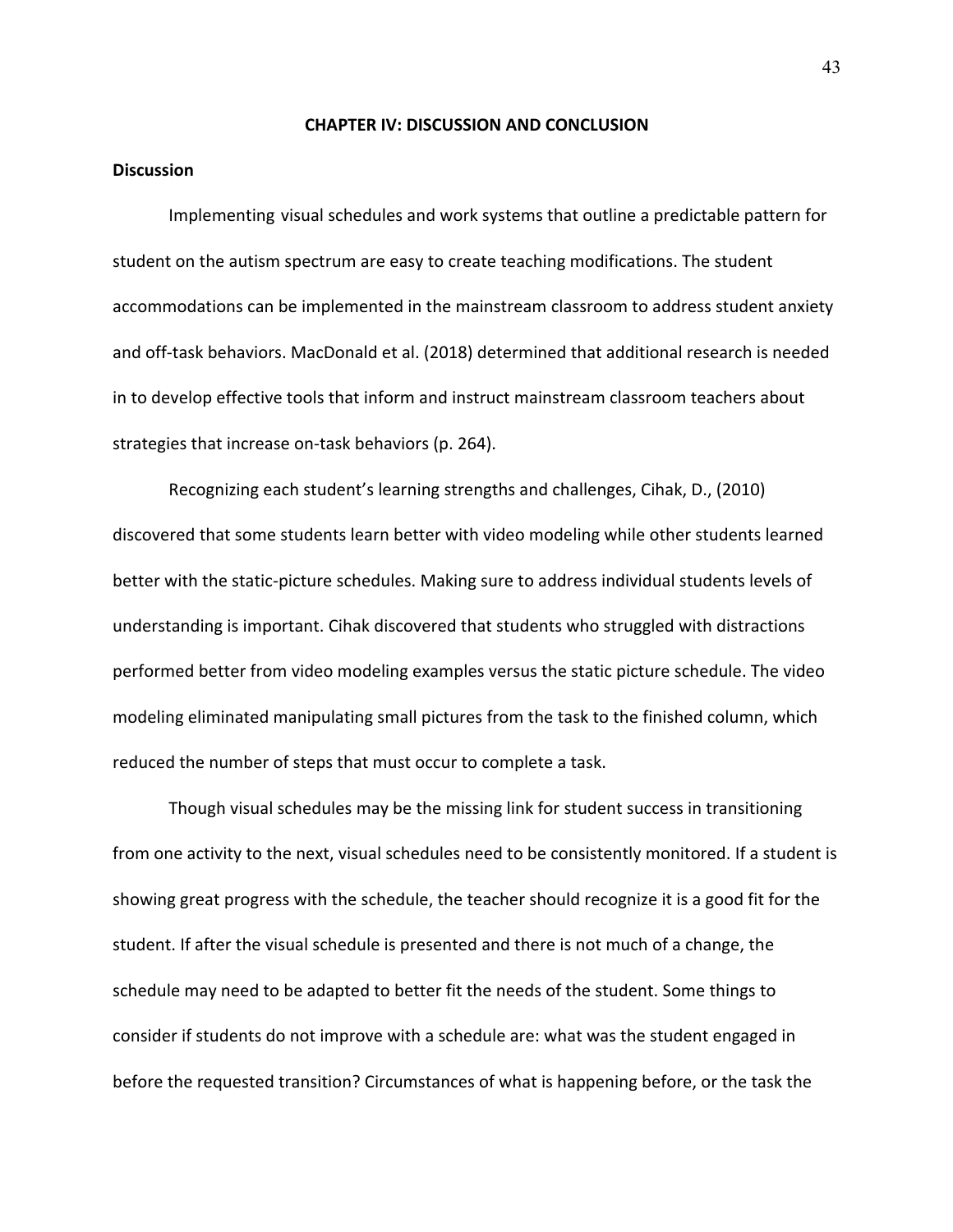student is working on could play a significant role to determine if the visual schedule is effective. (Hume, K., et. al., 2014).

Pierce, J., et. al. (2013) looked at the behaviors of students with moderate autism and how they transitioned from one activity to the next using a visual activity schedule. The visual activity schedule increased independent transitions for students from one activity to the next.

Schneider, N., and Goldstein, H., (2010), determined that classroom behavior could improve for students by adding a Social Story about the expectations. A Social Story may incorporate pictures, words, or both to help students understand the expected behavior.

Waters et. al., (2009) noticed a significant reduction in unwanted behaviors during transitions after implementing visual schedules. Providing students a schedule of expectations or upcoming events reduces anxiety and allows for more seamless transition from one activity to the next.

One way to increase production and productivity is to give students advanced notice of work that needs to be completed and show what comes next. Some autistic students have difficulty moving to a new task if the first is incomplete. Tustin, R., (1995), found that allowing the task to be finished by giving an advanced warning prevented the breakdown of the current task from being completed and not starting the following task.

McCoy et. al. (2010) conducted a study using video modeling to display appropriate behavior by modeling the expectation of how to enter a classroom and initiate a task. The use of video modeling proved successful for students who struggled with Gestalt thinking. Students could watch the video and refer to the schedule of expected steps. The process resulted in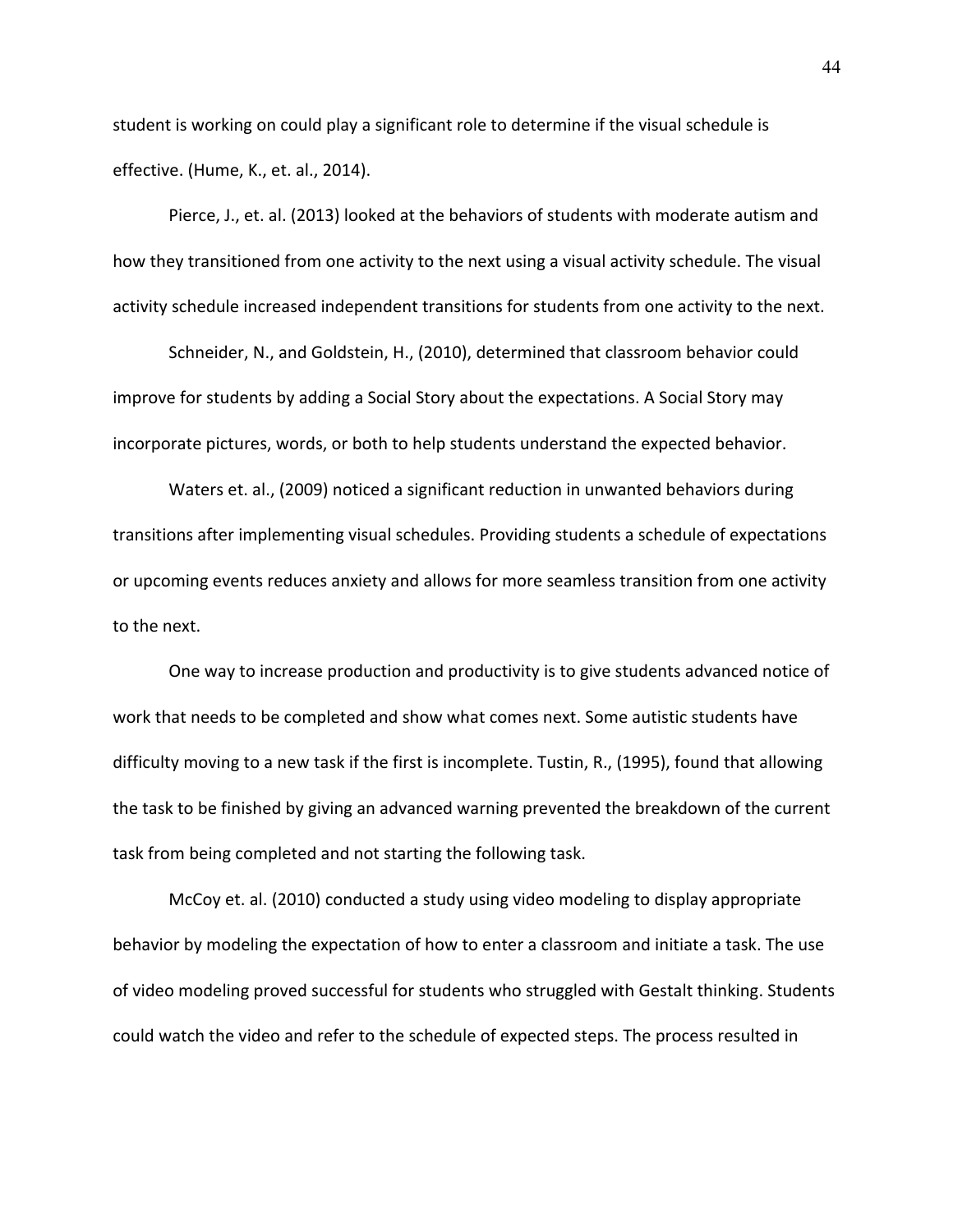quicker transitions along with quicker task initiation which resulted in increased work completion compared to prior data.

Grenier, M., and Yeaton, P., (2011) described that students in classrooms today are not the same students teachers had years ago. Teachers need to capitalize on available technology which gives the students access to resources that best meet their needs. They studied a student who struggled with transitioning to gym from class. Researchers realized that incorporating an additional step, giving a preview of what happens next, alleviated students' observable anxiety. A few extra minutes in the morning supplied many minutes of success for the student in the classroom.

Students diagnosed with autism may have a difficult time following multiple-step instruction. Student's reliance on adult support reduces their overall instruction time. Alexander, showed improvement in task completion after only to introductions to the picture activity schedule.

Having a student complete tasks without adult support is important. Teachers must analyze each transition scene and determine individual steps. When Dettmer, R. et. al. (2000) introduced a visual schedule, one student progressed from needed physical assistance to transition to a new activity to independently transitioning using a visual schedule. Replacing verbal prompting with visuals proved to be a successful intervention.

Social communication challenges are is a hallmark characteristic of autism. Mortada, A. M. A. J. (2017), analyzed the effectiveness of introducing the Picture Exchange Communicate System (PECS) a communication intervention. Students who used PECS improved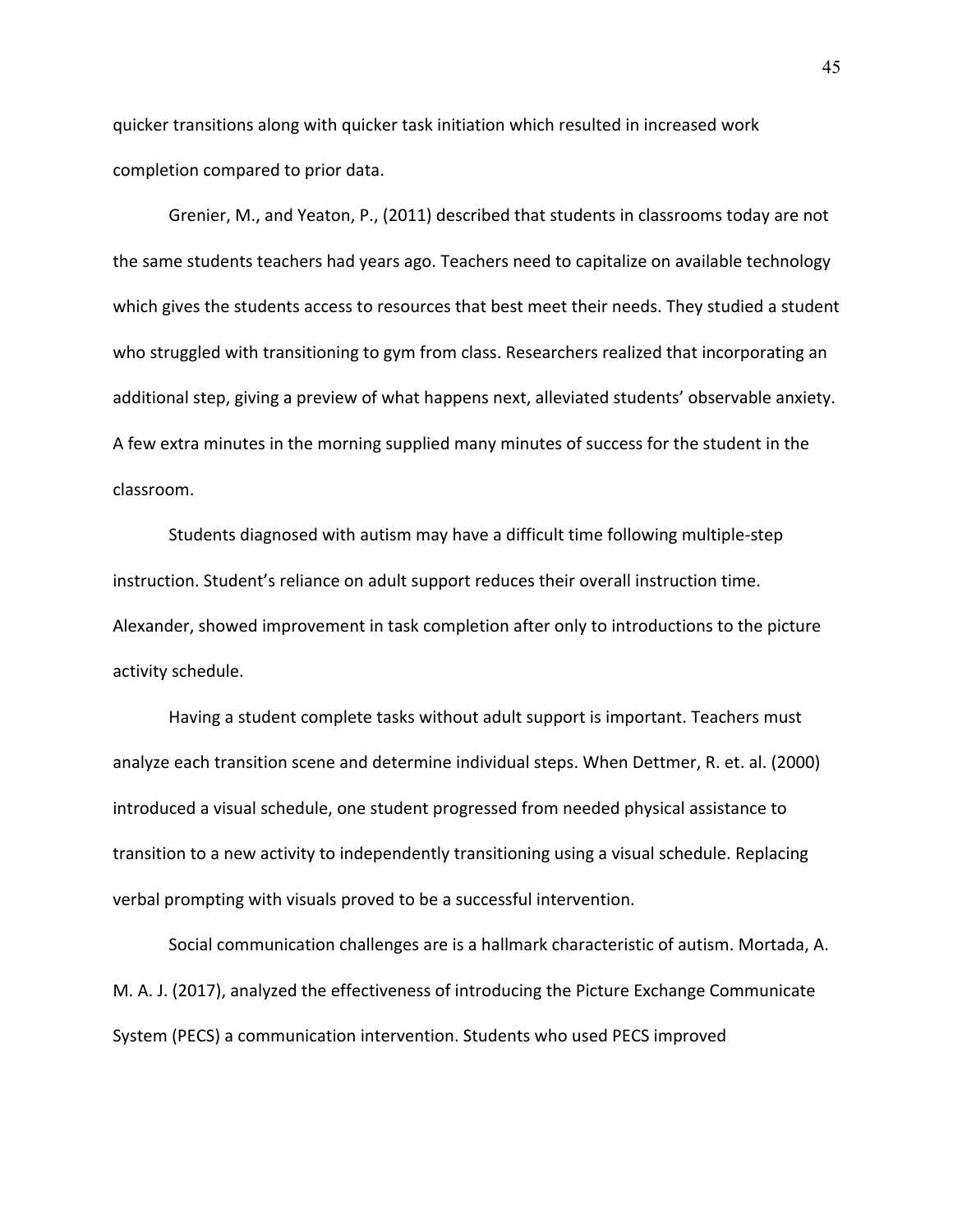communication from a level of using a limited number of words to communication in full sentences using a visual communication system.

Adult prompt dependency is an issue found with disabled students including those with autism. Hume, K., Plavnick, J., Odom, S. (2012), provided a group of students with four distinct steps of how to complete a task. The intervention decreased the level of adult dependence and learned helplessness that students developed. Providing students a visual illustrating the four steps of instruction, decreased the level of adult prompting which increased students' independence.

Treatment and Education of Autistic and Communication related handicapped Children (TEACCH) is a successful intervention for students with autism. TEACCH is a structured method that incorporates visuals for students. The process includes individual work stations, visual schedules, and timelines of what to do when a task is finished. Teachers need to consider a students' level of physical impairment and fine motor skills before introducing students to the TEACCH method. Students are required to move Velcro pieces from one spot to another. TEACCH has proven successful with autistic students but would be somewhat challenging to incorporate into a general education classroom due to the time commitment for the teacher and the training of the staff to ensure correct execution.

#### **Limitations**

Most classroom teachers and students face challenges on a daily basis. Mainstream classrooms pose challenges with demanding high levels of control. In the MacDonald et. al. (2018) study, time constraints were problematic which ultimately affected the number of baseline observations obtained. Sam, the third-grade student, joined the study later than other

46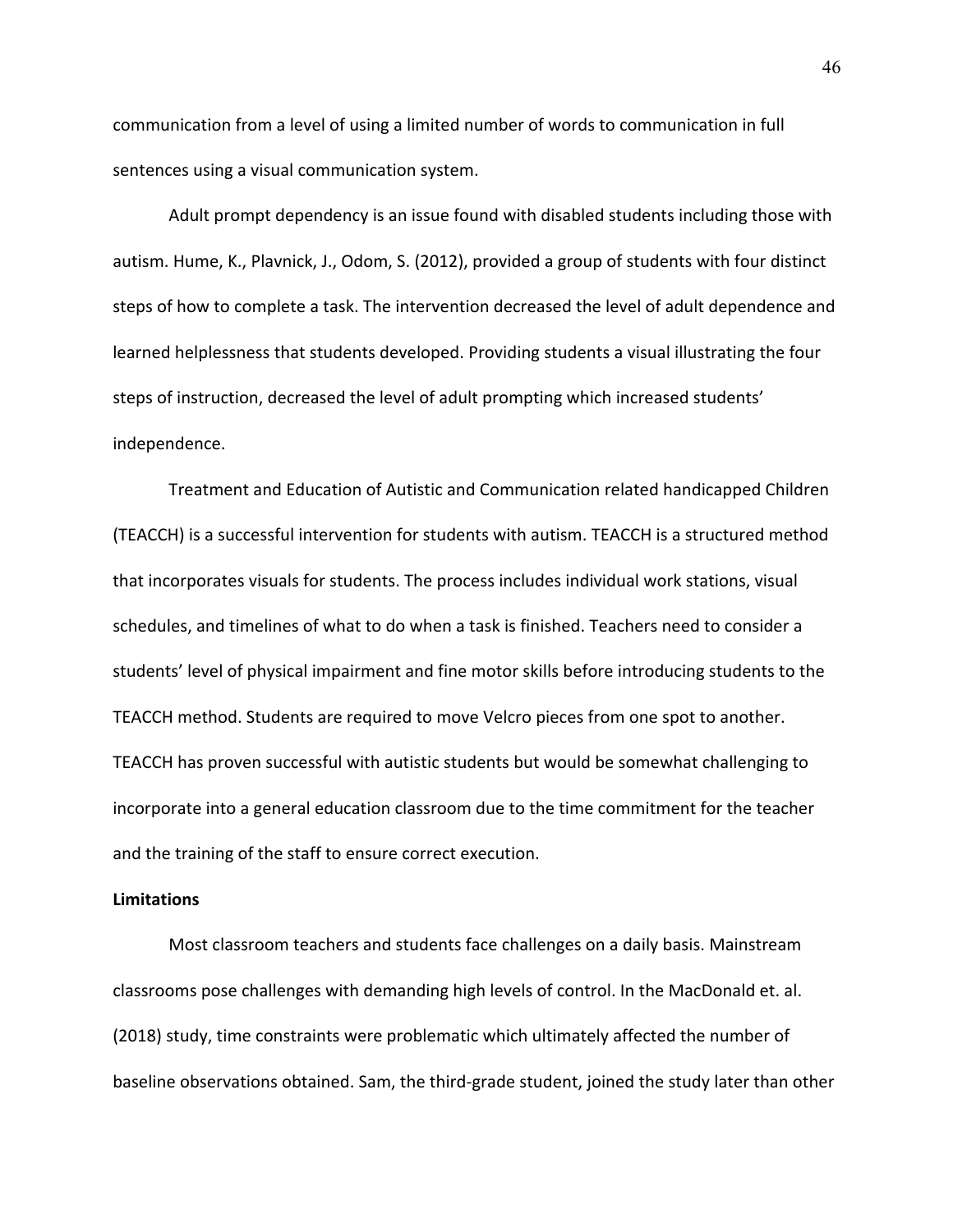participants. Lastly, overall classroom distractions such as noise, interruptions, schedule changes, and unpredictable student behavior were noted (p. 264).

The limitation within the Cihak, D. (2010), study was the carryover from one phase of the intervention to the next. Incorporating two different methods simultaneously, video modeling and static picture schedule, made it difficult to determine the effectiveness of one intervention over the other. To gain a clear understanding of which options was more successful researchers should have implemented a third phase of the study measuring one method at a time. The results would provide a clear understanding of efficacy.

When developing a visual schedule for students, the goal is to increase independence. Hume, K., et. al. (2014) discussed student limitations and challenge to develop the correct schedule format for each student. It is important to be aware there is a difference between visual and auditory schedules and the manner of implementing and monitoring the success of each schedule. The primary goal is to develop a tool that can generalize to settings outside of school giving students access to new environments and experiences.

Pierce, J., et. al. (2013) noted limitations within their study. They felt that research should have been expanded to gather more baseline information such as standardized test scores, language levels, and the opportunity to re-evaluate the interventions given to the students. Having a baseline understanding of intellectual levels would give some guidance to how basic or elaborate the visual schedules should be. Since some students could read and some did not, having baseline data for reading levels could be crucial to the success of the study related to using a picture visual schedule versus written visual schedule.

47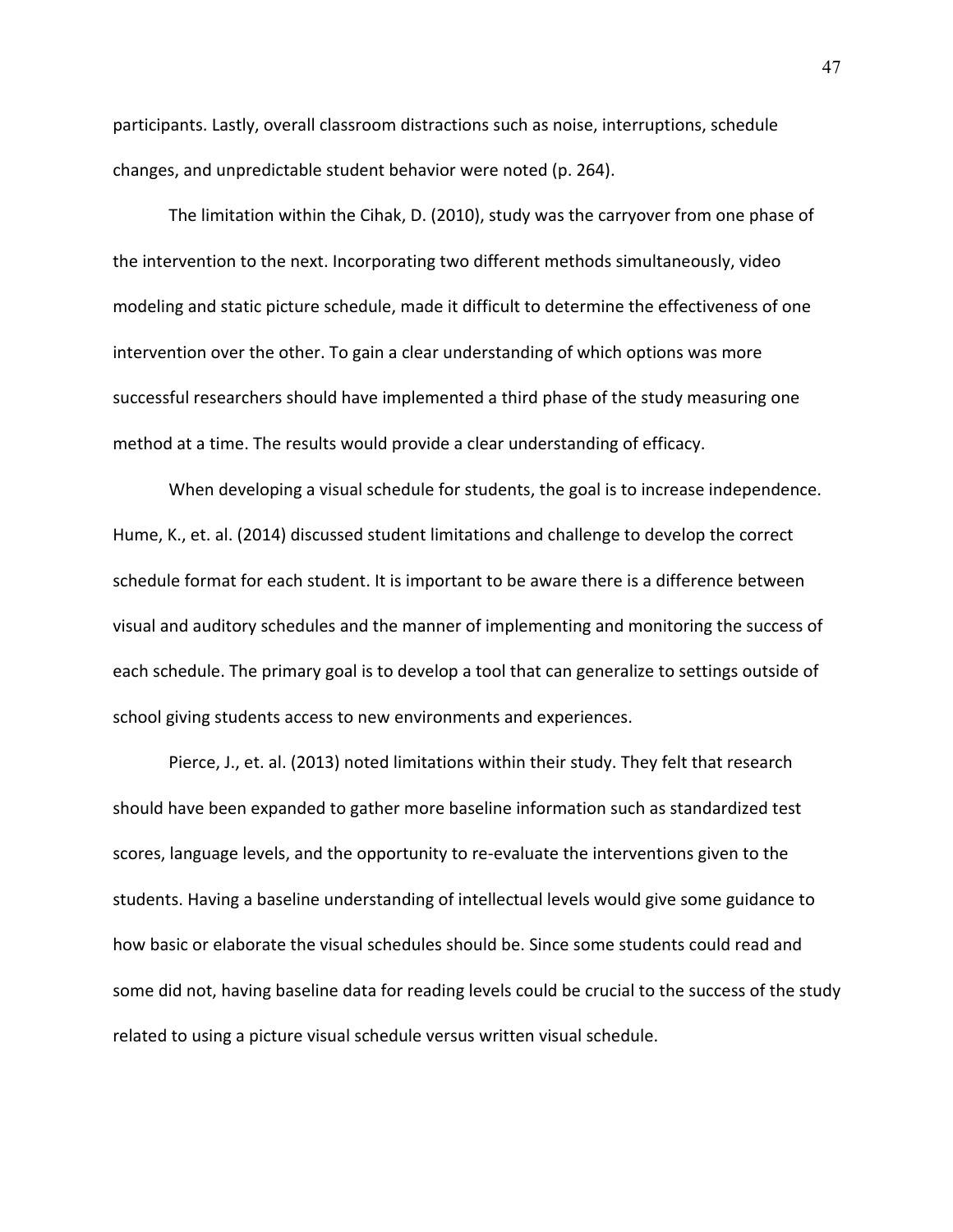Schneider, N., and Goldstein, H., (2010), understood that the data gathered in their study implementing Social Stories and visual schedules was limited because they used students who were blind. Monitoring teacher behavior when presenting the material to the students could have impacted results as their students could have affected the study outcomes. Student behavior could have been swayed by the observations of others within the room.

Some limitations of Waters et. al. (2009), study were the absence of separating location and activity during the assessment. No data was collected on the accuracy of using the visual schedules. Lacking this additional information may have skewed the results dramatically.

Tustin, R. (1995), stated more research should be conducted on why giving students notice reduced behaviors and increased task completion.

A limitation in the study McCoy, et. al. (2010) faced was the teacher had small sample size of only six students within the study; each group of students worked in two-week increments. By the time, the third set of students participated in the interventions, they only received two weeks of the interventions versus the first group who had six weeks. The last group did not see as much of a positive impact from video modeling as the two other groups, likely due to the limited intervention time.

Students with autism struggle with understanding or predicting what is next, what is expected, and what to do. Watson, K., and DiCarlo, C., (2015) studied how students complete implementing a picture activity schedule for each of the students. A limitation that affected the overall results was the amount of time it took a student to transitions from one activity to the next. The time piece of the study was not documented or the duration of each step. As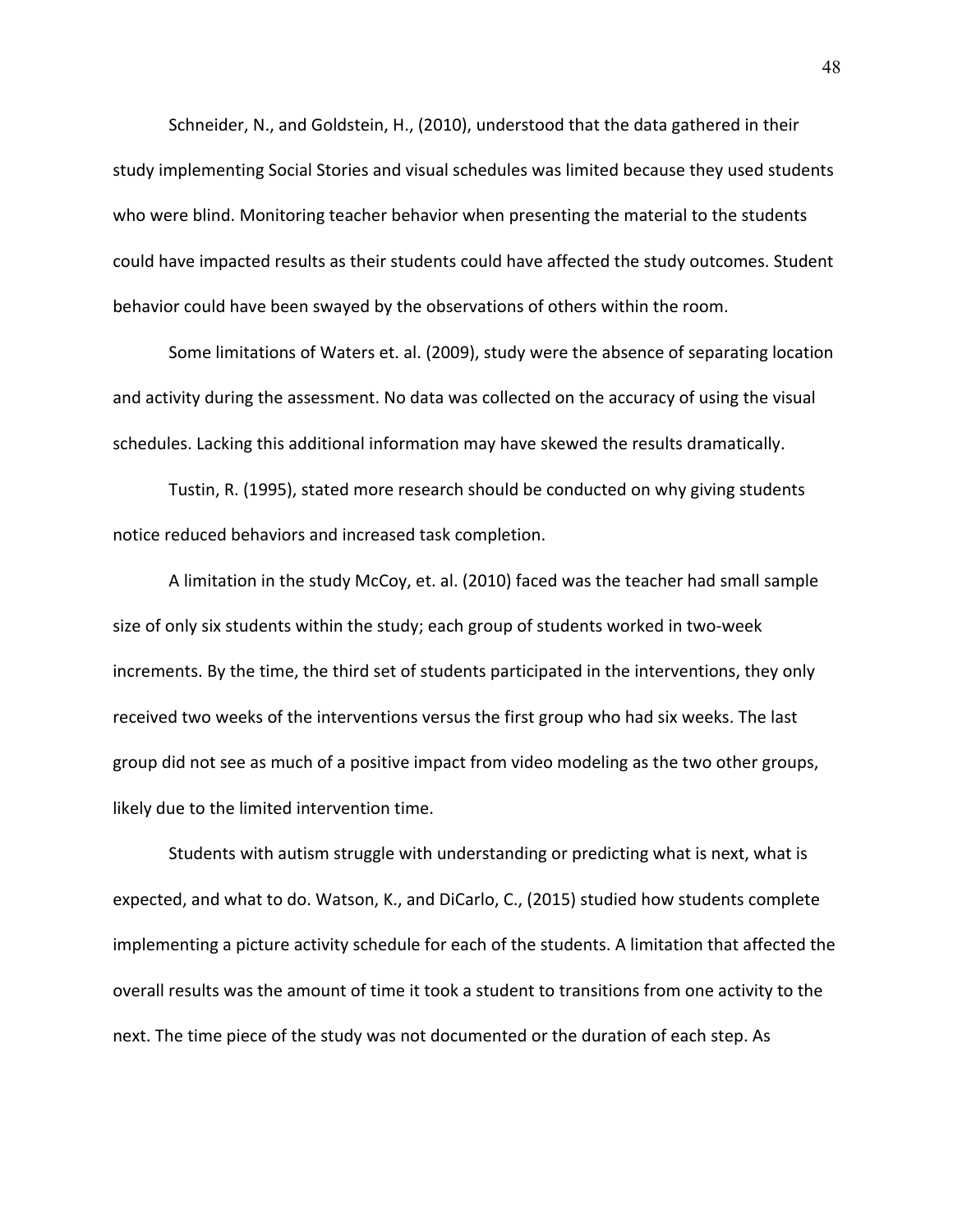teachers, we can provide interventions frequently as deemed necessary but if there is no documentation, how do we know if it is an effective strategy?

Mortada, A. M. A. J. (2017), faced limitations as the study sample was small and lacked data which should have been collected during the generalization phase. Without information, the study lacked in robustness of its findings.

Analyzing the effectiveness of a visual schedule versus verbal prompting by an adult is important. Hume, K., Plavnick, J., Odom, S. (2012), faced several limitations with the study. There were no guidelines for the frequency and type of adult prompting that was present and once the interventions were in place, the prompting continued the same during baseline. Researchers should have considered whether adult or less adult prompting with the interventions. Students were not used to the tools they were given. Was that the reason for interactions from adults?

The TEACCH method was limited by design to students with autism. Expanding the method to reach more students with disabilities could be beneficial, with some simple tweaks to the program.

Upon review of all the articles about visual schedules, it was determined that the implementation of visual schedules into the daily routines of students with Autism is a necessary component in order for students to reach higher levels of personal independence. The term visual schedule is a broad term that allows the flexibility to create something that works for students. The evidence further supports the statement that visual schedules are an intricate, effective, and integral component that can be easily incorporated into a daily teaching routine.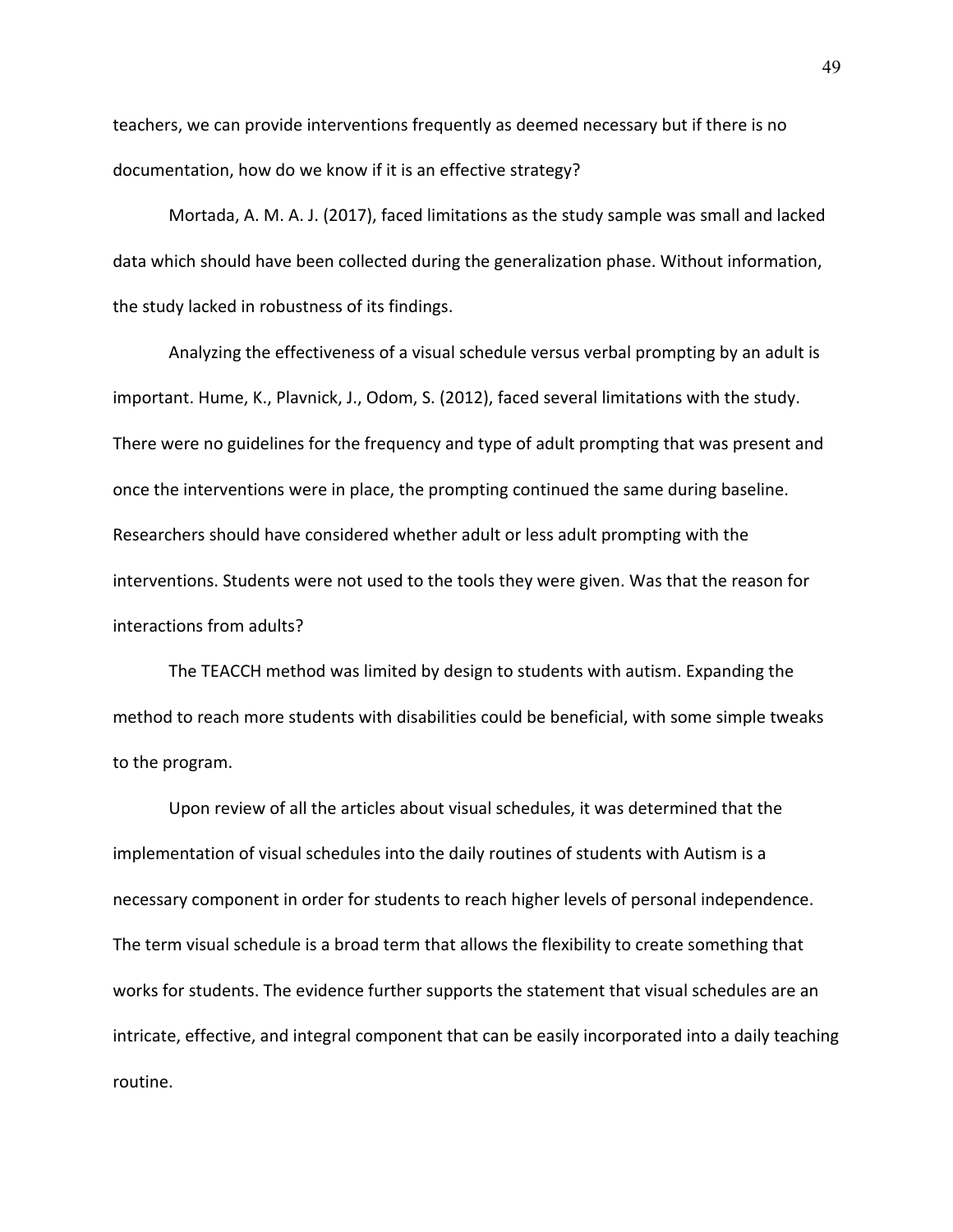#### **References**

Autism Speaks (April 10, 2021). *What is Autism.* Retrieved from URL:

https://www.autismspeaks.org/what-autism

Bryan, L. C., & Gast, D. L. (2000). Teaching on-task and on-schedule behaviors to highfunctioning children with autism via picture activity schedules. *Journal of autism and developmental disorders*, *30*(6), 553-567. Retrieved from https://web-a-ebscohostcom.ezproxy.bethel.edu/ehost/pdfviewer/pdfviewer?vid=6&sid=5bafd525-a414-4785- 9106-92254ce64177%40sessionmgr4008

Cihak, D. F. (2011). Comparing pictorial and video modeling activity schedules during transitions for students with autism spectrum disorders. *Research in Autism Spectrum Disorders*, *5*(1), 433-441.

http://dx.doi.org.ezproxy.bethel.edu/10.1016/j.rasd.2010.06.006

Dettmer, S., Simpson, R. L., Myles, B. S., & Ganz, J. B. (2000). The use of visual supports to facilitate transitions of students with autism. *Focus on autism and other developmental disabilities*, *15*(3), 163-169. Retrieved from https://journalssagepubcom.ezproxy.bethel.edu/doi/abs/10.1177/10883576000150030 7

Duttinger, C., Ayres, K. M., Bevill-Davis, A., & Douglas, K. H. (2013). The effects of a picture activity schedule for students with intellectual disability to complete a sequence of tasks following verbal directions. *Focus on Autism and Other Developmental Disabilities*, 28(1), 32-43. http://dx.doi.org.ezproxy.bethel.edu/10.1177/1088357612460572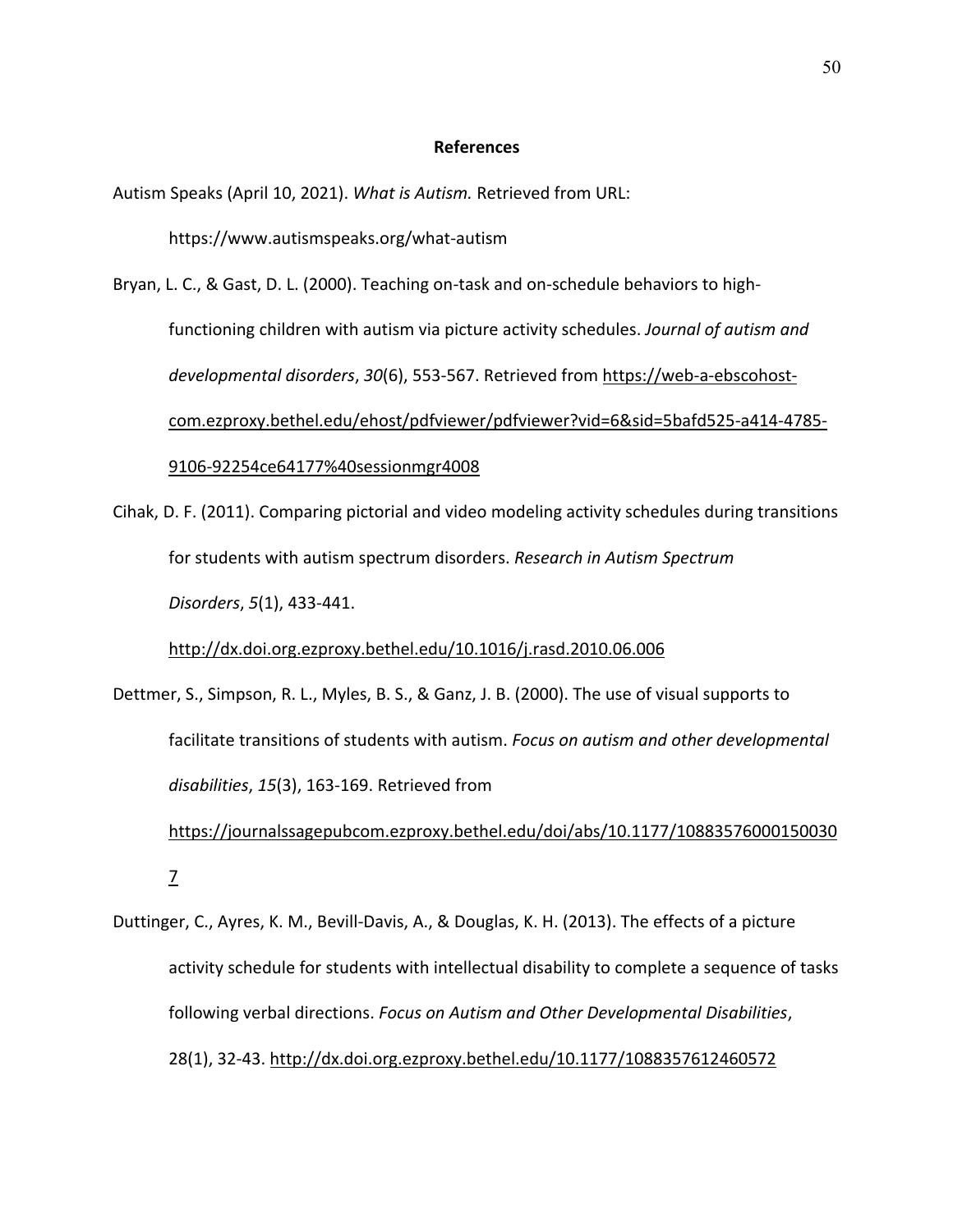Grenier, M., & Yeaton, P. (2011). Previewing: A successful strategy for students with autism. *Journal of Physical Education, Recreation & Dance*, 82(1), 28-43. Retrieved from http://www.aahperd.org/publications/journals/joperd/a successful strategy for stude nts with autism.cfm

Hall, L. J., McClannahan, L. E., & Krantz, P. J. (1995). Promoting independence in integrated classrooms by teaching aides to use activity schedules and decreased prompts. *Education and Training in Mental Retardation and Developmental Disabilities,* 208-217. Retrieved from https://www-jstor-

org.ezproxy.bethel.edu/stable/23889172?seq=1#metadata\_info\_tab\_contents

- Hume, K., & Odom, S. (2007). Effects of an individual work system on the independent functioning of students with autism. *Journal of autism and developmental disorders,* 37(6), 1166-1180. http://dx.doi.org.ezproxy.bethel.edu/10.1007/s10803-006-0260-5
- Hume, K., Plavnick, J., & Odom, S. L. (2012). Promoting task accuracy and independence in students with autism across educational setting through the use of individual work systems. *Journal of autism and developmental disorders,* 42(10), 2084-2099. http://dx.doi.org.ezproxy.bethel.edu/10.1007/s10803-012-1457-4
- Hume, K., Sreckovic, M., Snyder, K., & Carnahan, C. R. (2014). Smooth transitions: Helping students with autism spectrum disorder navigate the school day. *Teaching Exceptional Children,* 47(1), 35-45.

http://dx.doi.org.ezproxy.bethel.edu/10.1177/0040059914542794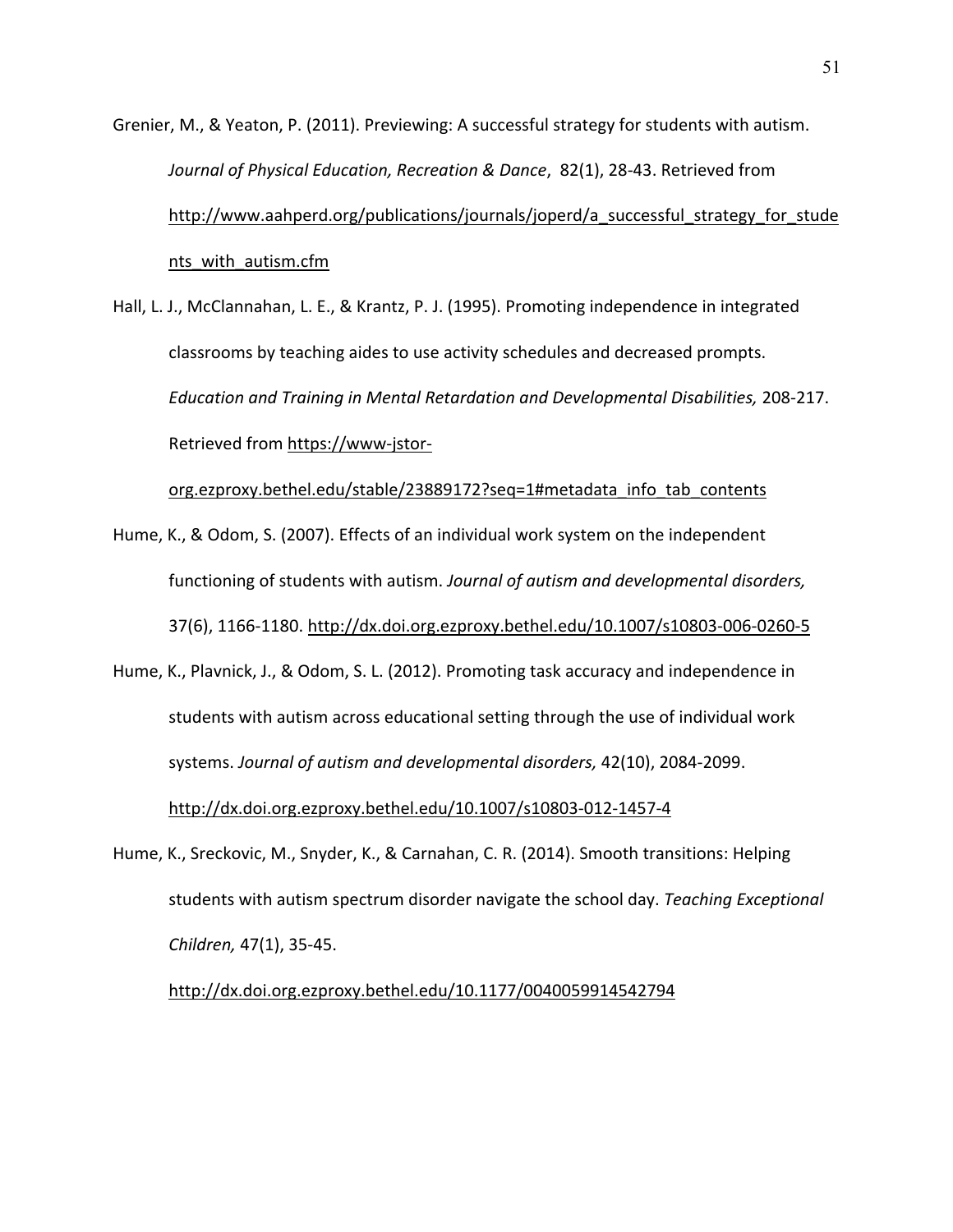- Kennedy Krieger Institute (2020). Myths & Facts about Autism Spectrum Disorder. Retrieved from URL: https://www.kennedykrieger.org/stories/myths-facts-about-autismspectrum-disorder
- Macdonald, L., Trembath, D., Ashburner, J., Costley, D., & Keen, D. (2018). The use of visual schedules and work systems to increase the on-task behaviour of students on the autism spectrum in mainstream classrooms. *Journal of Research in Special Education Needs,* 18(4), 254-266. http://dx.doi.org.ezproxy.bethel.edu/10.1111/1471-3802.12409
- McCoy, K. M., Mathur, S. R., & Czoka, A. (2010). Guidelines for creating a transition routine: Changing from one room to another. *Beyond Behavior,* 19(3), 22-30. Retrieved from https://web-a-ebscohost-

com.ezproxy.bethel.edu/ehost/pdfviewer/pdfviewer?vid=28&sid=5bafd525-a414-4785- 9106-92254ce64177%40sessionmgr4008

Mechling, L. C., & Gast, D. L. (1997). Combination audio/visual self-prompting system for teaching chained tasks to students with intellectual disabilities. *Education and Training in Mental Retardation and Developmental Disabilities*, 138-153. Retrieved from https://www-jstor-

# org.ezproxy.bethel.edu/stable/23879033?seq=1#metadata\_info\_tab\_contents Moore, C. (2008). Thoughts about the autism label: A parental view. *Journal of Philosophy of Education*, 42(3-4), 493-498. http://dx.doi.org.ezproxy.bethel.edu/10.1111/j.1467-

#### 9752.2008.00652.x

Mortada, A. M. A. J. (2017). The Effect of Peer-Mediated Picture Exchange Communication System Intervention in Improving Vocabulary Knowledge in Children with Autism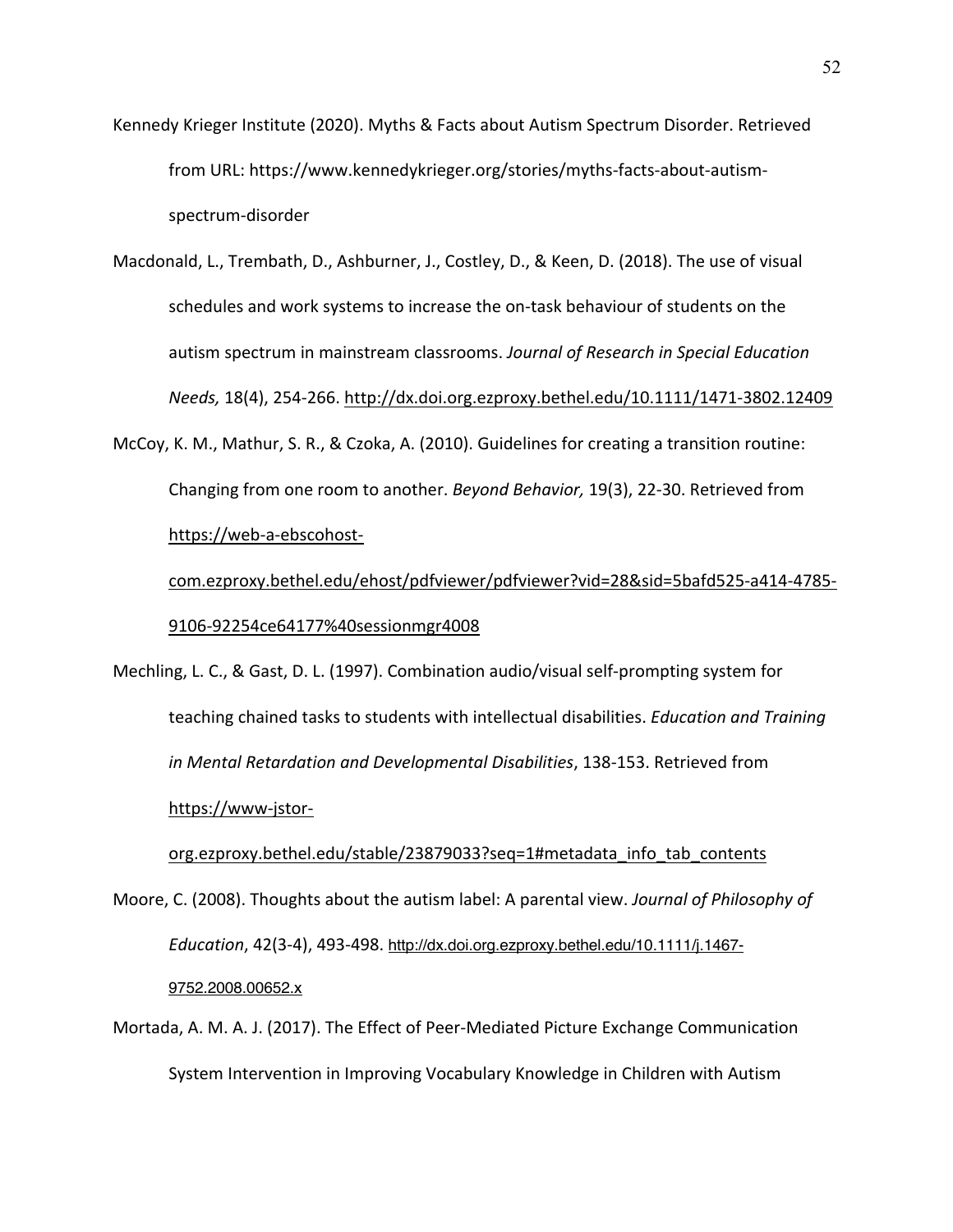Spectrum Disorders. *Psycho-Educational Research Reviews,* 23-29. Retrieved from https://files.eric.ed.gov/fulltext/EJ1254854.pdf

Pierce, J. M., Spriggs, A. D., Gast, D. L. & Luscre, D. (2013). Effects of visual activity schedules on independent classroom transitions for students with autism. *International Journal of Disability, Development and Education*, 60(3), 253-269.

http://dx.doi.org/10.1080/1034912X.2013.812191

Regan, T. (July 10, 2019). *4 Autism Myths – Dispelled*. Retrieved from URL

https://www.additudemag.com/autism-myths-dispelled/

Schneider, N., & Goldstein, H. (2010). Using social stories and visual schedules to improve socially appropriate behaviors in children with autism. *Journal of positive behavior interventions*, 12(3), 149-160.

http://dx.doi.org.ezproxy.bethel.edu/10.1177/1098300709334198

Taylor, K., & Preece, D. (2010). Using aspects of the TEACCH structured teaching approach with students with multiple disabilities and visual impairment: Reflections on practice. *British Journal of Visual Impairment,* 28(3), 244-259.

http://dx.doi.org.ezproxy.bethel.edu/10.1177/0264619610374682

Tustin, R. D. (1995). The effects of advance notice of activity transitions on stereotypic behavior. *Journal of Applied Behavior Analysis*. Retrieved from https://www.ncbi.nlm.nih.gov/pmc/articles/PMC1279793/

Waters, M. B., Lerman, D. C., & Hovanetz, A. N. (2009). Separate and combined effects of visual schedules and extinction plus differential reinforcement on problem behavior